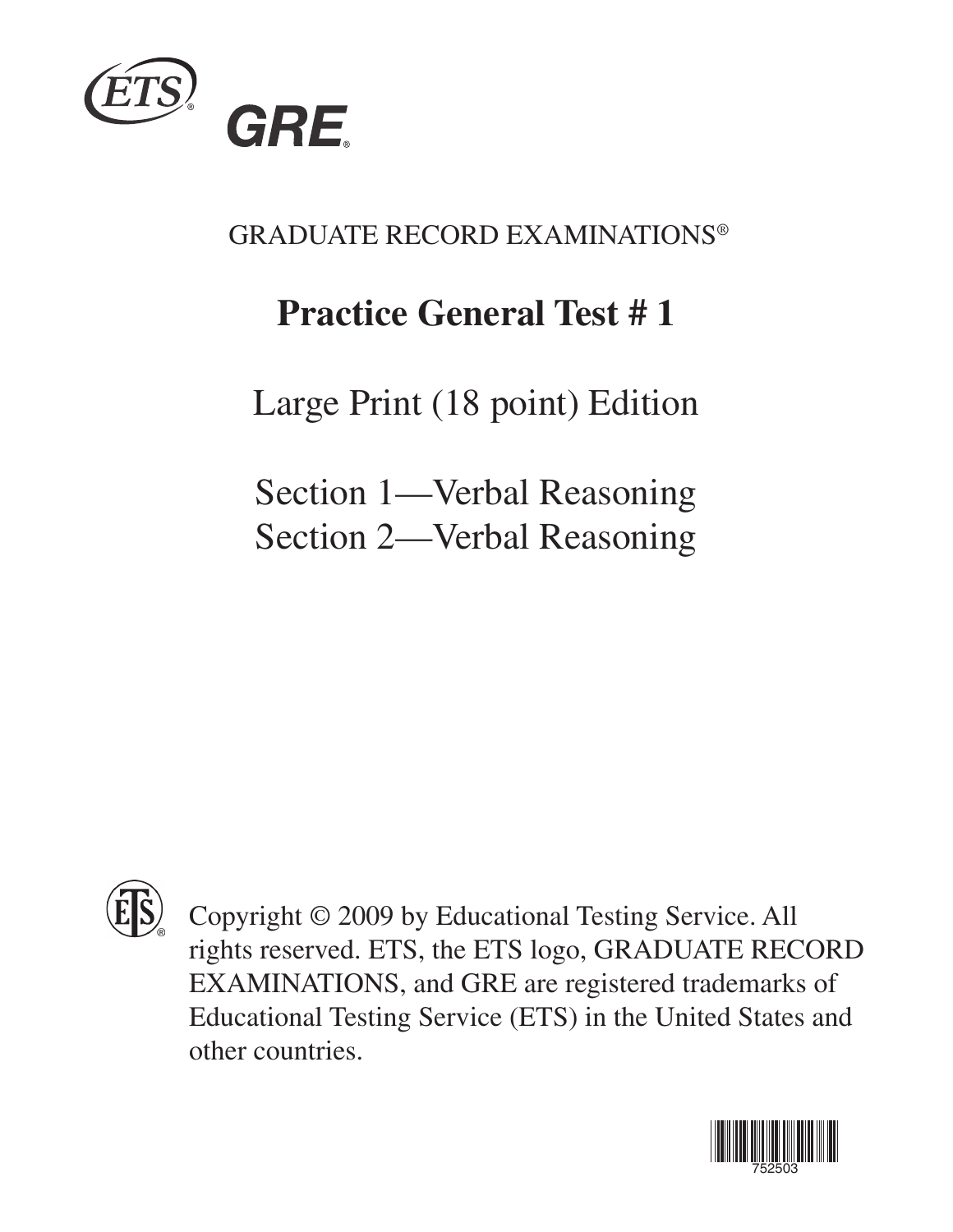## **NO TEST MATERIAL ON THIS PAGE**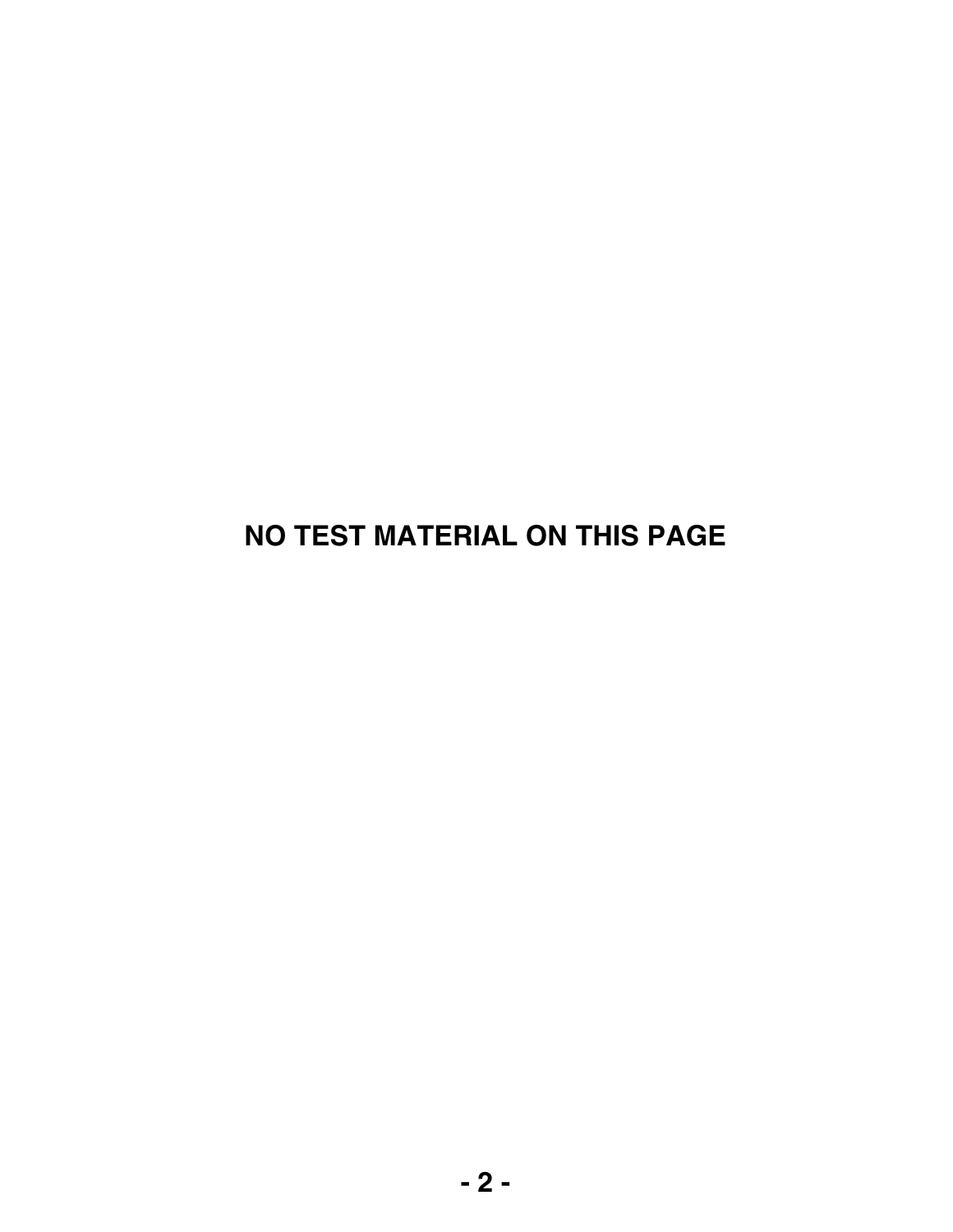## **NO TEST MATERIAL ON THIS PAGE**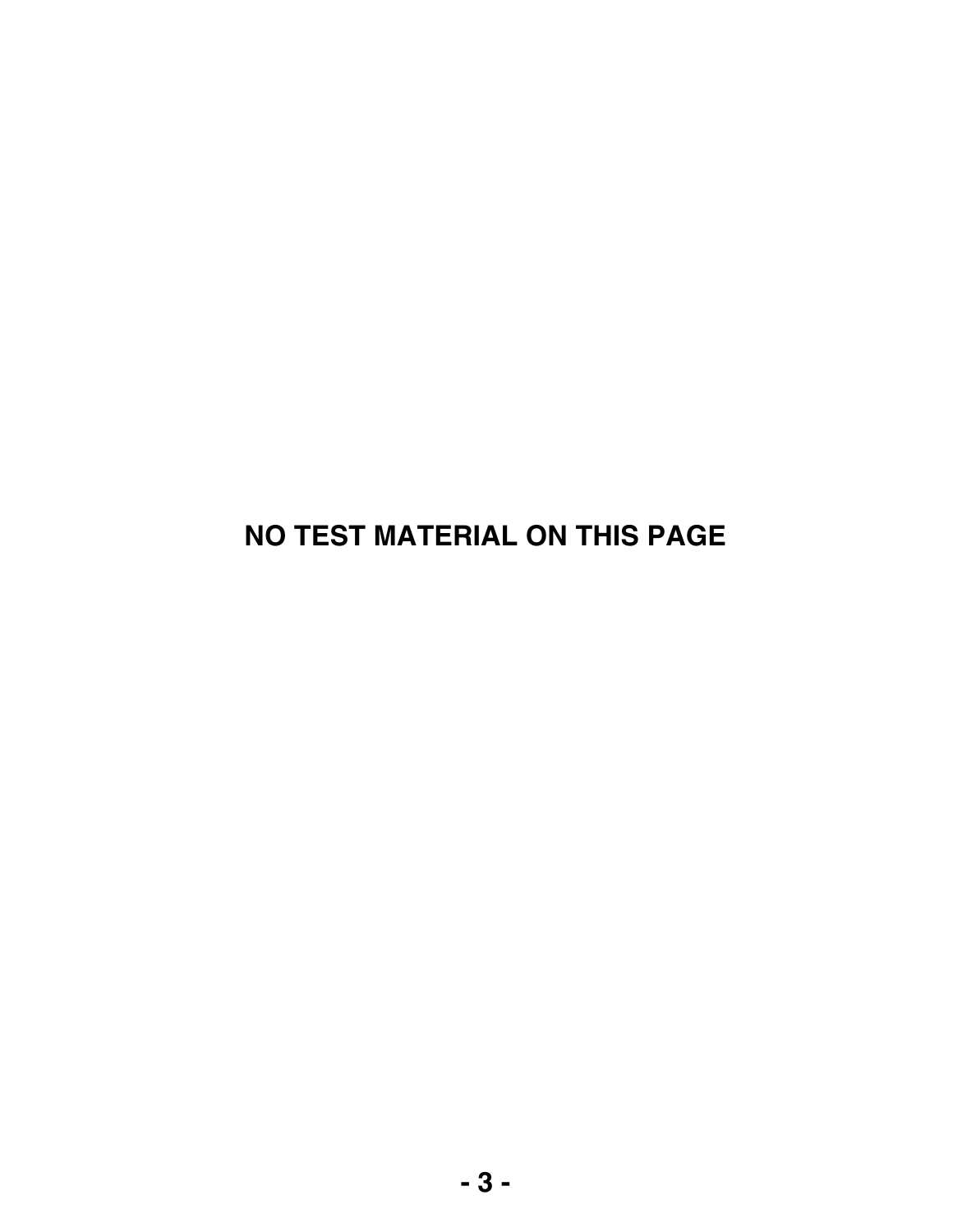#### **Revised Graduate Record Examinations General Test Practice Test # 1**

#### **Instructions for the Verbal Reasoning and Quantitative Reasoning Sections**

For your convenience, these instructions are included both in the test book for Sections 1 and 2, and in the test book for Sections 3 and 4. The instructions are the same in both locations.

As a reminder, standard timing for each section of the test is shown in the table below:

| <b>Section Order</b>        | <b>Section Name</b>                        | <b>Standard Time</b> |
|-----------------------------|--------------------------------------------|----------------------|
| <b>Analytical Writing 1</b> | Analyze an Issue                           | 30 minutes           |
|                             | Analytical Writing 2   Analyze an Argument | 30 minutes           |
|                             | <b>Verbal Reasoning</b>                    | 35 minutes           |
| $\overline{2}$              | <b>Verbal Reasoning</b>                    | 35 minutes           |
| 3                           | <b>Quantitative Reasoning</b>              | 40 minutes           |
|                             | <b>Quantitative Reasoning</b>              | 40 minutes           |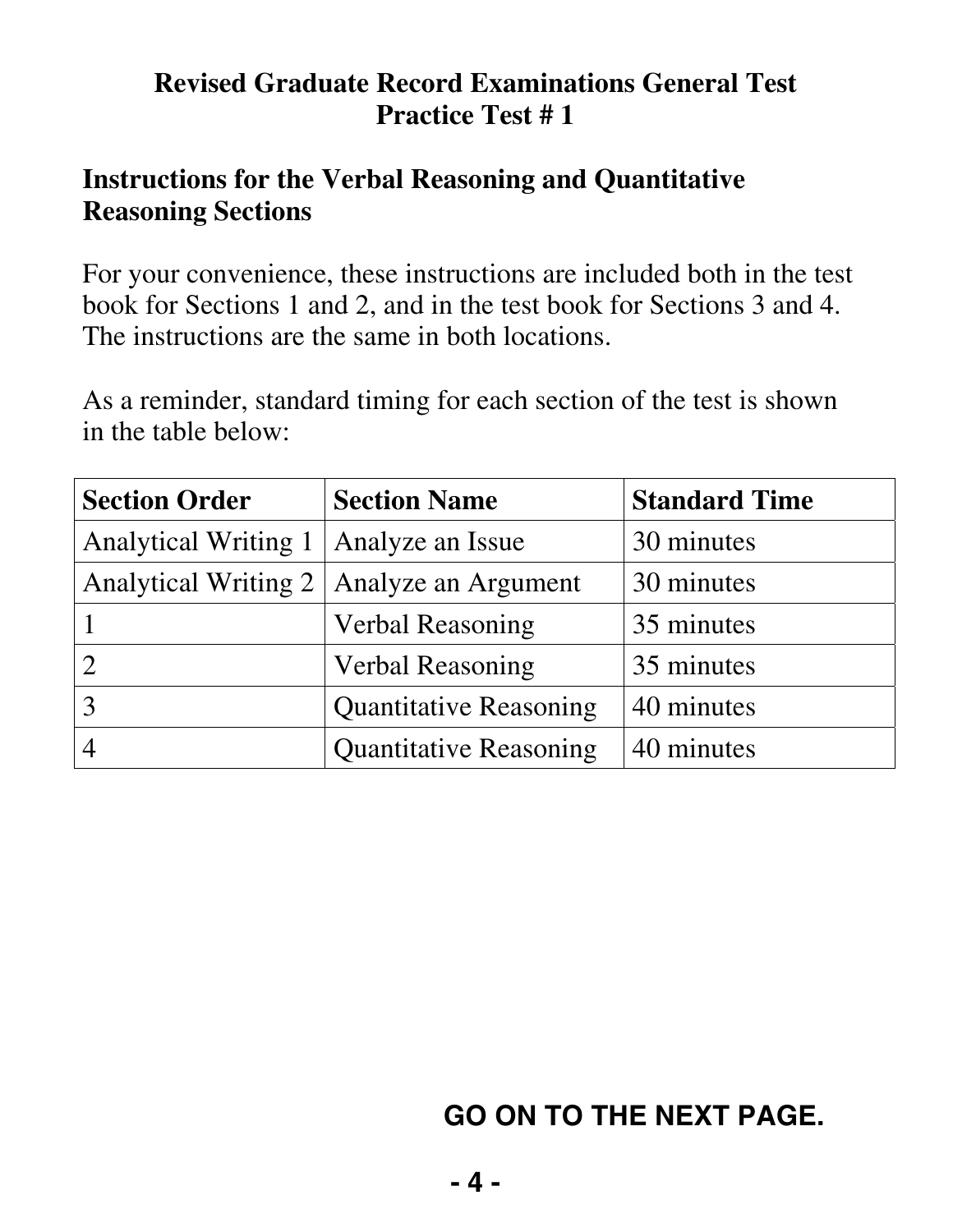#### **Important Notes**

In the actual test, your scores for the multiple-choice sections will be determined by the number of questions you answer correctly. Nothing is subtracted from a score if you answer a question incorrectly. Therefore, to maximize your scores it is better for you to guess at an answer than not to respond at all. Work as rapidly as you can without losing accuracy. Do not spend too much time on questions that are too difficult for you. Go on to the other questions and come back to the difficult ones later.

Some or all of the passages in this test have been adapted from published material to provide the examinee with significant problems for analysis and evaluation. To make the passages suitable for testing purposes, the style, content, or point of view of the original may have been altered. The ideas contained in the passages do not necessarily represent the opinions of the Graduate Record Examinations Board or Educational Testing Service.

You may use a calculator in the Quantitative Reasoning sections only. You will be provided with a basic calculator and cannot use any other calculator, except as an approved accommodation.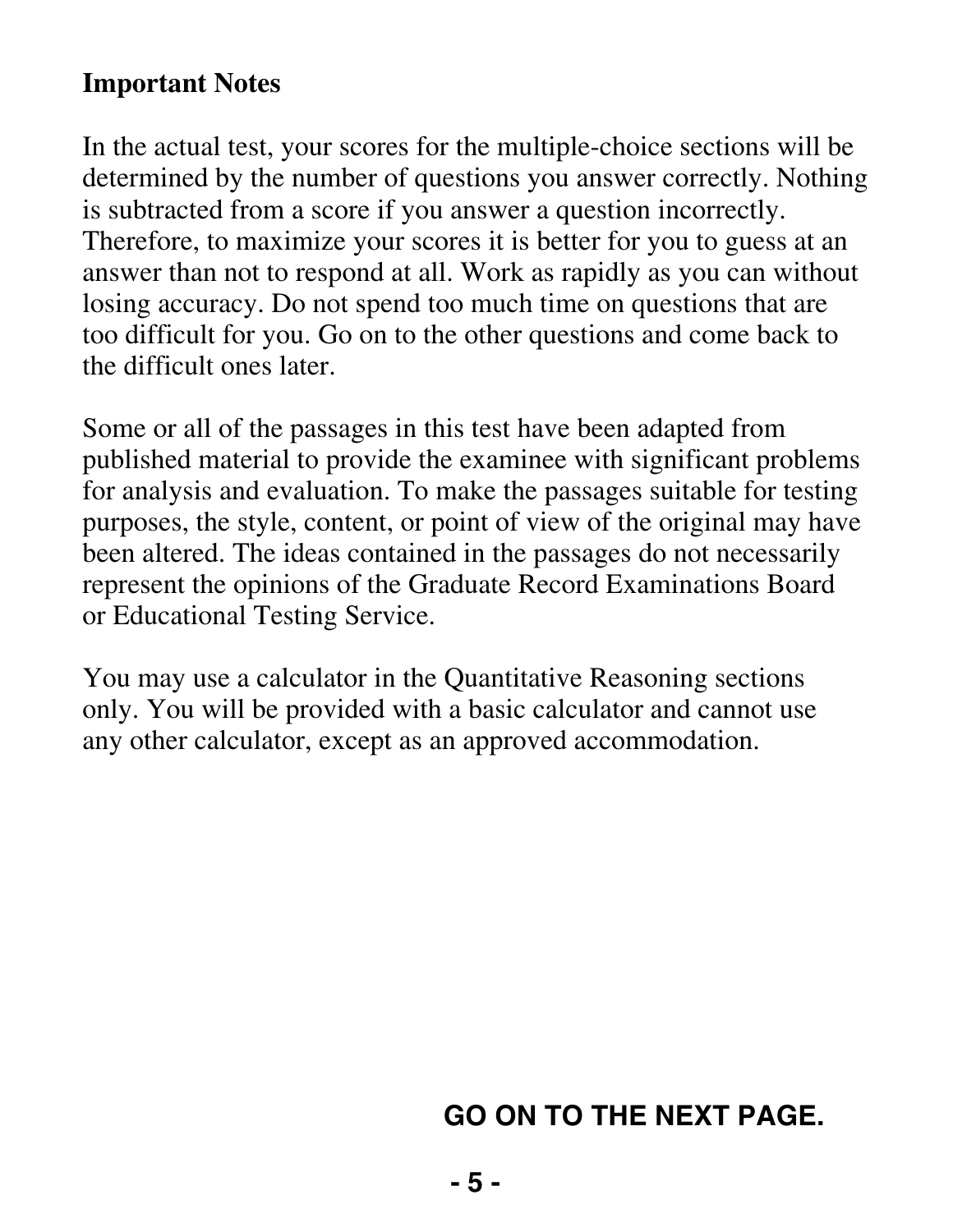### **Marking Your Answers**

In the actual test, all answers must be marked in the test book. The following instructions describe how answers must be filled in.

Your answers will be hand-scored, so **make sure your marks are clear and unambiguous**. Examples of acceptable and unacceptable marks will be given with the sample questions.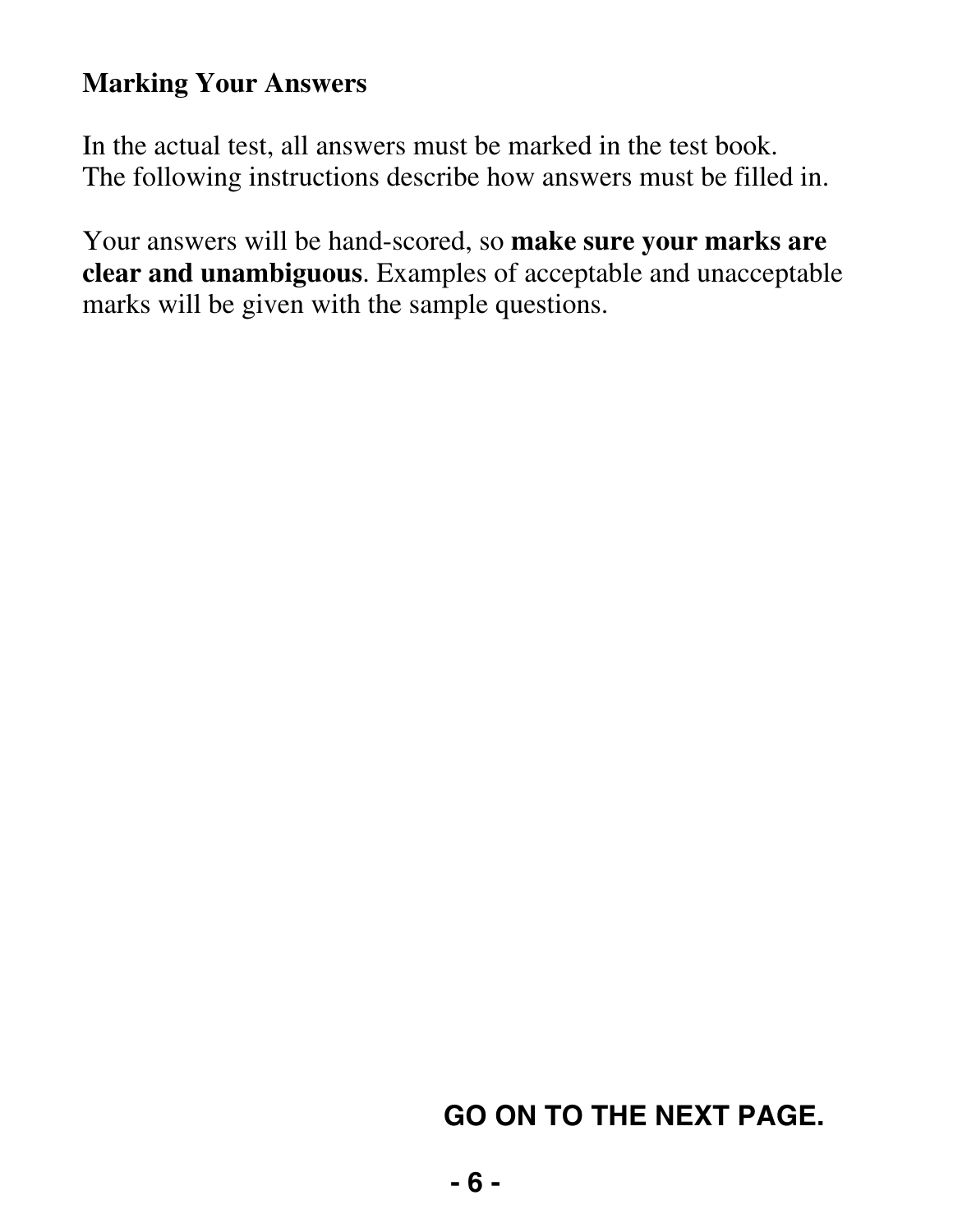### **Question Formats**

This practice test may include questions that would not be used in an actual test administered in an alternate format because they have been determined to be less suitable for presentation in such formats.

The questions in these sections have several different formats. A brief description of these formats and instructions for entering your answer choices are given below.

#### **Multiple-Choice Questions—Select One Answer Choice**

These standard multiple-choice questions require you to select just one answer choice from a list of options. You will receive credit only if you mark the **single** correct answer choice and no other.

Example:

What city is the capital of France?

- Rome
- $\mathbb{R}$  Paris
- ) London
- D Cairo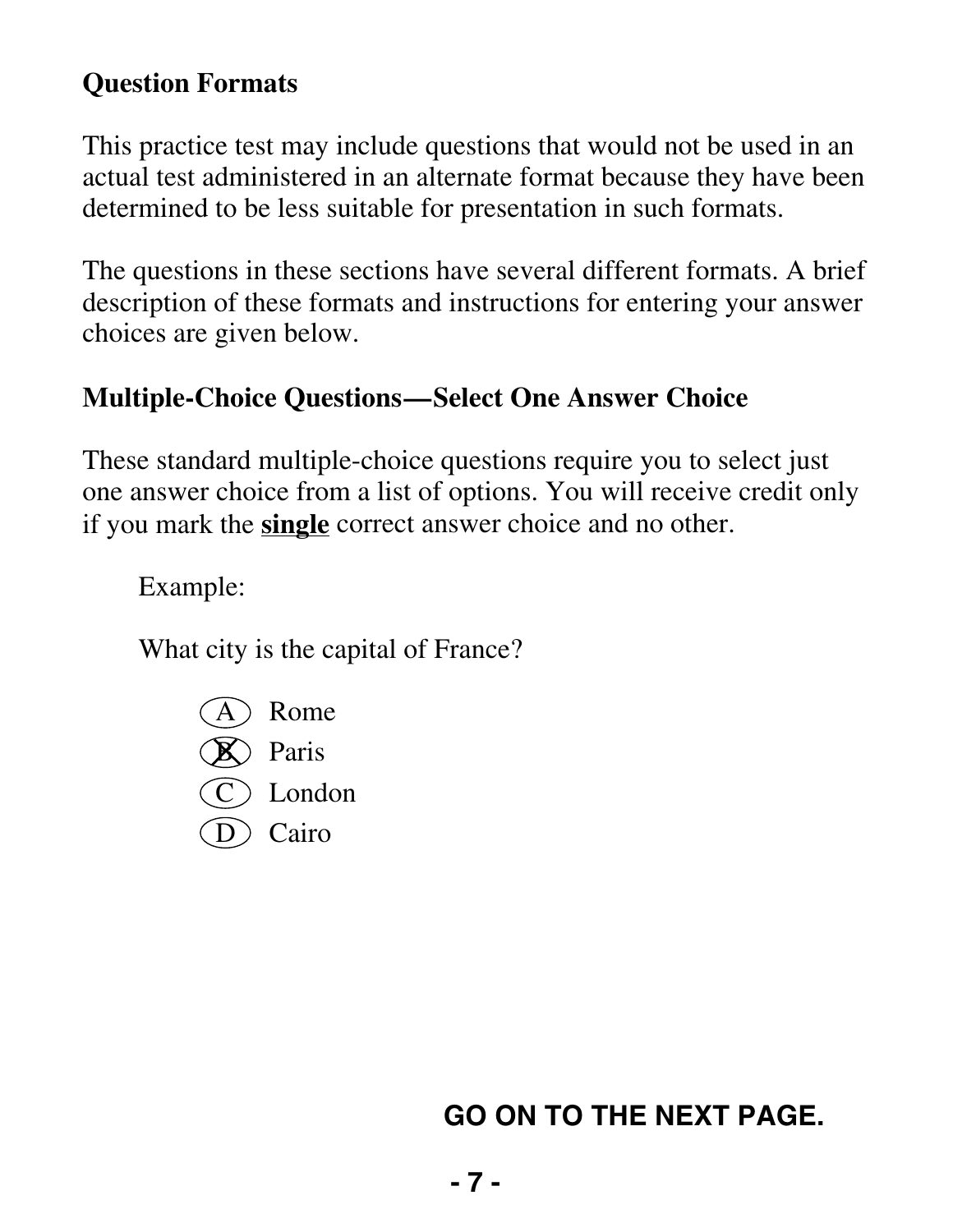#### Acceptable Marks



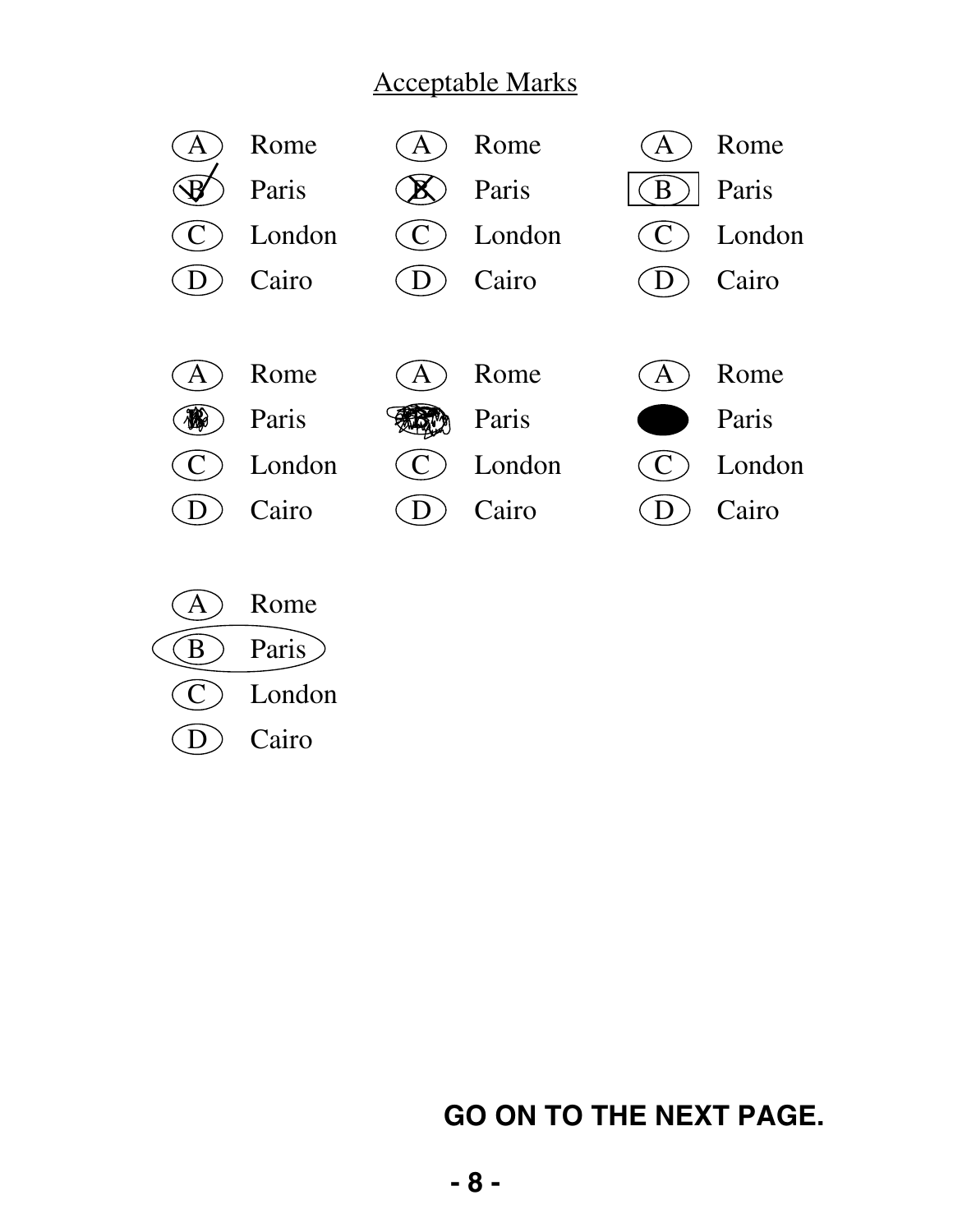#### Unacceptable Marks



If you change an answer, be sure that all previous marks are erased completely. Stray marks and incomplete erasures may be read as intended answers. Blank areas of the test book may be used for working out answers, but do not work out answers near the answerentry areas. Scratch paper will not be provided, except as an approved accommodation.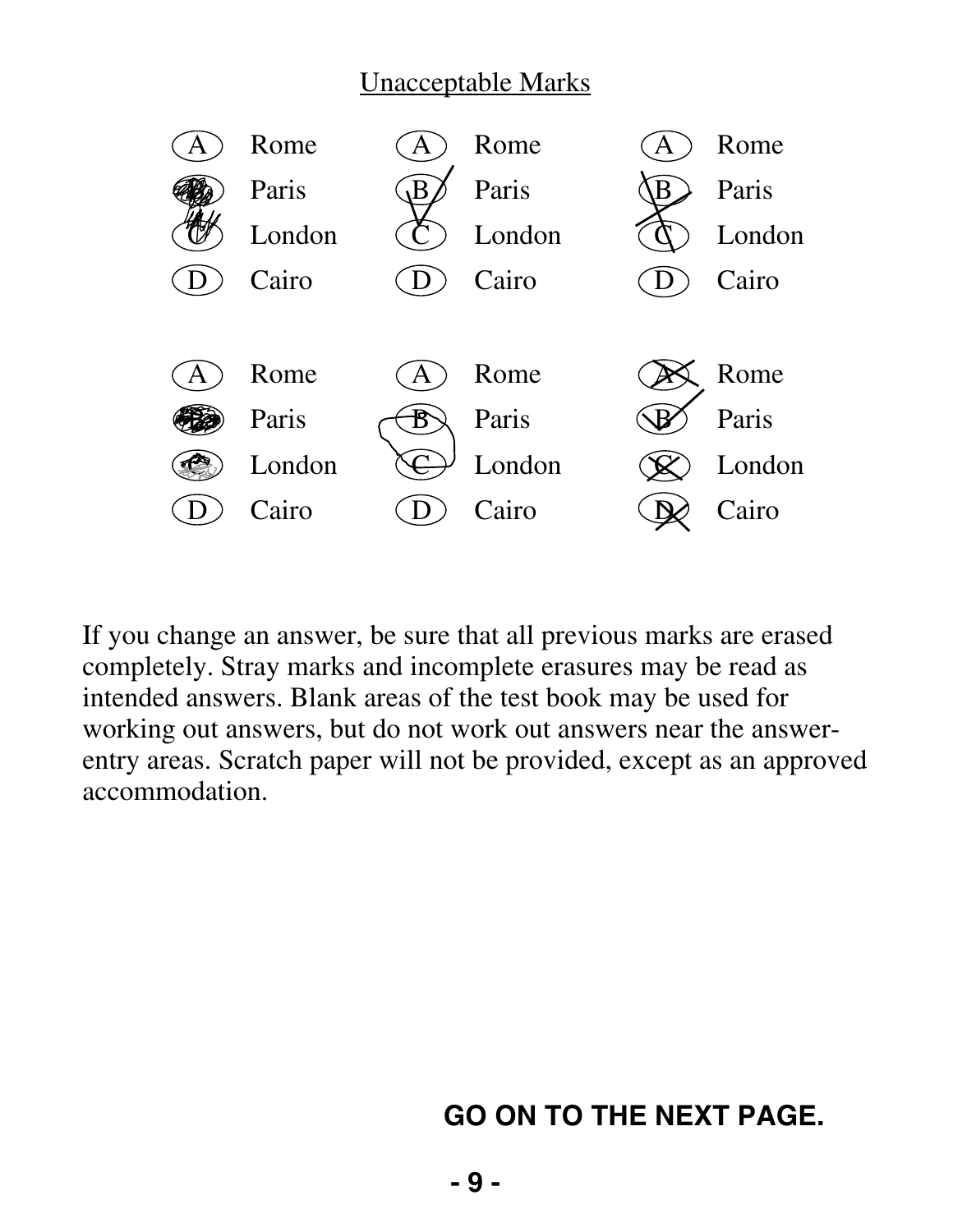### **Multiple-Choice Questions—Select One or More Answer Choices**

Some of these questions specify how many answer choices you must select; others require you to select all that apply. In either case, to receive credit **all** of the correct answer choices must be marked. These questions are distinguished by the use of a square box to be marked to select an answer choice.

Example:

### **Select all that apply.**

Which of the following countries are in Africa?

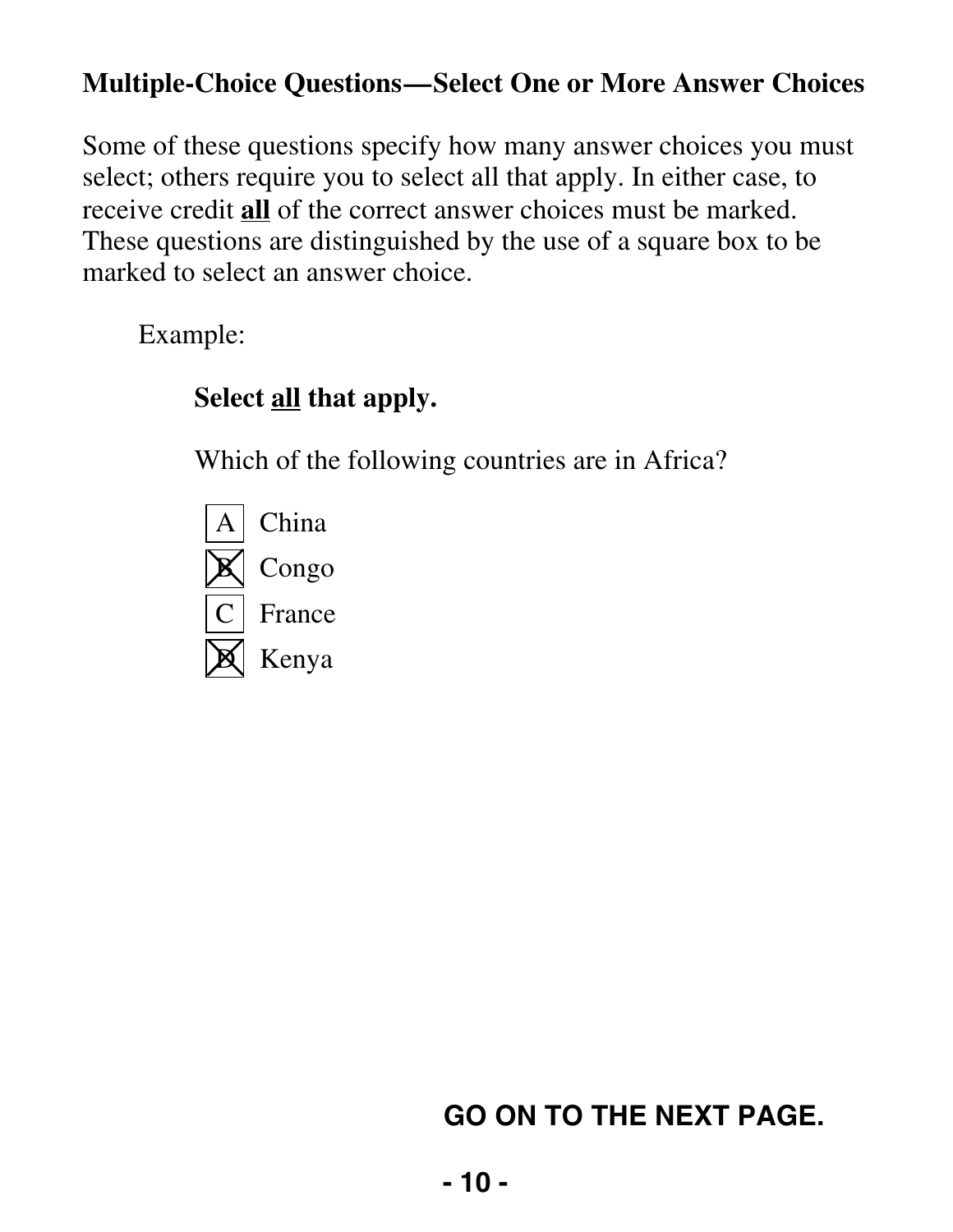### Acceptable Marks

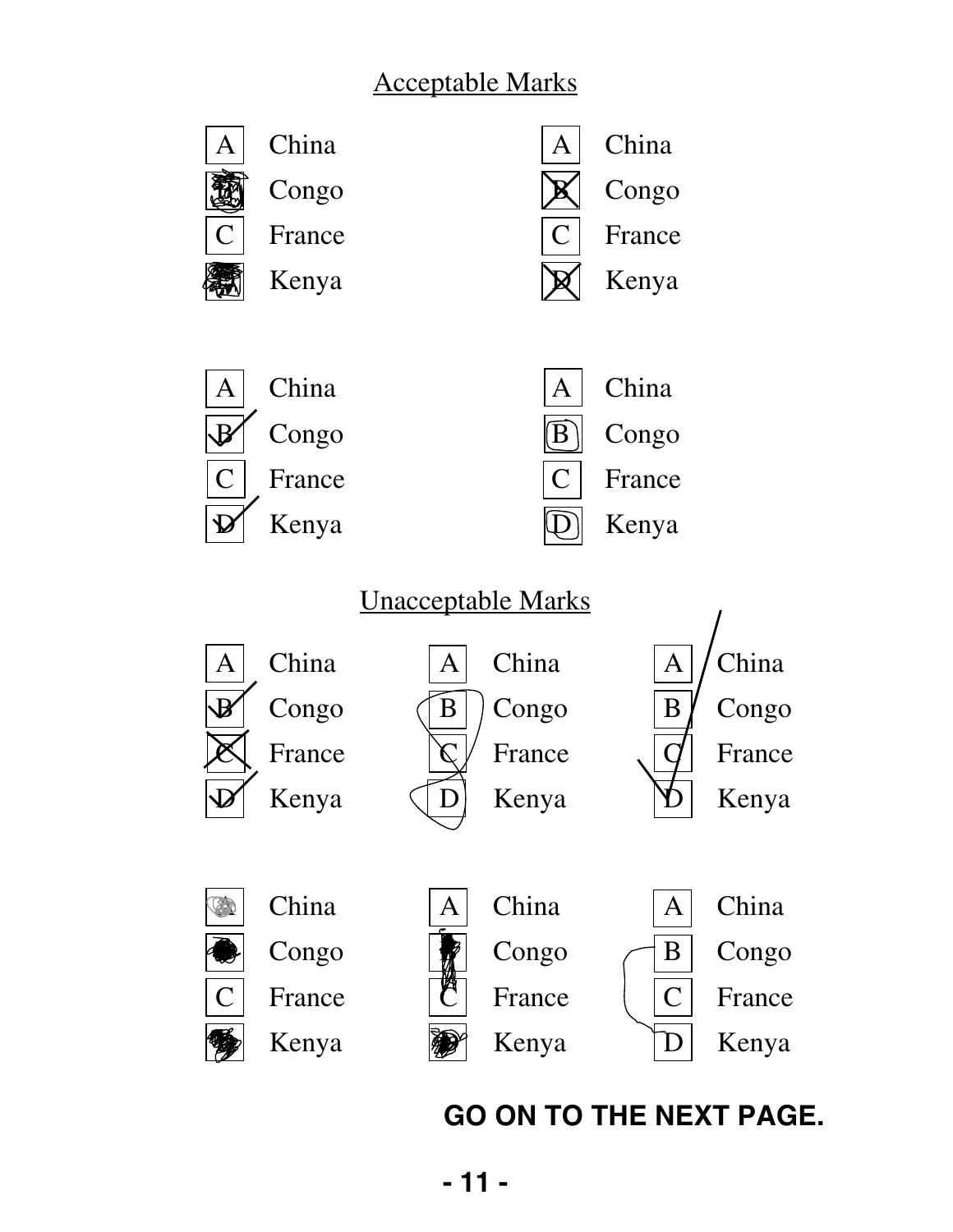### **Column Format Questions**

This question type presents the answer choices in columns. You must pick one answer choice from each column. You will receive credit only if you mark the correct answer choice **in each column**.

Example:

Complete the following sentence.  $(i)$  \_\_\_\_\_\_\_\_ is the capital of  $(ii)$ \_\_\_\_\_\_.

| Blank (i)   | Blank (ii)           |
|-------------|----------------------|
| Paris       | (D) Canada           |
| (B) Rome    | $\mathcal{D}$ France |
| $(C)$ Cairo | $(F)$ China          |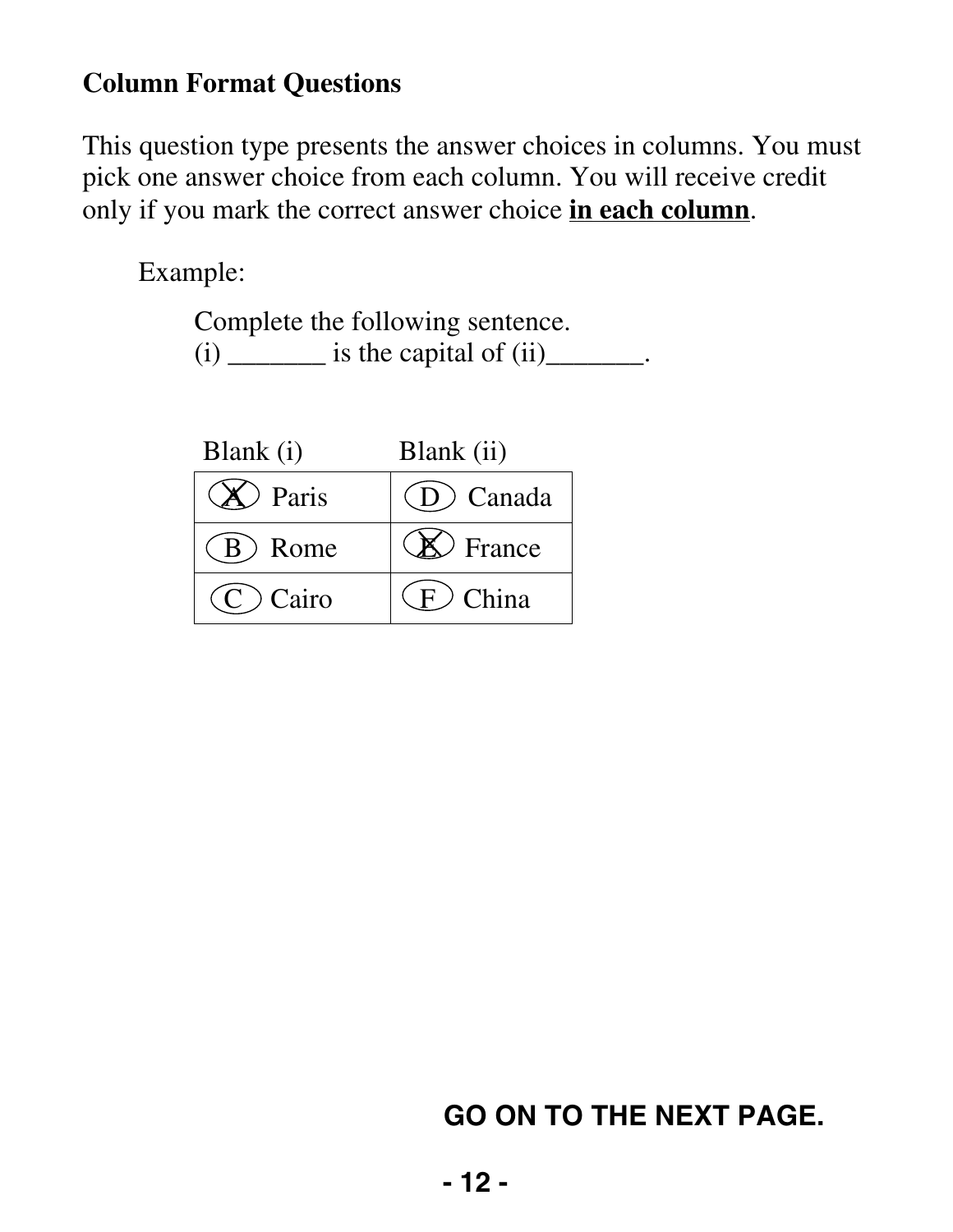### **Numeric-Entry Questions**

These questions require a number to be entered by circling entries in a grid. If you are not filling in your own answers, your scribe should be familiar with these instructions.

- 1. Your answer may be an integer, a decimal, or a fraction, and it may be negative.
- 2. Equivalent forms of the correct answer, such as 2.5 and 2.50, are all correct. Although fractions do not need to be reduced to lowest terms, they may need to be reduced to fit in the grid.
- 3. Enter the exact answer unless the question asks you to round your answer.
- 4. If a question asks for a fraction, the grid will have a built-in division slash (/). Otherwise, the grid will have a decimal point.
- 5. Start your answer in any column, space permitting. Circle no more than one entry in any column of the grid. Columns not needed should be left blank.
- 6. Write your answer in the boxes at the top of the grid and circle the corresponding entries. **You will receive credit only if your grid entries are clearly marked, regardless of the number written in the boxes at the top.**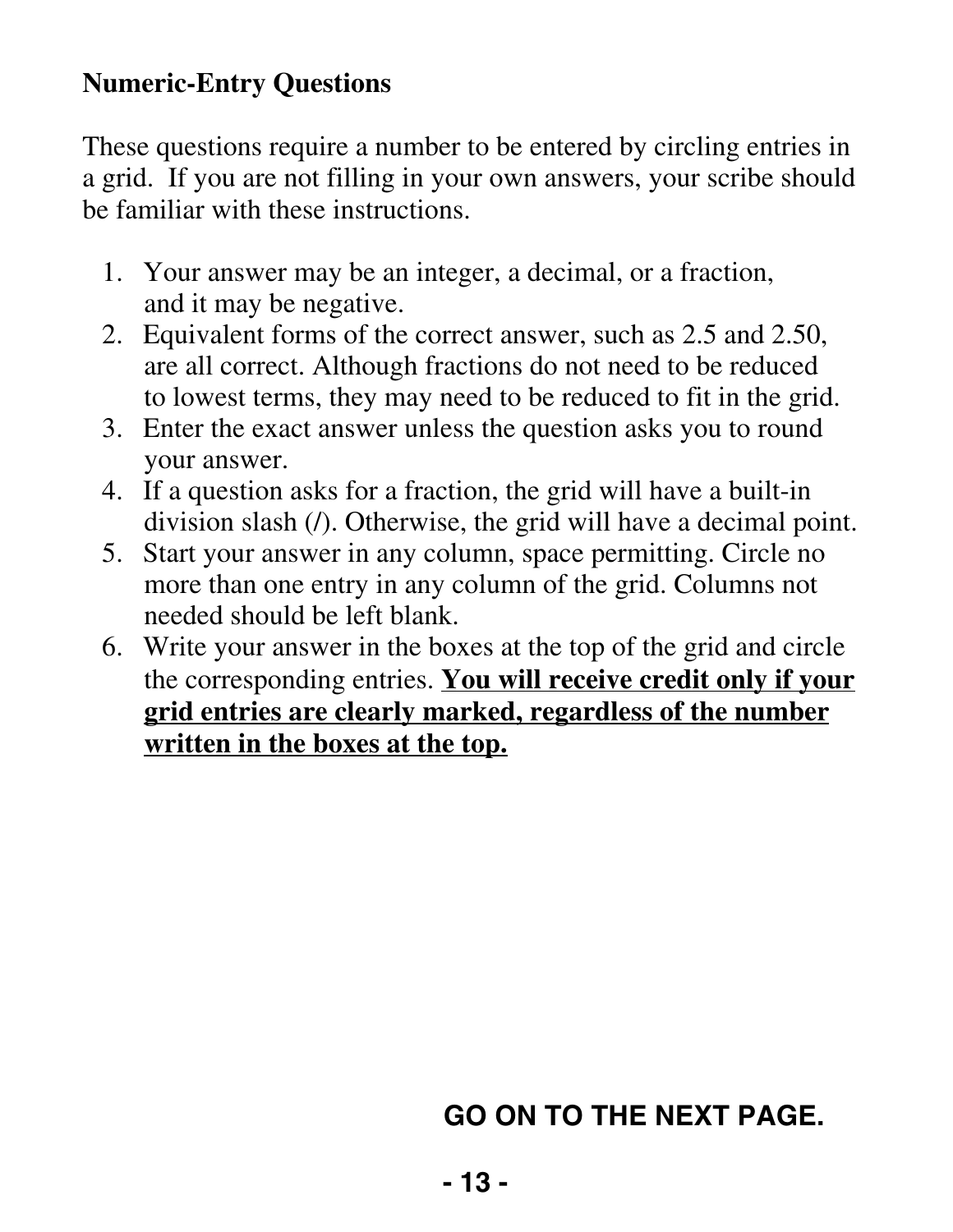### **Examples of acceptable ways to use the grid:**

Integer answer: 502 (either position is correct)

|                | 5              | $\boldsymbol{0}$   | $\boldsymbol{2}$  |                |                |                          |  |                |                |   | 5                | $\boldsymbol{0}$ | $\boldsymbol{2}$ |                |
|----------------|----------------|--------------------|-------------------|----------------|----------------|--------------------------|--|----------------|----------------|---|------------------|------------------|------------------|----------------|
| ٠              | $\bullet$      |                    |                   |                | ٠              |                          |  | ٠              |                |   |                  |                  |                  |                |
| $\overline{0}$ | $\overline{0}$ | $\left( 0 \right)$ | $\overline{0}$    | $\overline{0}$ | $\overline{0}$ | $\overline{0}$           |  | $\overline{0}$ | $\overline{0}$ | 0 | $\overline{0}$   | $\overline{0}$   | $\overline{0}$   | 0              |
| 1              | 1              | 1                  | $\mathbf 1$       | $\mathbf{1}$   | $\mathbf{1}$   | 1                        |  | $\mathbf{1}$   | $\mathbf 1$    | 1 | $\mathbf{1}$     | $\mathbf{1}$     | 1                | 1              |
| $\overline{2}$ | $\overline{2}$ | $\overline{2}$     | $\left( 2\right)$ | $\overline{2}$ | $\overline{2}$ | $\overline{2}$           |  | $\overline{2}$ | $\overline{2}$ | 2 | $\overline{2}$   | $\overline{2}$   | $\overline{2}$   | $\overline{2}$ |
| 3              | 3              | 3                  | 3                 | 3              | 3              | 3                        |  | 3              | 3              | 3 | 3                | 3                | 3                | 3              |
| 4              | $\overline{4}$ | 4                  | 4                 | $\overline{4}$ | $\overline{4}$ | $\overline{4}$           |  | $\overline{4}$ | 4              | 4 | $\overline{4}$   | $\overline{4}$   | 4                | 4              |
| 5              | $\overline{5}$ | 5                  | 5                 | 5              | 5              | 5                        |  | 5              | 5              | 5 | $\left(5\right)$ | 5                | 5                | 5              |
| 6              | 6              | 6                  | 6                 | 6              | 6              | 6                        |  | 6              | 6              | 6 | 6                | 6                | 6                | 6              |
| 7              | 7              | 7                  | 7                 | 7              | 7              | $\overline{\mathcal{I}}$ |  | 7              | $\overline{7}$ | 7 | 7                | 7                | 7                | 7              |
| 8              | 8              | 8                  | 8                 | 8              | 8              | 8                        |  | 8              | 8              | 8 | 8                | 8                | 8                | 8              |
| 9              | 9              | 9                  | 9                 | 9              | 9              | 9                        |  | 9              | 9              | 9 | 9                | 9                | 9                | 9              |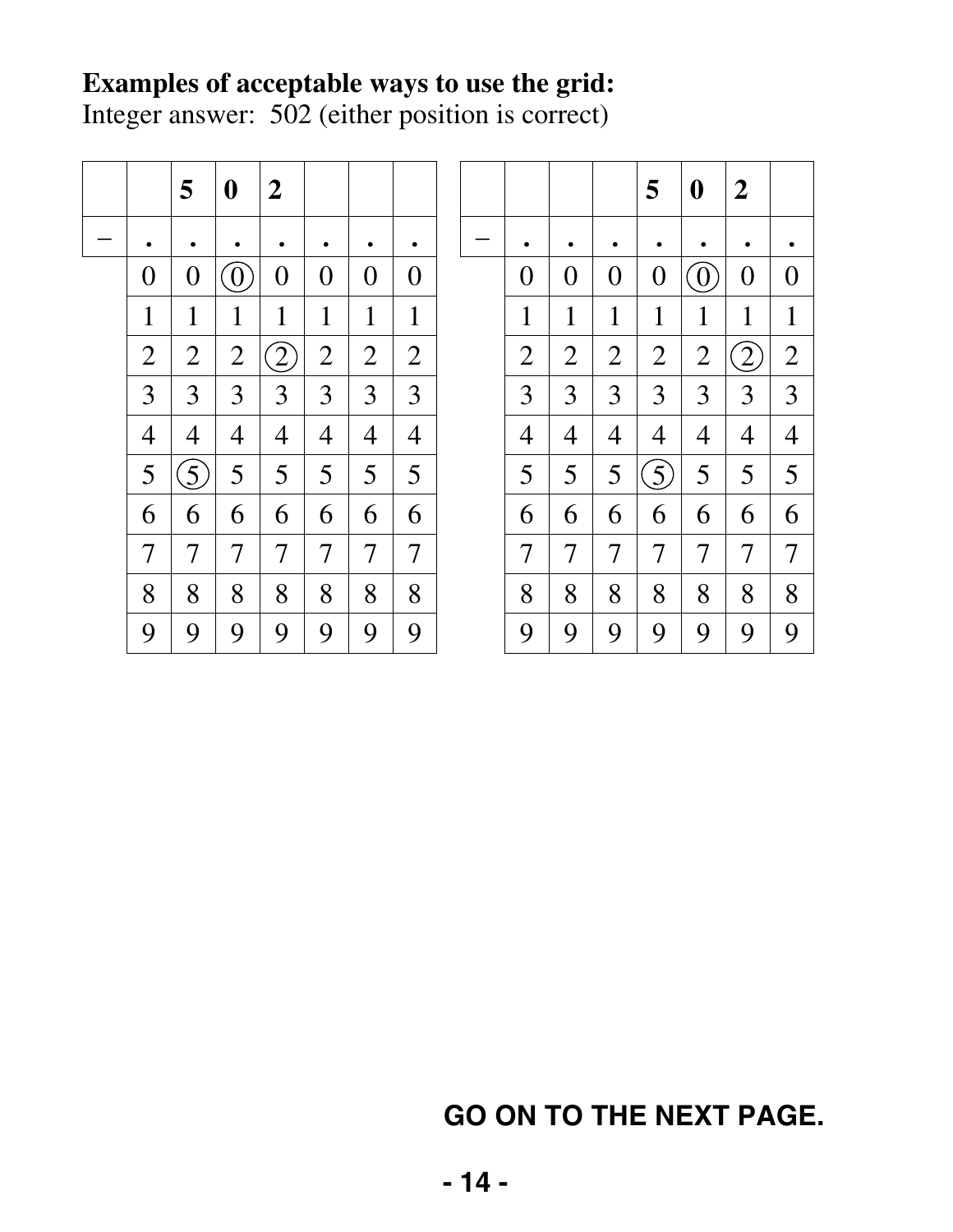|                  | Decimal Aliswer. |                |                         | 4.19           |                |                            |
|------------------|------------------|----------------|-------------------------|----------------|----------------|----------------------------|
|                  |                  |                | $\overline{\mathbf{4}}$ |                | $\mathbf{1}$   | 3                          |
|                  |                  |                |                         | $\bullet$      |                |                            |
| $\boldsymbol{0}$ | $\boldsymbol{0}$ | $\overline{0}$ | $\boldsymbol{0}$        | $\overline{0}$ | $\overline{0}$ | $\boldsymbol{0}$           |
| $\mathbf{1}$     | $\mathbf{1}$     | $\mathbf{1}$   | $\mathbf{1}$            | $\mathbf{1}$   | $\bigl\{$      | $\mathbf{1}$               |
| $\overline{2}$   | $\overline{2}$   | $\overline{2}$ | $\overline{2}$          | $\overline{2}$ | $\overline{2}$ | $\overline{2}$             |
| 3                | 3                | $\overline{3}$ | 3                       | 3              | 3              | $\widetilde{\mathfrak{Z}}$ |
| $\overline{4}$   | $\overline{4}$   | $\overline{4}$ | $\widehat{A}$           | $\overline{4}$ | $\overline{4}$ | $\overline{4}$             |
| 5                | 5                | 5              | 5                       | 5              | 5              | 5                          |
| 6                | 6                | 6              | 6                       | 6              | 6              | 6                          |
| $\overline{7}$   | $\overline{7}$   | $\overline{7}$ | $\overline{7}$          | $\overline{7}$ | $\overline{7}$ | $\overline{7}$             |
| 8                | 8                | 8              | 8                       | 8              | 8              | 8                          |
| 9                | 9                | 9              | 9                       | 9              | 9              | 9                          |

Decimal Answer: –4.13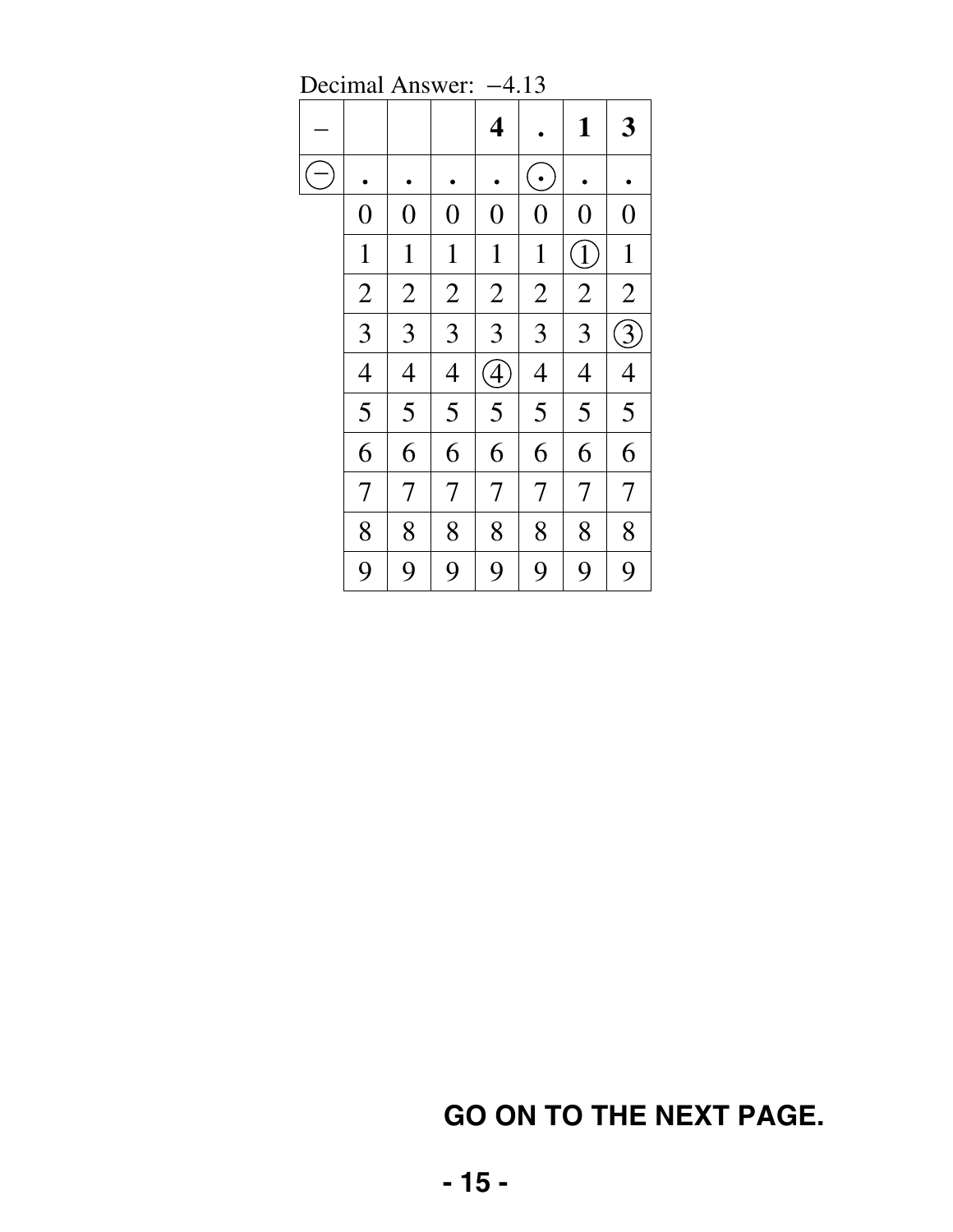| $\overline{2}$<br><b>Fraction Answer:</b><br>$\overline{10}$ |                  |                |          |                |                   |                  |
|--------------------------------------------------------------|------------------|----------------|----------|----------------|-------------------|------------------|
|                                                              | $\boldsymbol{2}$ |                | $\prime$ | 1              | $\boldsymbol{0}$  |                  |
| $\overline{0}$                                               | $\overline{0}$   | $\overline{0}$ |          | $\overline{0}$ | $\left( 0\right)$ | $\boldsymbol{0}$ |
| $\mathbf 1$                                                  | $\mathbf{1}$     | $\mathbf{1}$   |          | [1]            | $\mathbf{1}$      | $\mathbf{1}$     |
| $\overline{2}$                                               | $\overline{2}$   | $\overline{2}$ |          | $\overline{2}$ | $\overline{2}$    | $\overline{2}$   |
| 3                                                            | 3                | 3              |          | 3              | 3                 | 3                |
| $\overline{4}$                                               | $\overline{4}$   | $\overline{4}$ |          | $\overline{4}$ | $\overline{4}$    | $\overline{4}$   |
| 5                                                            | 5                | 5              |          | 5              | 5                 | 5                |
| 6                                                            | 6                | 6              |          | 6              | 6                 | 6                |
| 7                                                            | 7                | 7              |          | 7              | 7                 | 7                |
| 8                                                            | 8                | 8              |          | 8              | 8                 | 8                |
| 9                                                            | 9                | 9              |          | 9              | 9                 | 9                |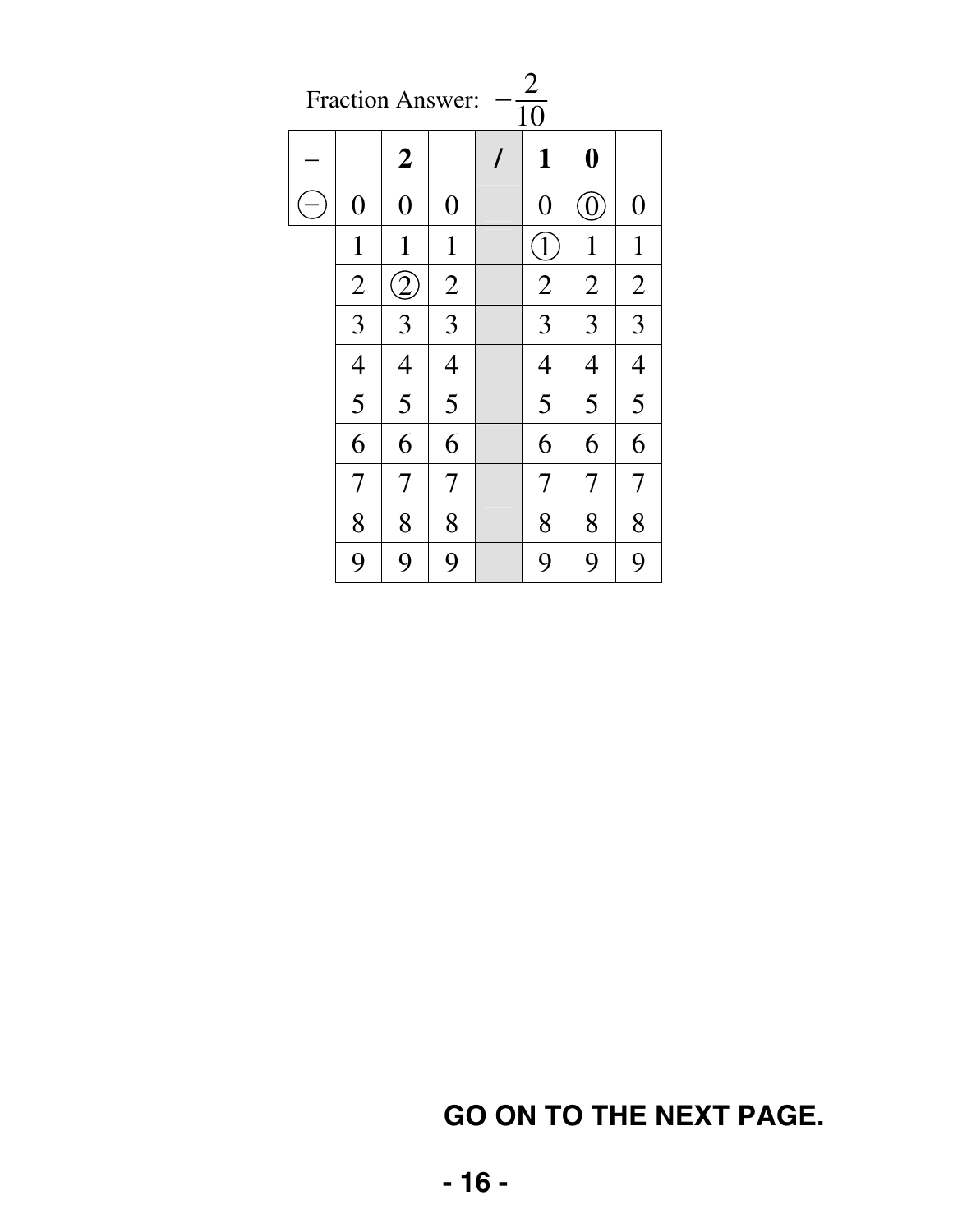The first multiple-choice section follows. In an actual test, your supervisor will tell you when to begin the test.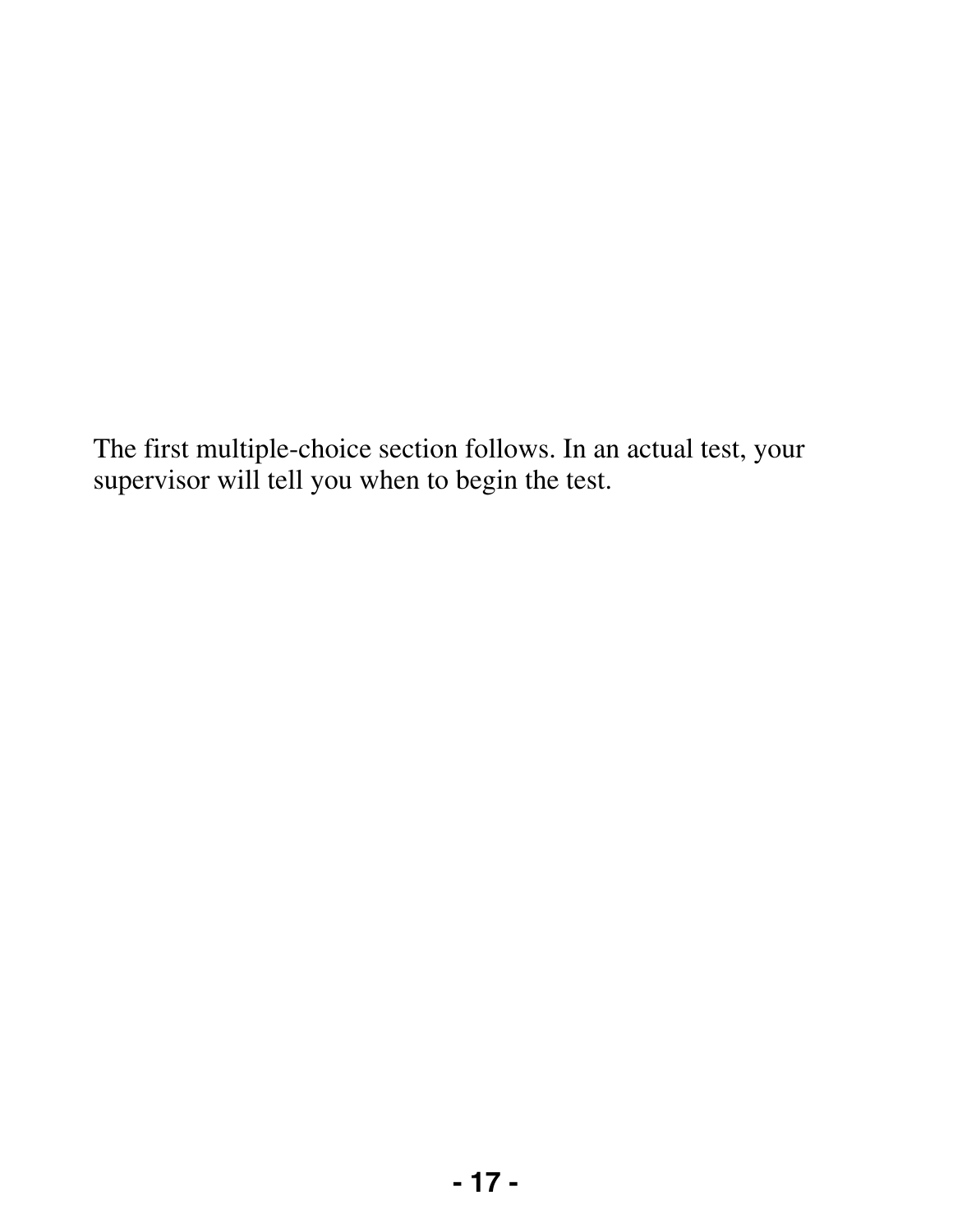#### **Section 1 Verbal Reasoning 25 Questions**

#### Question 1 is based on the following reading passage.

Centuries ago, the Maya of Central America produced elaborate, deeply cut carvings in stone. The carvings would have required a cutting tool of hard stone or metal. Iron-ore deposits exist throughout Central America, but apparently the Maya never developed the technology to use them and the metals the Maya are known to have used, copper and gold, would not have been hard enough. Therefore, the Maya must have used stone tools to make these carvings.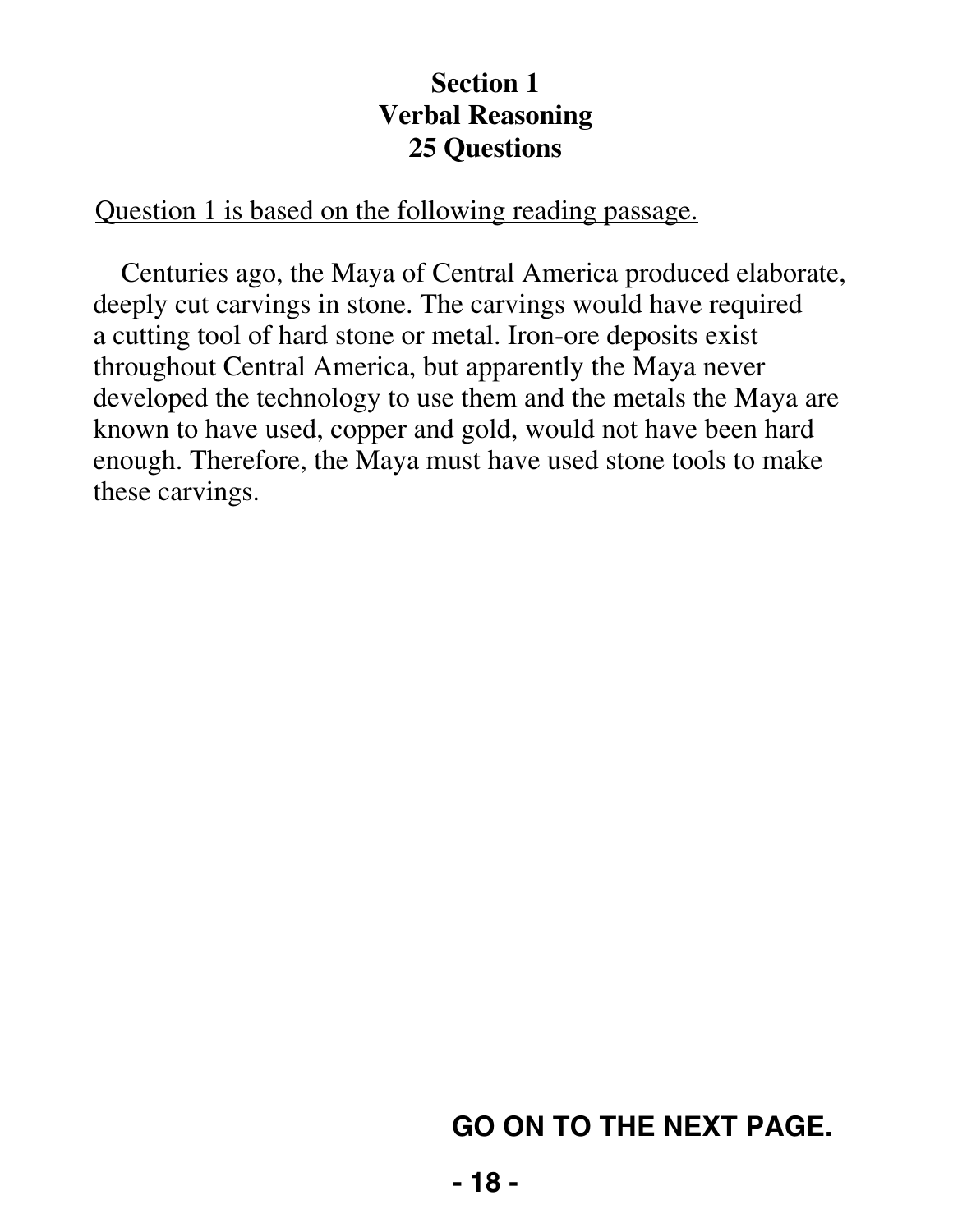Which of the following, if true, most seriously weakens the argument?

- $(A)$  In various parts of the world, civilizations that could not make iron from ore fashioned tools out of fragments of iron from meteorites.
- $(B)$  All the metallic Mayan artifacts that have been found by archaeologists are made of metals that are too soft for carving stone.
- $(C)$  The stone out of which these carvings were made is harder than the stone used by other Central American peoples.
- $(D)$  The technique that the Maya used to smelt gold and some other metals could not have been easily applied to the task of extracting iron from iron ore.
- $(E)$  Archaeologists disagree about how certain stone tools that have been found among Mayan ruins were used.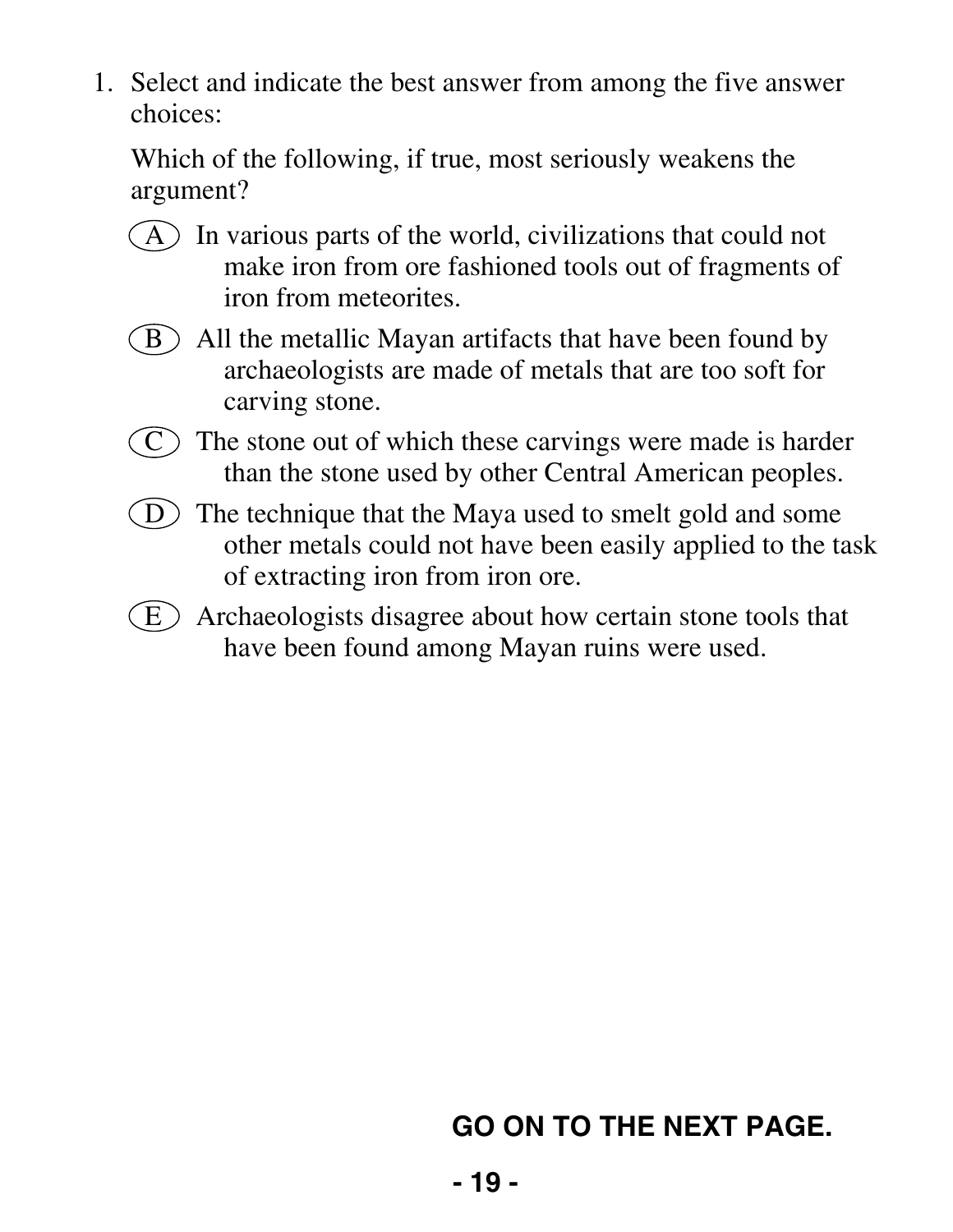Questions 2 and 3 are based on the following reading passage. (A word is boldfaced and underlined for reference in answering question 3.)

In early-twentieth-century England, it was fashionable to claim that only a completely new style of writing could **address** a world undergoing unprecedented transformation—just as one literary Line critic recently claimed that only the new "aesthetic of exploratory

- *5* excess" can **address** a world undergoing . . . well, you know. Yet in early-twentieth-century England, T. S. Eliot, a man fascinated by the "presence" of the past, wrote the most innovative poetry of his time. The lesson for today's literary community seems obvious: a reorientation toward tradition would benefit writers no less than
- 10 readers. But if our writers and critics indeed respect the novel's rich tradition (as they claim to), then why do they disdain the urge to tell an exciting story?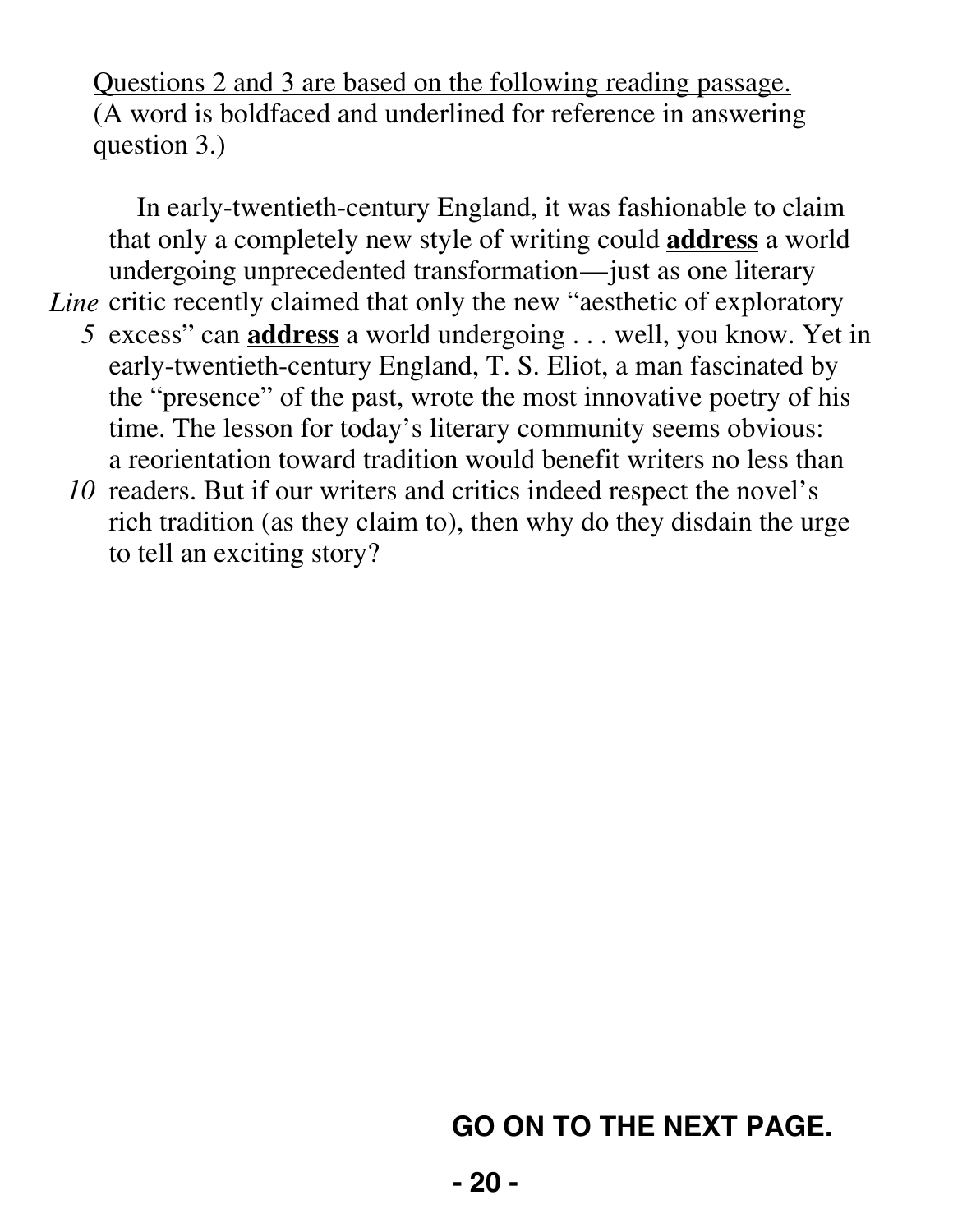The author of the passage suggests that present-day readers would particularly benefit from which of the following changes on the part of present-day writers and critics?

- $(A)$  An increased focus on the importance of engaging the audience in a narrative
- $\binom{B}{B}$  Modernization of the traditional novelistic elements already familiar to readers
- $(C)$  Embracing aspects of fiction that are generally peripheral to the interest of readers
- D A greater recognition of how the tradition of the novel has changed over time
- $(E)$  A better understanding of how certain poets such as Eliot have influenced fiction of the present time
- 3. Select and indicate the best answer from among the five answer choices:

 The word "address" appears underlined and in boldface twice in the first sentence of the passage (lines 2-5). In the context of the passage as a whole, "address" is closest in meaning to

- A reveal
- B belie
- C speak to
- D direct attention toward
- $\binom{E}{k}$  attempt to remediate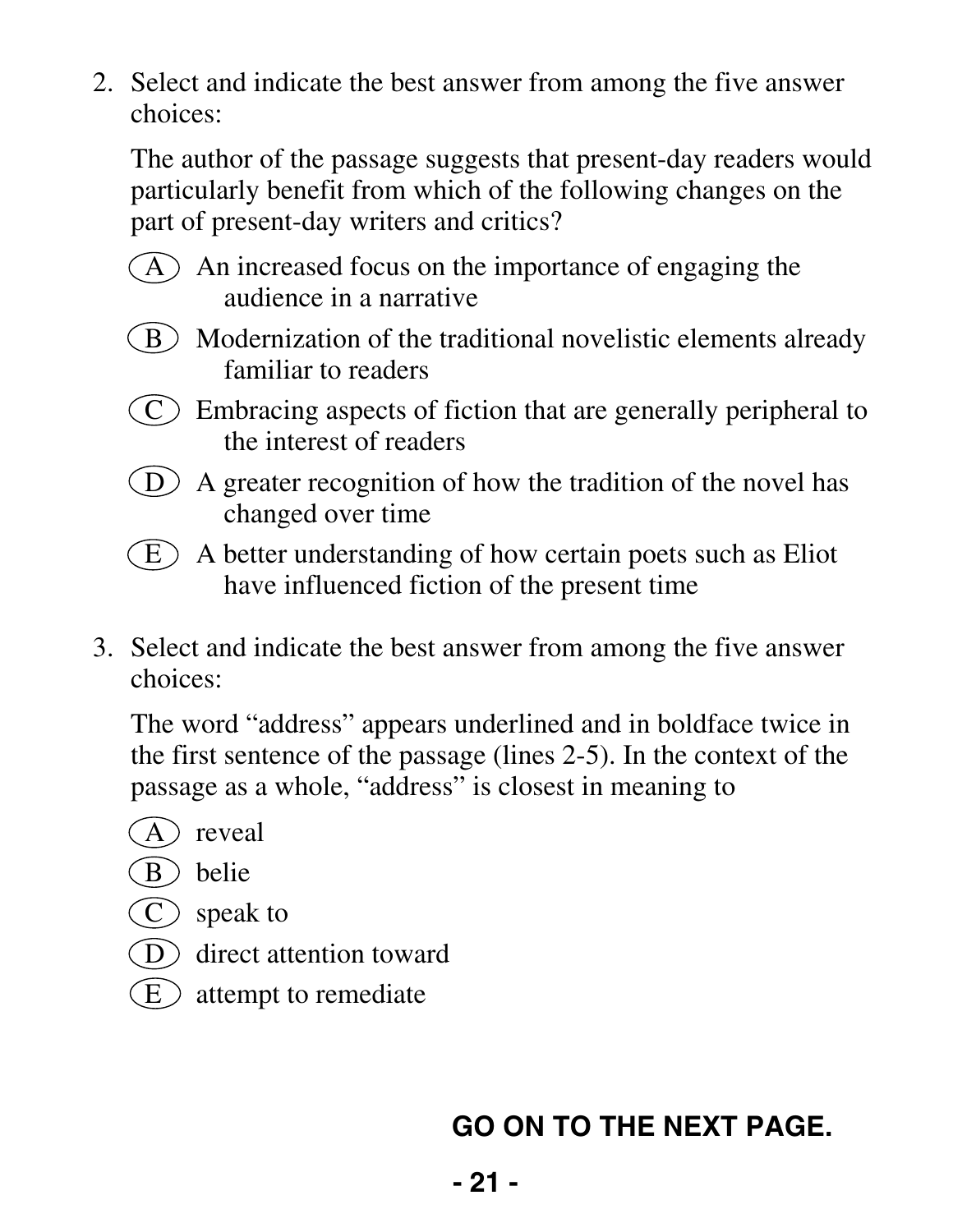#### Question 4 is based on the following reading passage.

Electric washing machines, first introduced in the United States in 1925, significantly reduced the amount of time spent washing a given amount of clothes, yet the average amount of time households Line spent washing clothes increased after 1925. This increase is partially *5* accounted for by the fact that many urban households had previously sent their clothes to professional laundries. But the average amount of time spent washing clothes also increased for rural households with no access to professional laundries.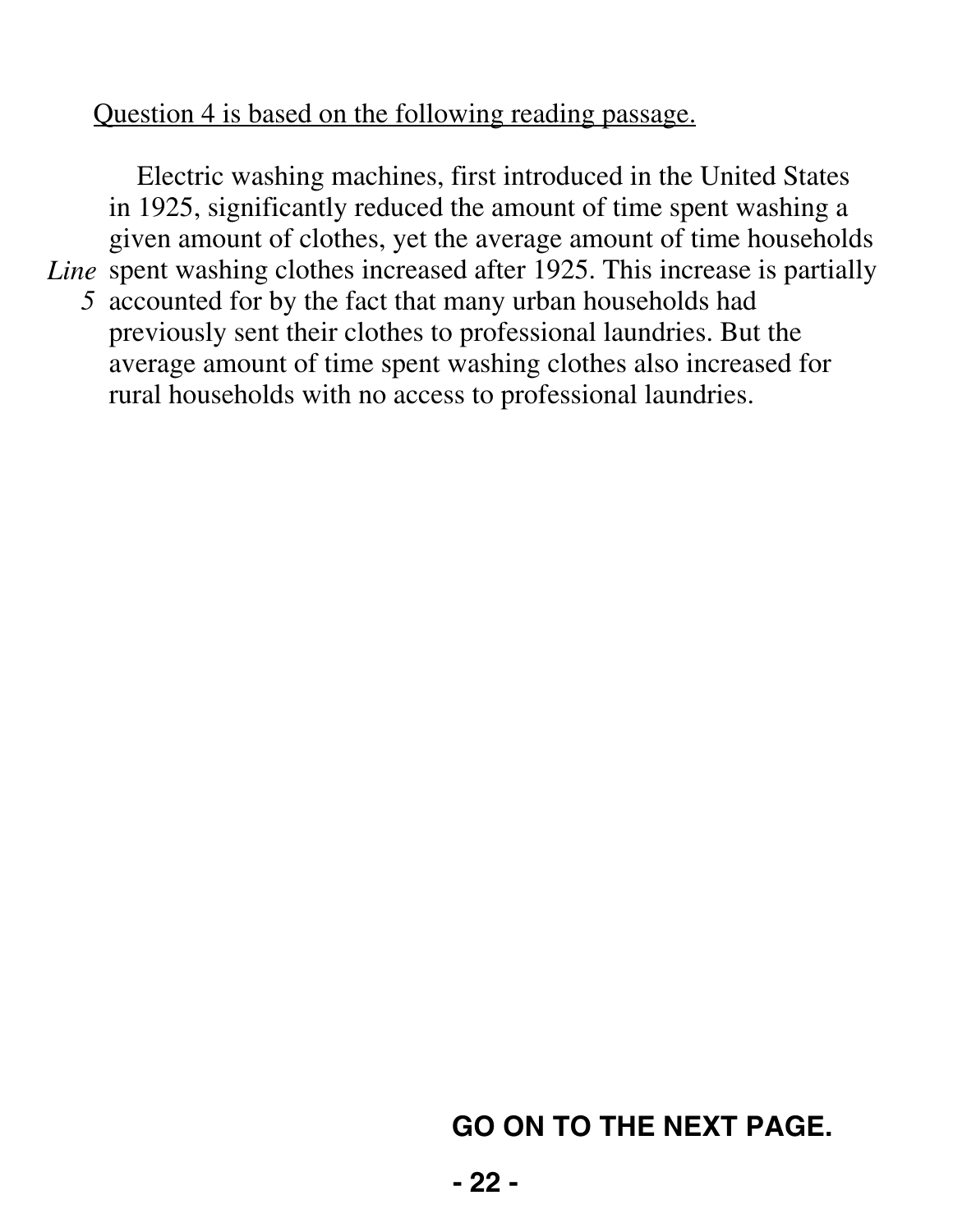Which of the following, if true, most helps to explain why the time spent washing clothes increased in rural areas?

- $(A)$  People with access to an electric washing machine typically wore their clothes many fewer times before washing them than did people without access to electric washing machines.
- $\mathbf{B}$  Households that had sent their clothes to professional laundries before 1925 were more likely than other households to purchase an electric washing machine when they became available.
- $\mathcal{C}$  People living in urban households that had previously sent their clothes to professional laundries typically owned more clothes than did people living in rural households.
- $(D)$  The earliest electric washing machines required the user to spend much more time beside the machine than do modern electric washing machines.
- $(E)$  In the 1920s and 1930s the proportion of rural households with electricity was smaller than the proportion of urban households with electricity.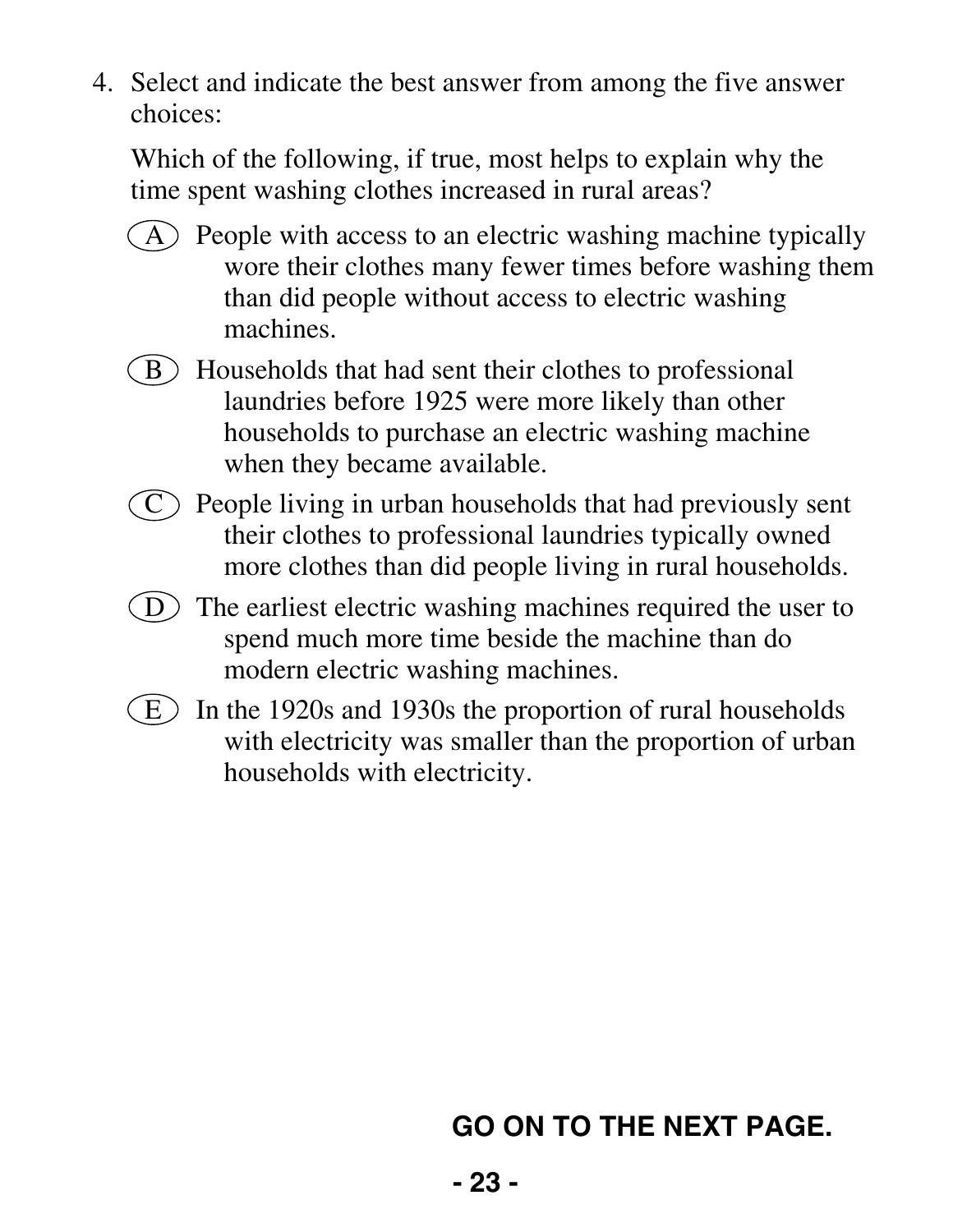Directions for questions 5 through 7:

#### **Each of the following questions includes a short text with a blank, indicating that something has been omitted. Select the entry that best completes the text.**

 5. In the 1950s, the country's inhabitants were \_\_\_\_\_\_\_: most of them knew very little about foreign countries.

A partisan





- D cosmopolitan
- $(E)$  imperturbable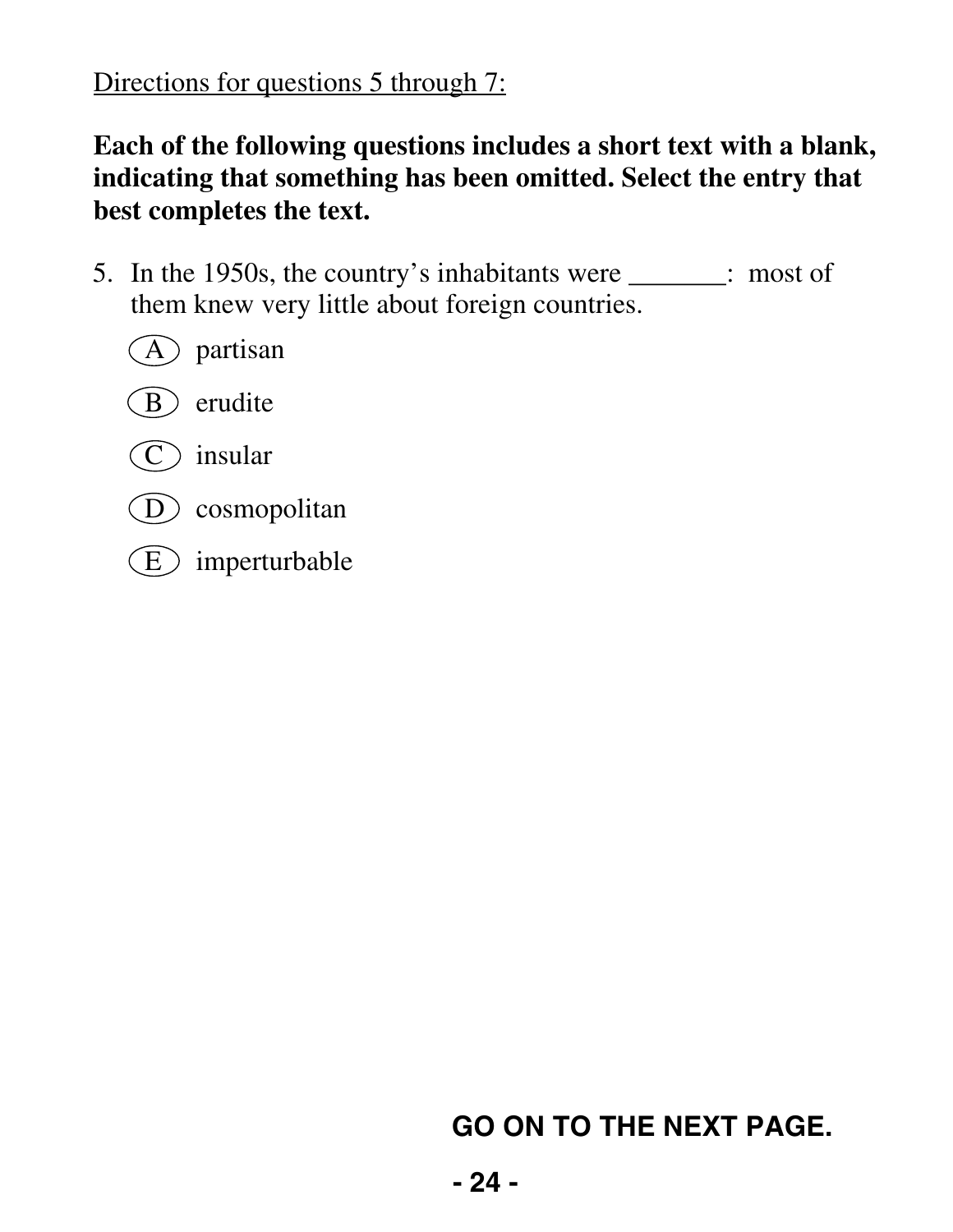- 6. Since she believed him to be both candid and trustworthy, she refused to consider the possibility that his statement had been \_\_\_\_\_\_\_\_\_\_\_.
	- A irrelevant (B) facetious C mistaken D critical  $(E)$  insincere
- 7. It is his dubious distinction to have proved what nobody would think of denying, that Romero at the age of sixty-four writes with all the characteristics of \_\_\_\_\_\_\_\_\_\_.



 $\overline{E}$  brilliance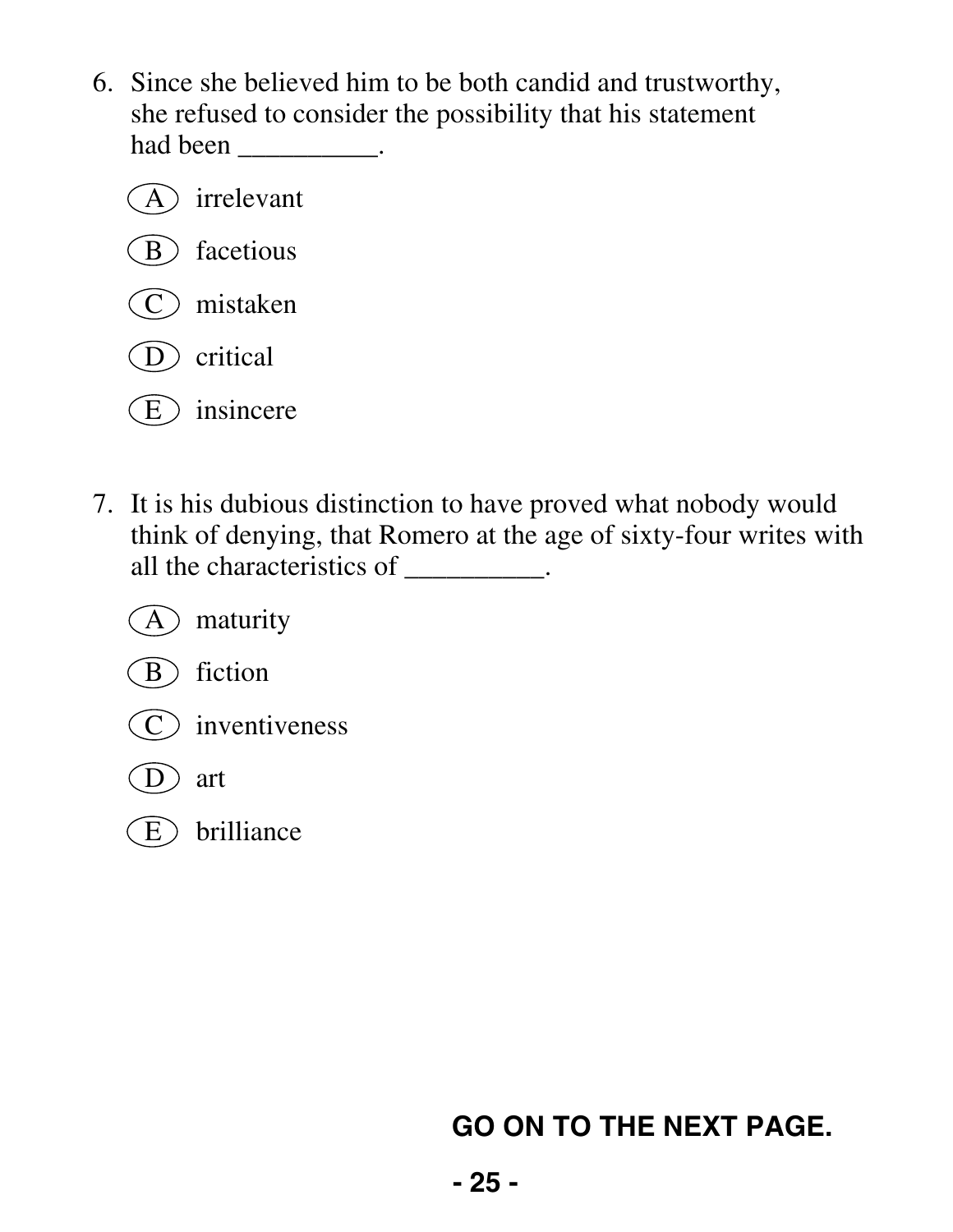#### Questions 8 through 11 are based on the following reading passage.

In the 1970s, two debates engaged many scholars of early United States history. One focused on the status of women, primarily White women. Turning on the so-called golden age

- Line theory, which posited that during the eighteenth-century colonial *5* era, American women enjoyed a brief period of high status relative
	- to their English contemporaries and to nineteenth-century American women, this debate pitted scholars who believed women's lives deteriorated after 1800 against those who thought women's lives had been no better before 1800. At issue were the causes of
	- *10* women's subordination: were these causes already in place when the English first settled North America or did they emerge with the rise of nineteenth-century industrial capitalism? The second debate, the so-called origins debate, concerned the emergence of racial slavery in the southern colonies: was slavery the inevitable result
	- *15* of the deep-rooted racial prejudice of early British colonists or did racial prejudice arise only after these planters instituted slave labor? Although these debates are parallel in some respects, key differences distinguished them. Whereas the debate over women's status revolved around implicit comparisons of colonial women to
	- *20* their counterparts in the antebellum period (1800-1860), thus inviting comment from scholars of both historical periods, the origins debate was primarily confined to a discussion about slavery in colonial America. Second, in contrast to the newness of the debate over women's status and its continued currency throughout
	- *25* the early 1980s, the debate over race and slavery, begun in the 1950s, had lost some of its urgency with the publication of Morgan's American Slavery, American Freedom (1975), widely regarded as the last word on the subject.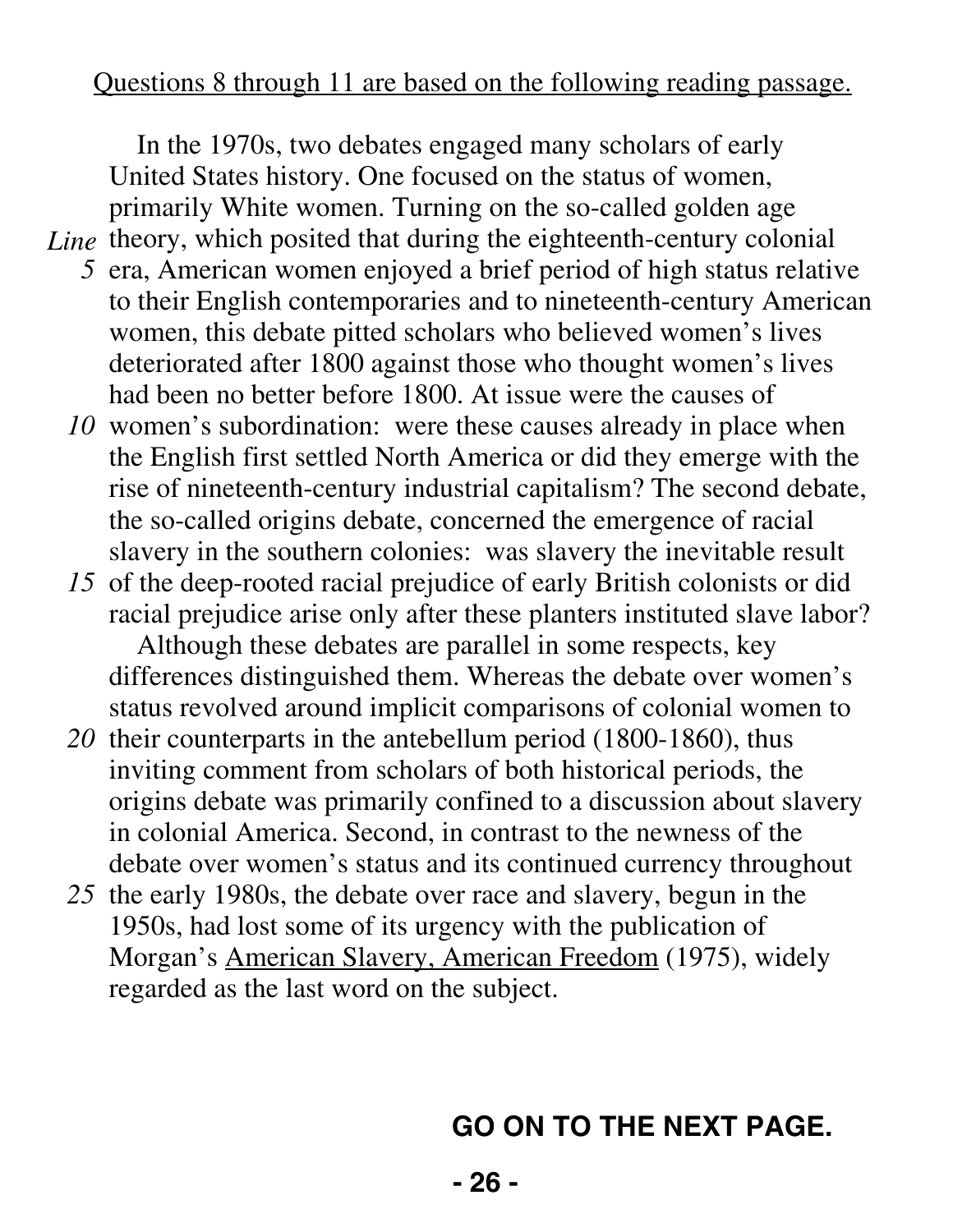Each debate also assumed a different relationship to the groups

- *30* whose histories it concerned. In its heyday, the origins debate focused mainly on White attitudes toward Africans rather than on Africans themselves. With few exceptions, such as Wood's Black Majority (1974) and Mullin's Flight and Rebellion (1972), which were centrally concerned with enslaved African men, most works
- *35* pertaining to the origins debate focused on the White architects, mostly male, of racial slavery. In contrast, although women's historians were interested in the institutions and ideologies contributing to women's subordination, they were equally concerned with documenting women's experiences. As in the
- *40* origins debate, however, early scholarship on colonial women defined its historical constituency narrowly, women's historians focusing mainly on affluent White women.

Over time, however, some initial differences between the approaches taken by scholars in the two fields faded. In the 1980s,

- *45* historians of race and slavery in colonial America shifted their attention to enslaved people; interest in African American culture grew, thereby bringing enslaved women more prominently into view. Historians of early American women moved in similar directions during the decade and began to consider the effect of
- *50* racial difference on women's experience.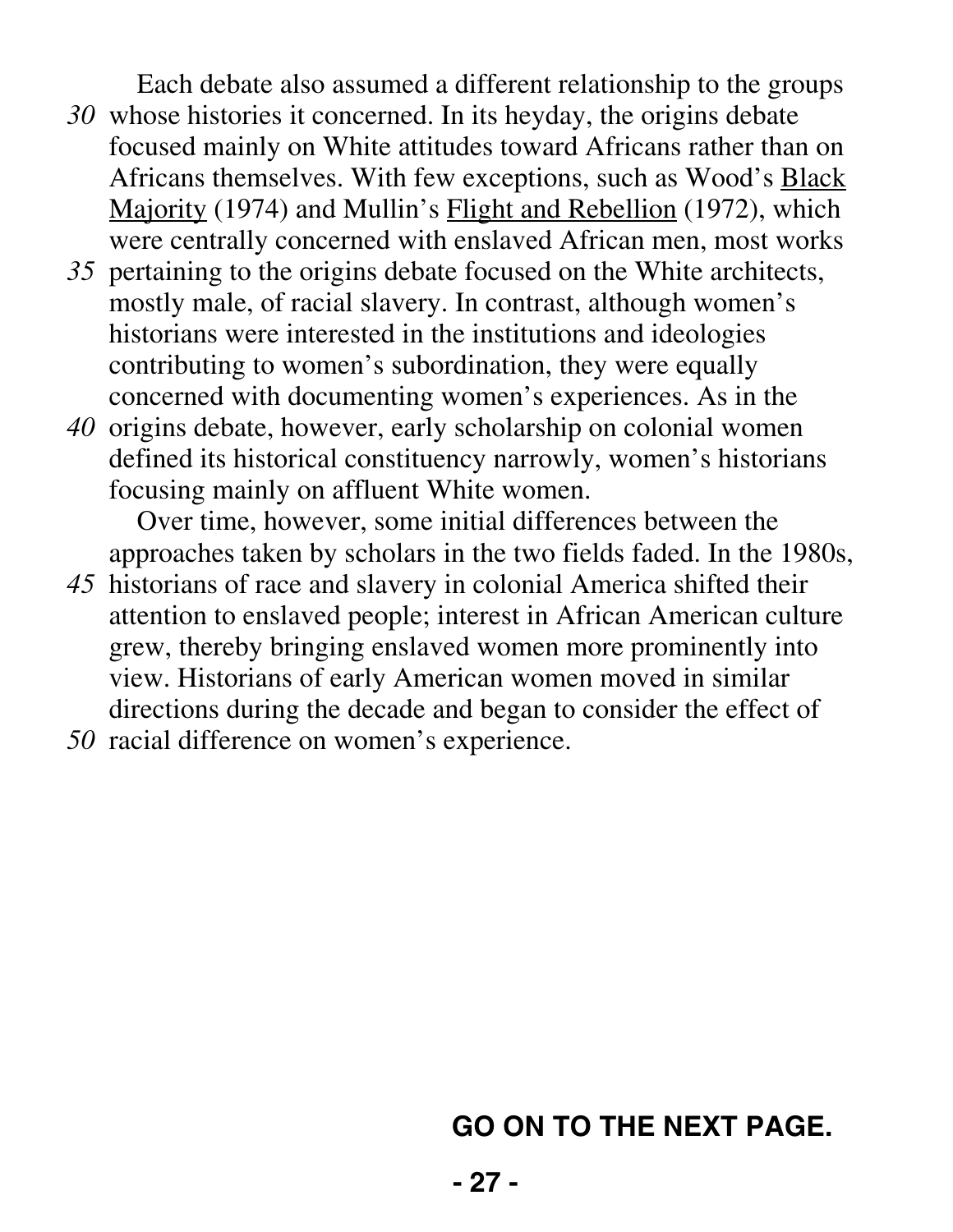The passage is primarily concerned with

- $(A)$  showing how historians who were engaged in a particular debate influenced historians engaged in another debate
- $\binom{B}{B}$  explaining why two initially parallel scholarly debates diverged in the 1980s
- $\circled{C}$  comparing two scholarly debates and discussing their histories
- $\overline{D}$  contrasting the narrow focus of one scholarly debate with the somewhat broader focus of another
- $(E)$  evaluating the relative merits of the approaches used by historians engaged in two overlapping scholarly debates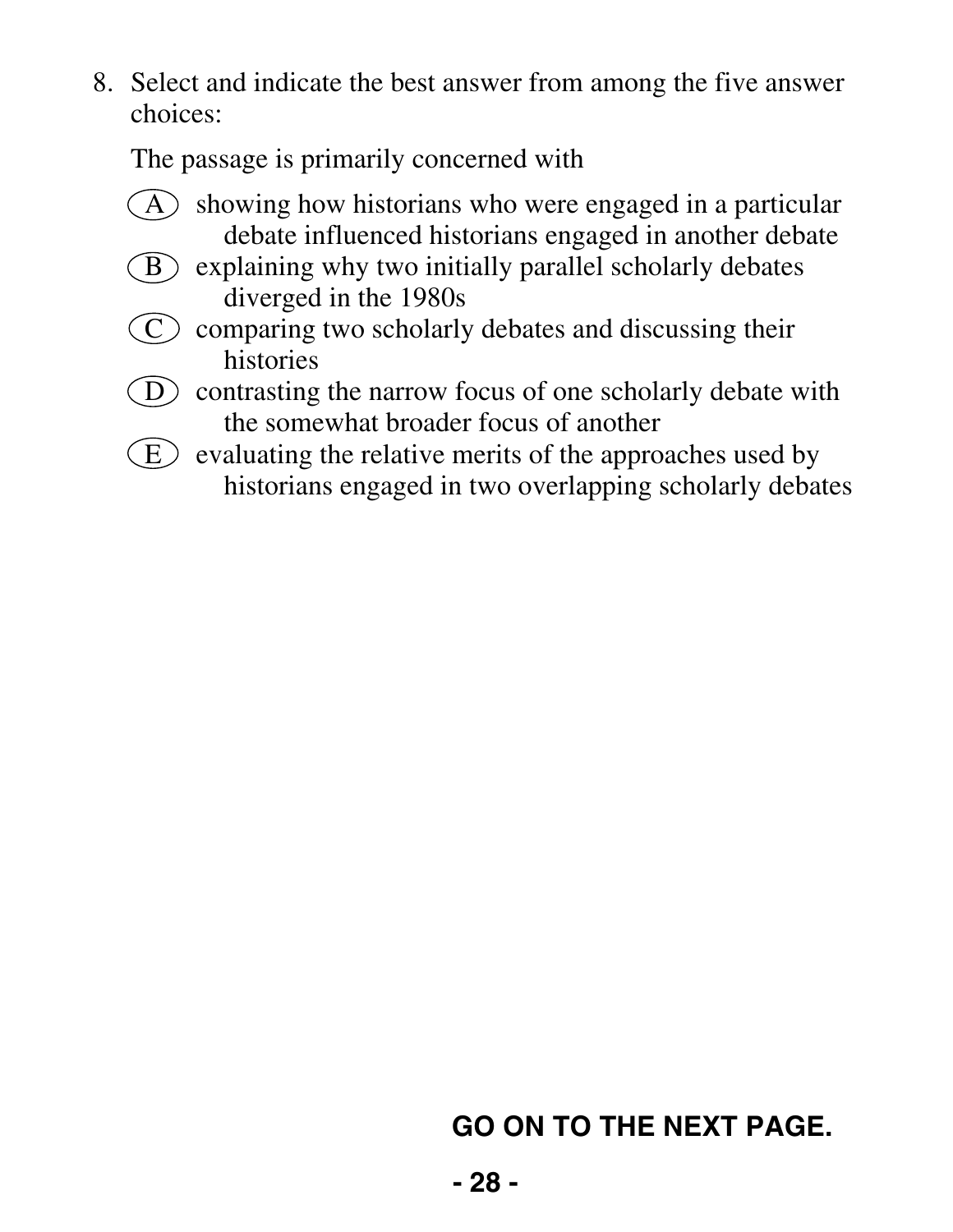It can be inferred that the author of the passage mentions American Slavery, American Freedom in the second paragraph (line 27) primarily in order to

- $(A)$  substantiate a point about the methodology that came to be prevalent among scholars engaged in the origins debate
- $\binom{B}{B}$  cite a major influence on those scholars who claimed that racial prejudice preceded the institution of slavery in colonial America
- $\overline{C}$  show that some scholars who were engaged in the origins debate prior to the 1980s were interested in the experiences of enslaved people
- D identify a reason for a certain difference in the late 1970s between the origins debate and the debate over American women's status
- $(E)$  contrast the kind of work produced by scholars engaged in the origins debate with the kind produced by scholars engaged in the debate over American women's status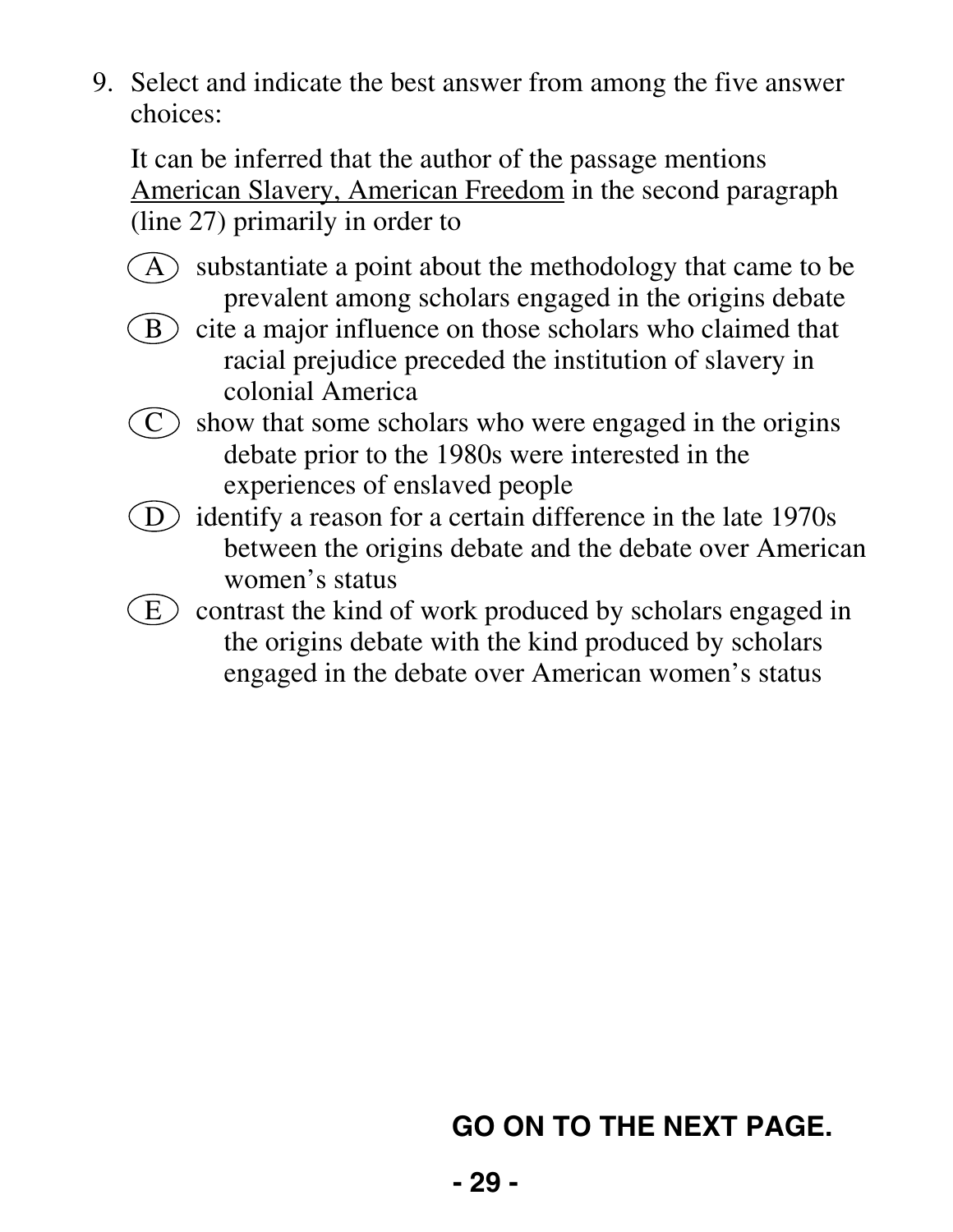The passage suggests which of the following about the women's historians mentioned in the third paragraph?

- $(A)$  They disputed certain claims regarding the status of eighteenth-century American women relative to women in England during the same period.
- $(B)$  Their approach to the study of women's subordination had been partly influenced by earlier studies published by some scholars engaged in the origins debate.
- $\overline{C}$  Their work focused on the experiences of both White and African American women.
- $(D)$  Their approach resembled the approach taken in studies by Wood and by Mullin in that they were interested in the experiences of people subjected to a system of subordination.
- $(E)$  To some extent, they concurred with Wood and with Mullin about the origins of racism in colonial America.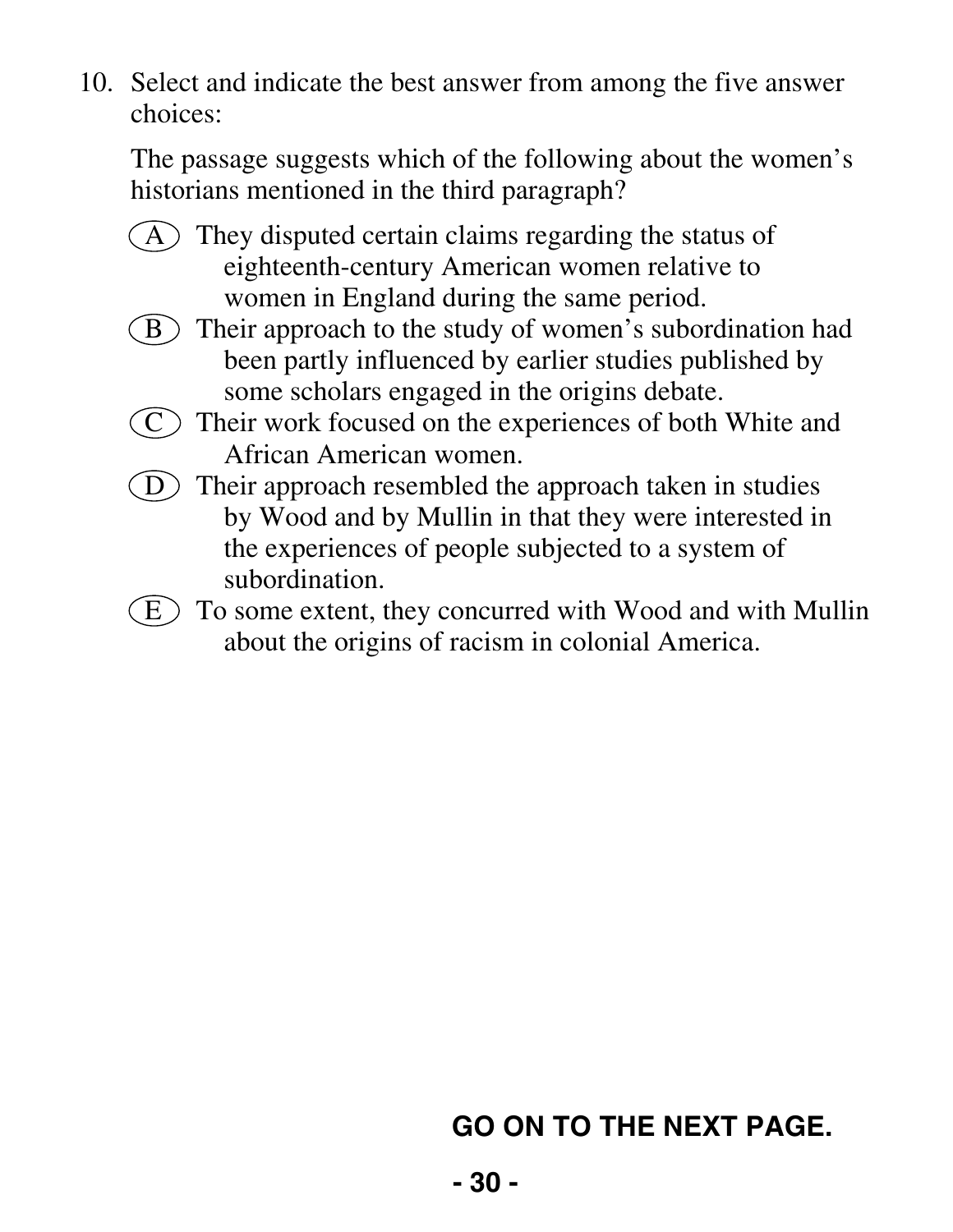According to the passage, historical studies of race and slavery in early America that were produced during the 1980s differed from studies of that subject produced prior to the 1980s in that the studies produced during the 1980s

- $(A)$  gave more attention to the experiences of enslaved women
- $(B)$  gave less attention to the cultures of enslaved people
- $(C)$  were read by more scholars in other fields
- $(D)$  were more concerned with the institutions and ideologies that perpetuated racial prejudice in postcolonial America
- $\left( E\right)$  made direct comparisons between the subordination of White women and the subordination of African American people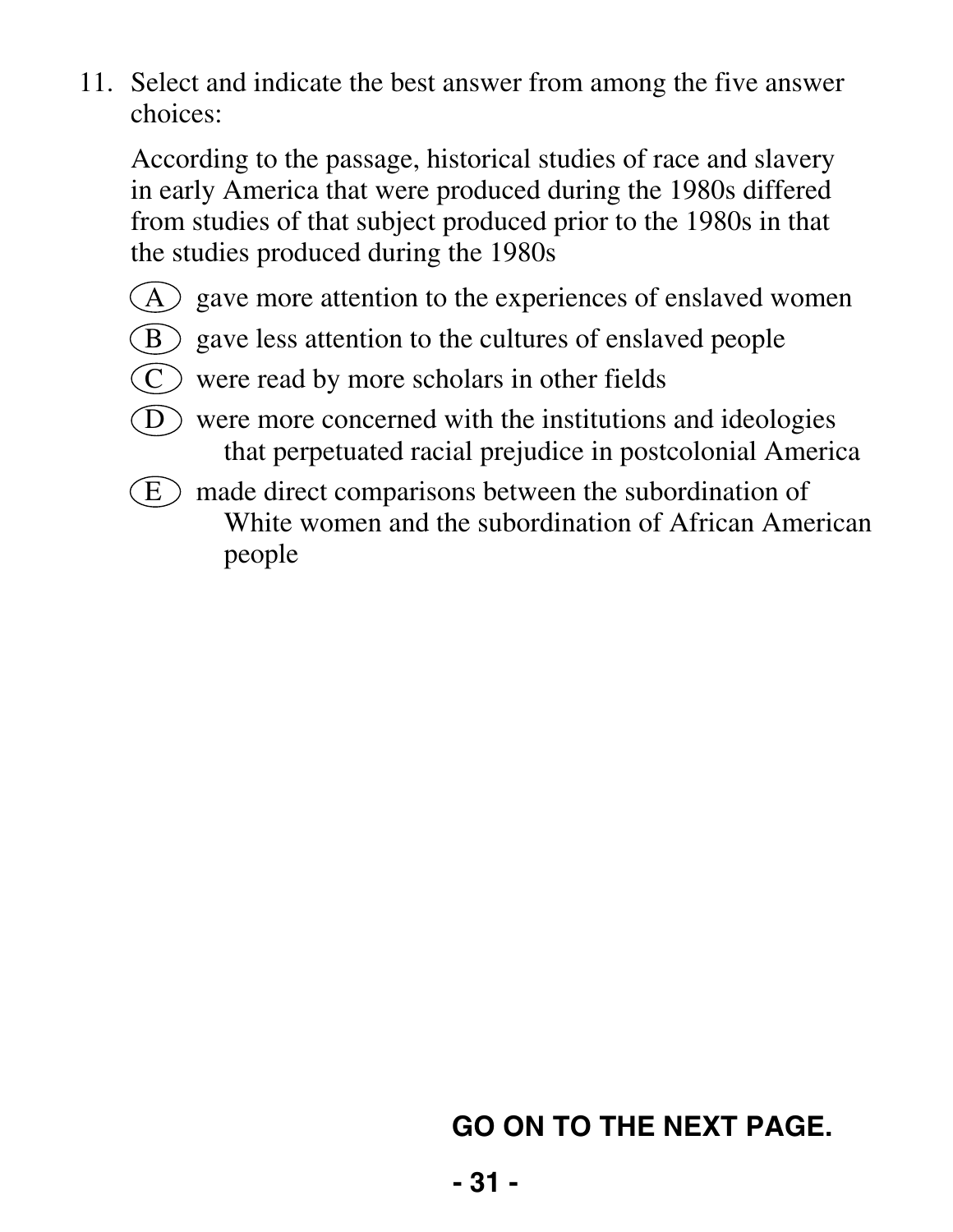#### Directions for questions 12 through 17:

**Each of the following questions includes a short text with two or three blanks, each blank indicating that something has been omitted. Select one entry for each blank from the corresponding column of choices. Fill all blanks in the way that best completes the text.** 

 12. The narratives that vanquished peoples have created of their defeat have, according to Schivelbusch, fallen into several identifiable types. In one of these, the vanquished manage to (i) \_\_\_\_\_\_\_\_\_\_ the victor's triumph as the result of some spurious advantage, the victors being truly inferior where it counts. Often the winners (ii) \_\_\_\_\_\_\_\_\_\_ this interpretation, worrying about the cultural or moral costs of their triumph and so giving some credence to the losers' story.

| Blank (i)         | Blank (ii)            |
|-------------------|-----------------------|
| $(A)$ construe    | $(D)$ take issue with |
| ) anoint          | $(E)$ disregard       |
| $(C)$ acknowledge | $F$ collude in        |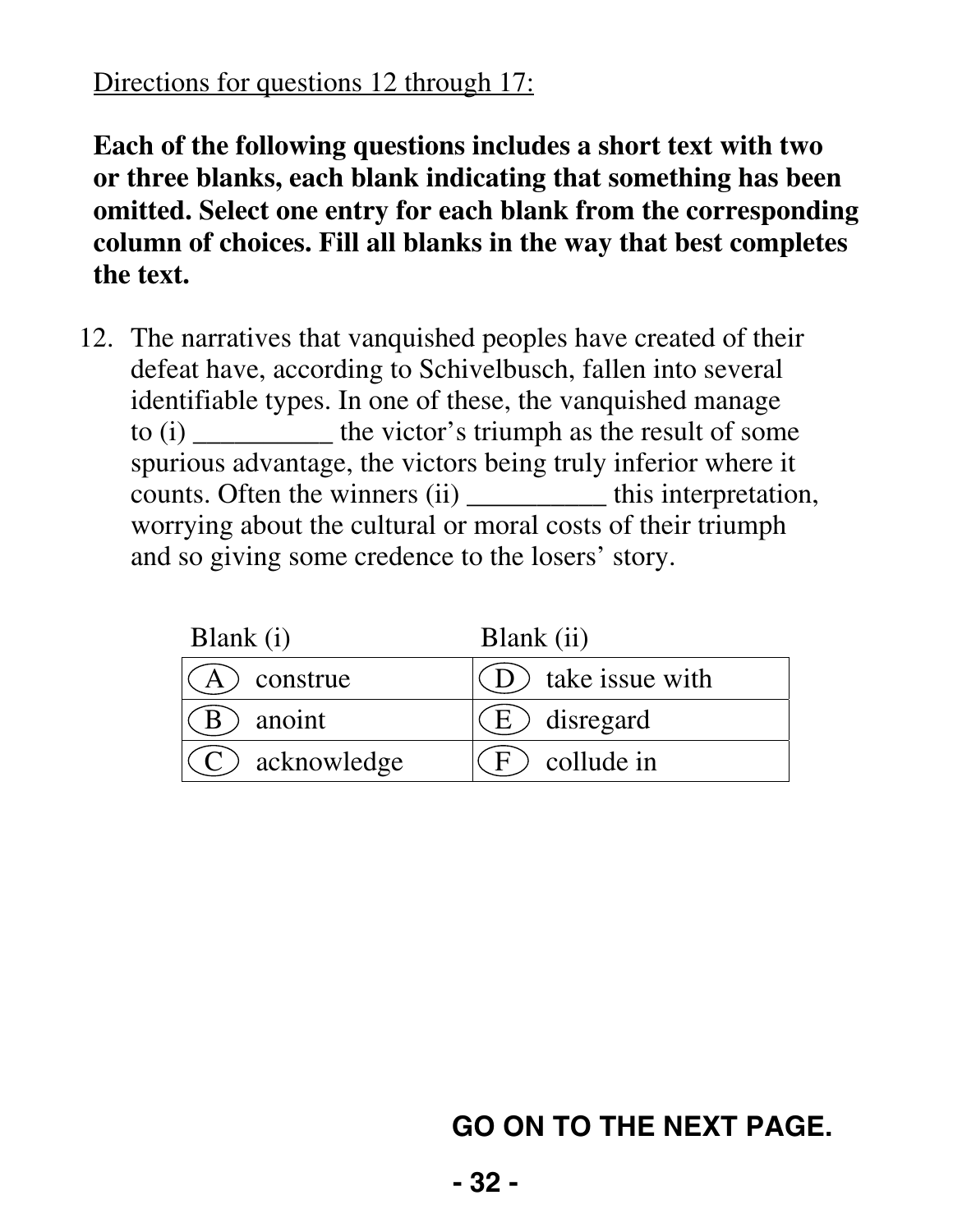13. I've long anticipated this retrospective of the artist's work, hoping that it would make (i) \_\_\_\_\_\_\_\_\_\_\_ judgments about him possible, but greater familiarity with his paintings highlights their inherent (ii) \_\_\_\_\_\_\_\_\_\_\_ and actually makes one's assessment  $(iii)$  \_\_\_\_\_\_\_\_\_\_\_\_\_\_.

| Blank (i)                | Blank (ii)      | Blank (iii)                     |
|--------------------------|-----------------|---------------------------------|
| $\mathcal{A}$ modish     | $(D)$ gloom     | $ G\rangle$ similarly equivocal |
| $\mathcal{A}(B)$ settled | $(E)$ ambiguity | $(H)$ less sanguine             |
| $(C)$ detached           | $(F)$ delicacy  | $(1)$ more cynical              |

14. Stories are a haunted genre; hardly (i) \_\_\_\_\_\_\_\_\_\_\_ kind of story, the ghost story is almost the paradigm of the form, and (ii) \_\_\_\_\_\_\_\_\_\_ was undoubtedly one effect that Poe had in mind when he wrote about how stories work.

| Blank (i)                  | Blank (ii)       |
|----------------------------|------------------|
| A a debased                | $(D)$ pessimism  |
| a normative                | $(E)$ goosebumps |
| $\mathcal{C}$ a meticulous | $(F)$ curiosity  |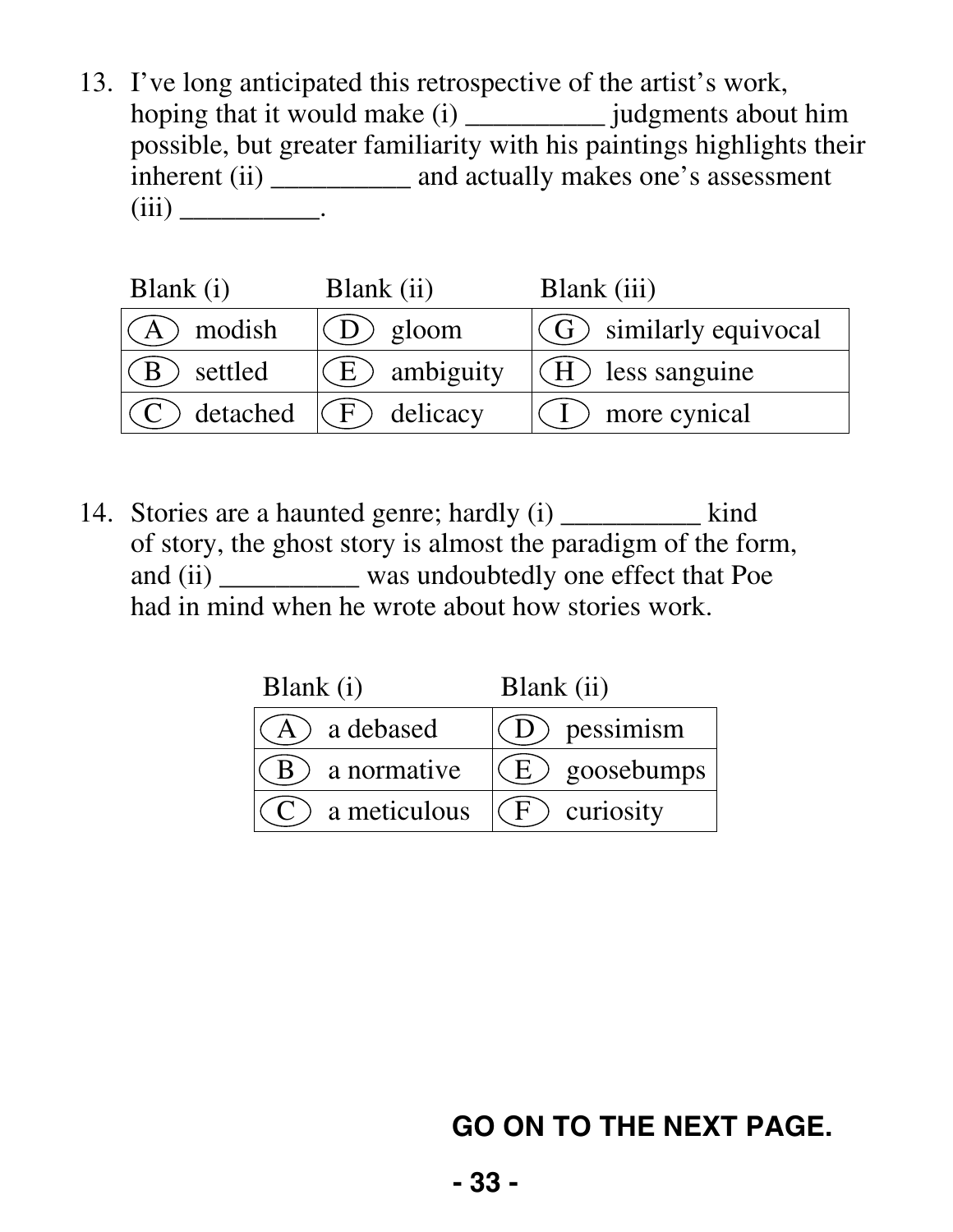15. Given how (i) \_\_\_\_\_\_\_\_\_\_\_\_ the shortcomings of the standard economic model are in its portrayal of human behavior, the failure of many economists to respond to them is astonishing. They continue to fill the journals with yet more proofs of yet more (ii)\_\_\_\_\_\_\_\_\_\_\_\_ theorems. Others, by contrast, accept the criticisms as a challenge, seeking to expand the basic model to embrace a wider range of things people do.

| Blank $(i)$ | Blank (ii)          |
|-------------|---------------------|
| overlooked  | $D$ ) comprehensive |
| occasional  | (E) improbable      |
| patent      | pervasive           |

 16. The playwright's approach is (i)\_\_\_\_\_\_\_\_\_\_ in that her works (ii)\_\_\_\_\_\_\_\_\_\_ the theatrical devices normally used to create drama on the stage.

| Blank (i)        | Blank (ii)            |  |  |  |
|------------------|-----------------------|--|--|--|
| A) pedestrian    | (D) jettison          |  |  |  |
| (B) startling    | $(E)$ experiment with |  |  |  |
| $(C)$ celebrated | distill               |  |  |  |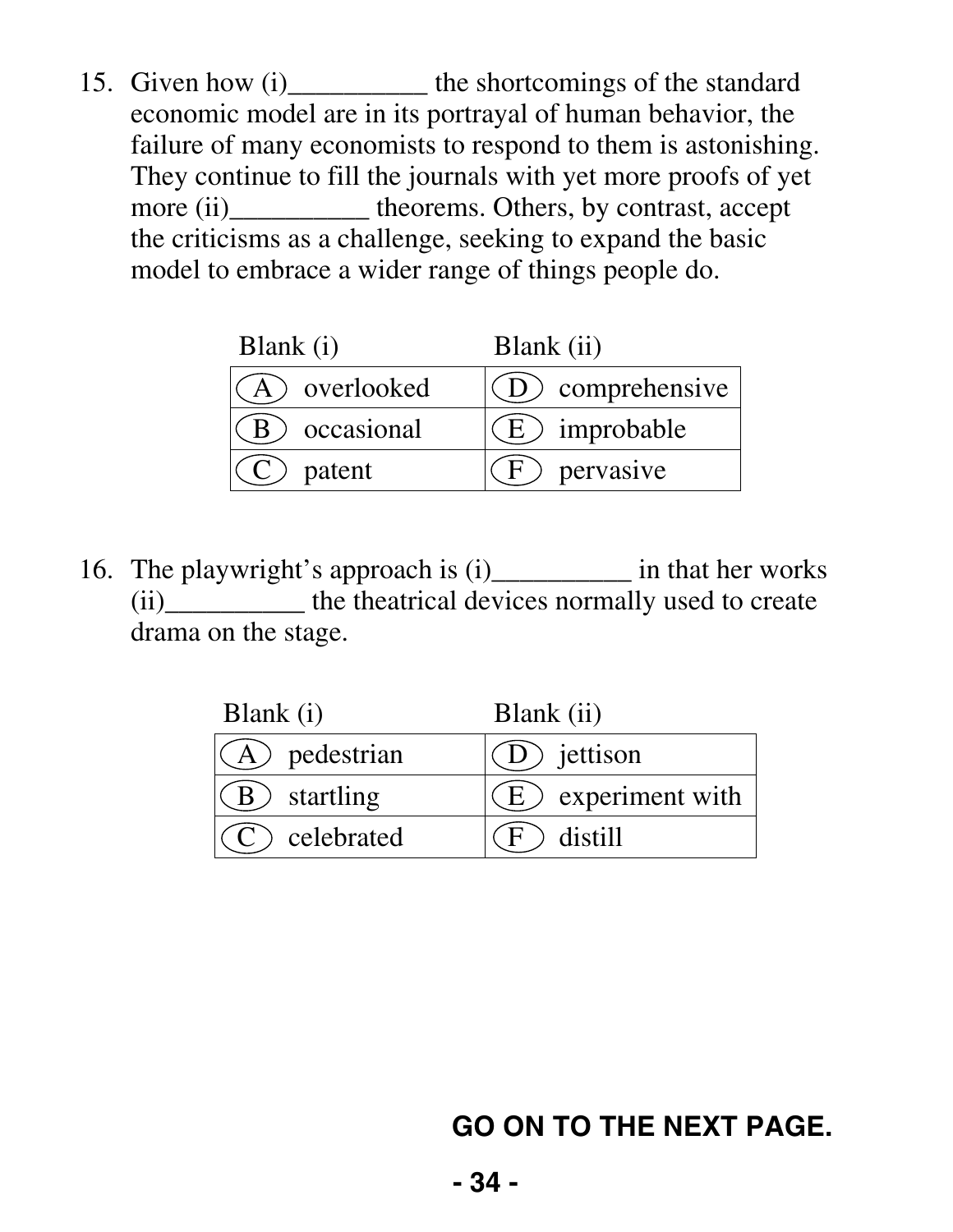17. Scientists are not the only persons who examine the world about them by the use of rational processes, although they sometimes (i) \_\_\_\_\_\_\_\_\_\_ this impression by extending the definition of "scientist" to include anyone who is (ii) \_\_\_\_\_\_\_\_\_\_\_\_\_\_ in his or her investigational practices.

| Blank (i)       | Blank (ii)      |
|-----------------|-----------------|
| conceal         | (D) intuitive   |
| $\big)$ create  | $(E)$ haphazard |
| $(C)$ undermine | $F$ ) logical   |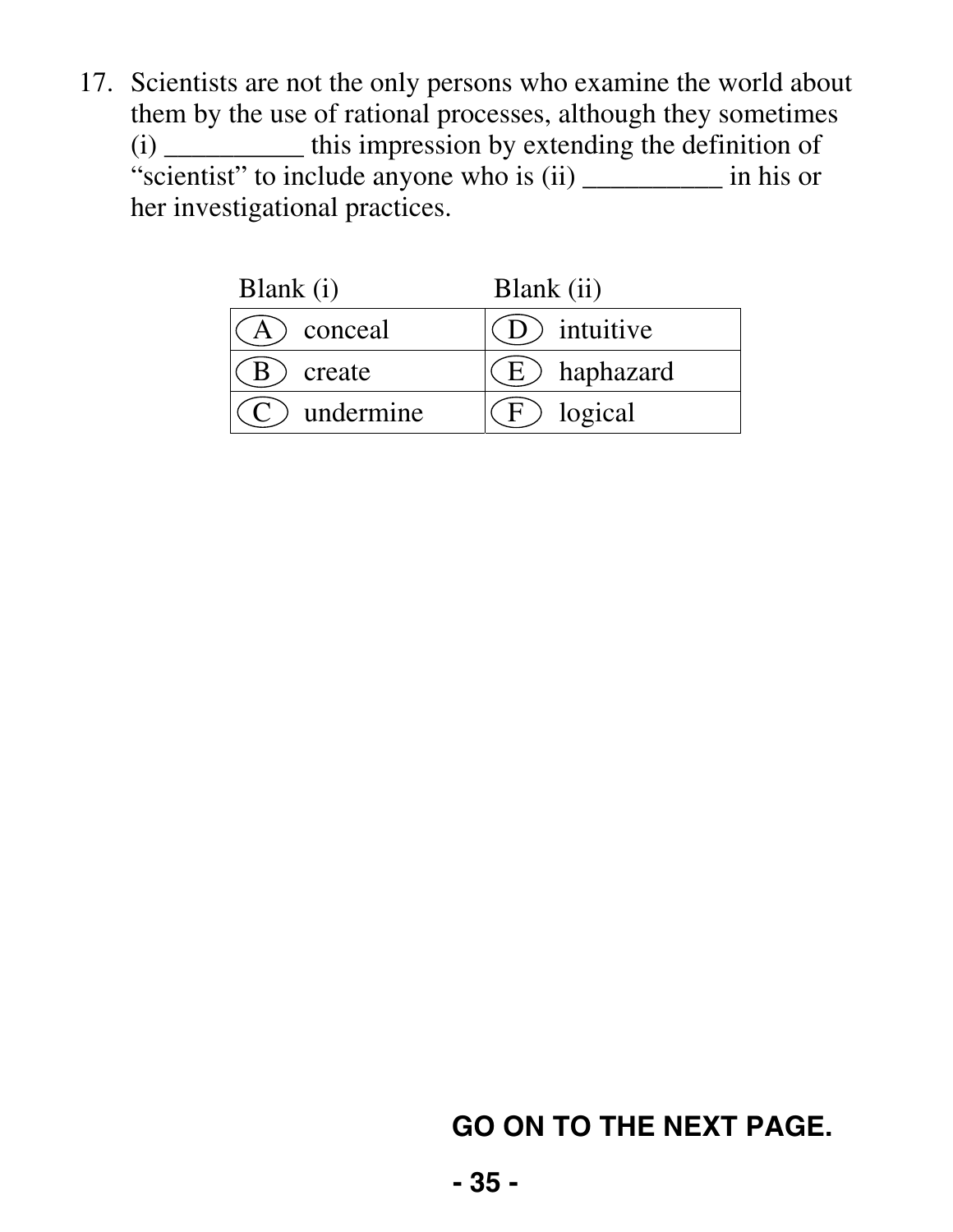Questions 18 and 19 are based on the following reading passage. (A part of one sentence is shown underlined and in boldface for reference in answering question 18, and a word is shown underlined and in boldface for reference in answering question 19.)

The most plausible justification for higher taxes on automobile fuel is that fuel consumption harms the environment and thus adds to the costs of traffic congestion. But the fact that burning fuel

Line creates these "negative externalities" does not imply that no tax on

- *5* fuel could ever be too high. Economics is precise about the tax that should, in principle, be levied to deal with negative externalities: **the tax on a liter of fuel should be equal to the harm caused by using a liter of fuel**. If the tax is more than that, its costs (including the inconvenience to those who would rather have used their cars)
- *10* will **exceed** its benefits (including any reduction in congestion and pollution).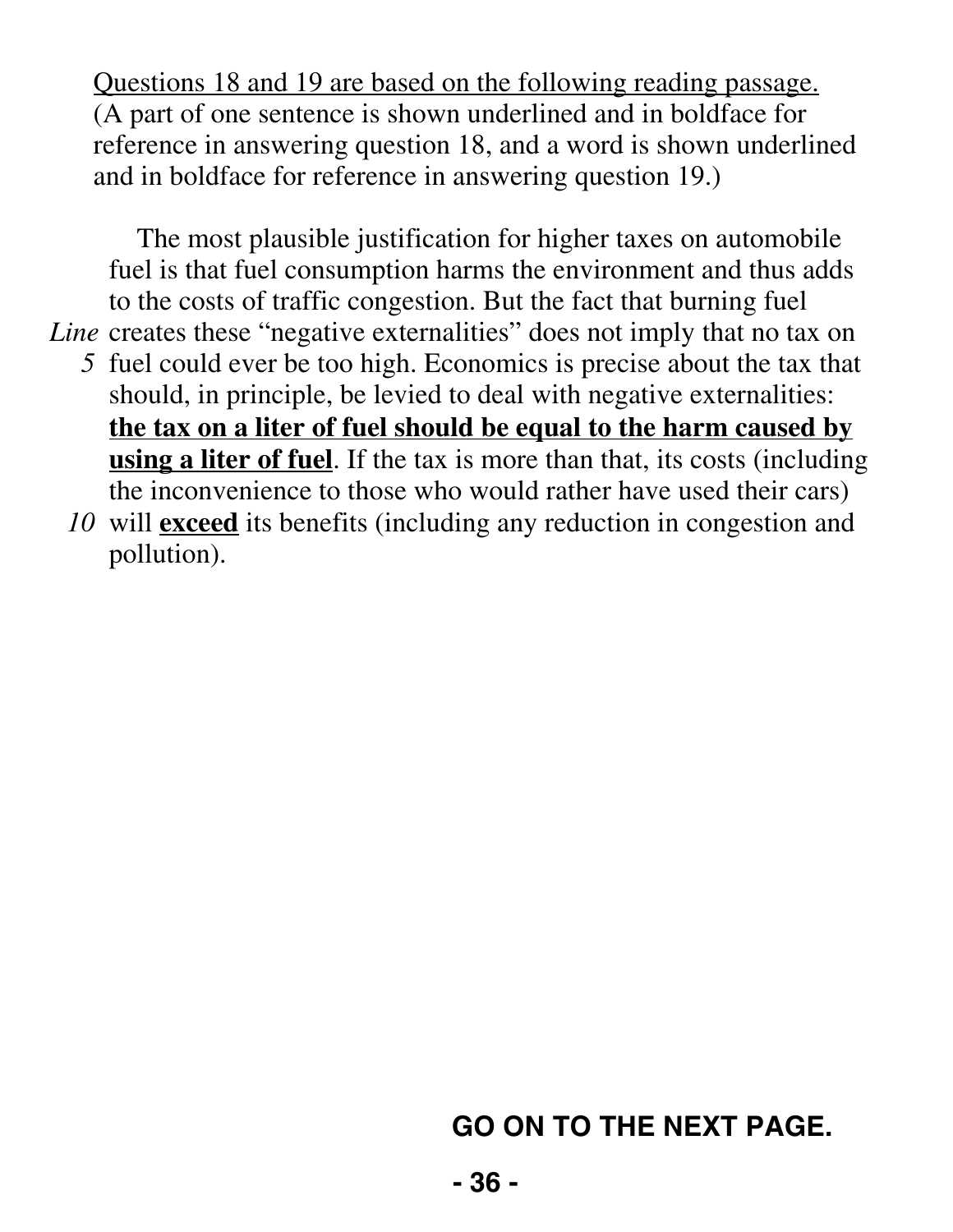Which of the following best characterizes the function of the underlined and boldfaced partial sentence in lines 7-8 of the passage?

- $(A)$  It restates a point made earlier in the passage.
- $(B)$  It provides the evidence on which a theory is based.
- $(C)$  It presents a specific application of a general principle.
- $(D)$  It summarizes a justification with which the author disagrees.
- $\epsilon$  It suggests that the benefits of a particular strategy have been overestimated.
- 19. Select and indicate the best answer from among the five answer choices:

 The word "exceed" appears underlined and boldfaced in line 10 of the passage. In the context in which it appears, "exceed" most nearly means

- (A) outstrip
- $(B)$  magnify
- $\hat{C}$  delimit
- D offset
- $(E)$  supplant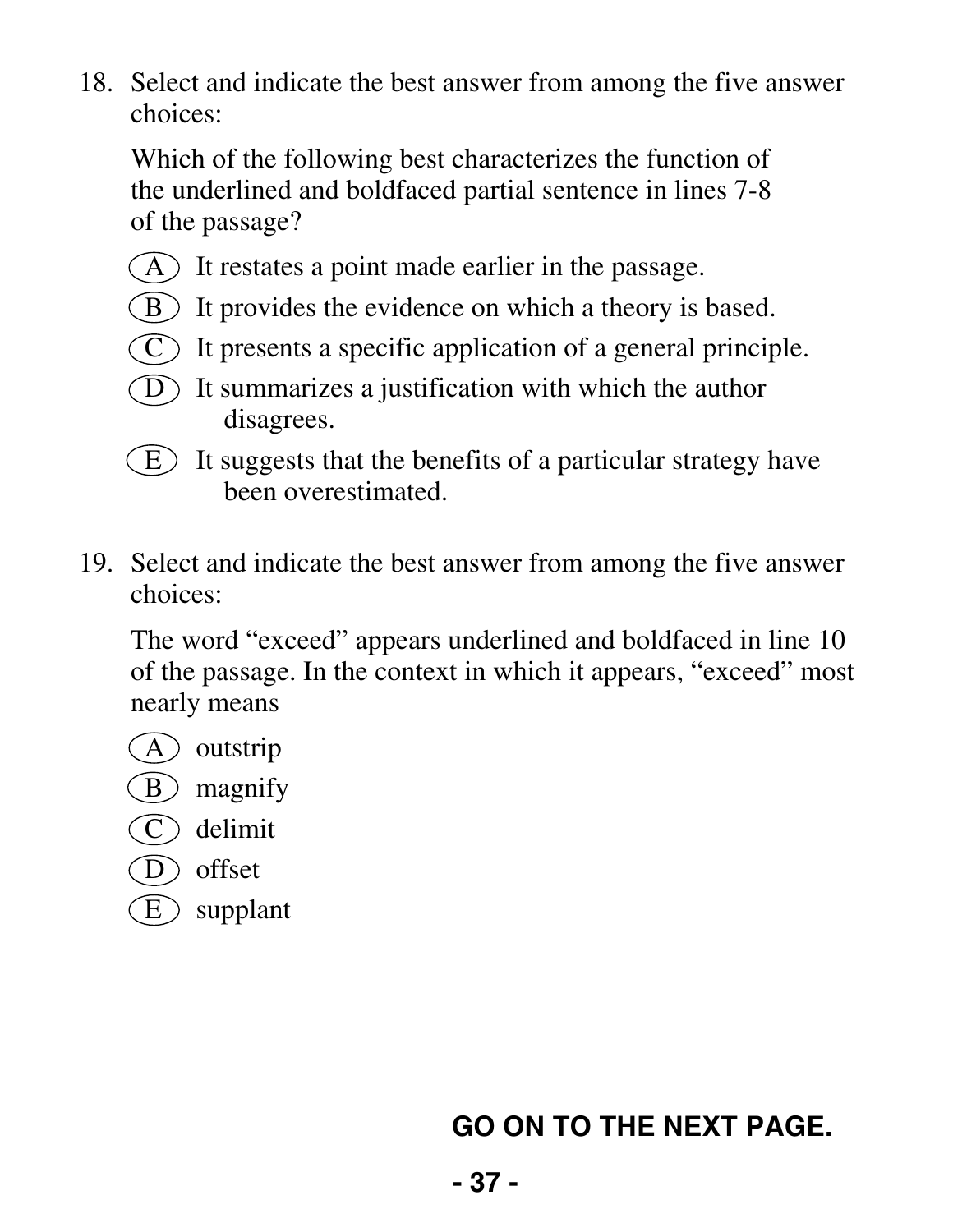Questions 20 and 21 are based on the following reading passage. (A two-word phrase is shown underlined and in boldface for reference in answering question 21.)

Objectively, of course, the various ecosystems that sustain life on the planet proceed independently of human agency, just as they operated before the hectic ascendancy of Homo sapiens. But it is Line also true that it is difficult to think of a single such system that has

- *5* not, for better or worse, been substantially modified by human culture. Nor is this simply the work of the industrial centuries. It has been happening since the days of ancient Mesopotamia. It is **coeval with** the origins of writing, and has occurred throughout our social existence. And it is this irreversibly modified world, from the polar
- *10* caps to the equatorial forests, that is all the nature we have.
	- 20. Consider **each** of the three choices separately and select **all** that apply.

 It can be inferred from the passage that the author would agree with which of the following statements?



A Over time, the impact of human culture on the natural world has been largely benign.



 $B \mid$  It is a mistake to think that the natural world contains many areas of pristine wilderness.



 $C$  The only substantial effects that human agency has had on ecosystems have been inadvertent.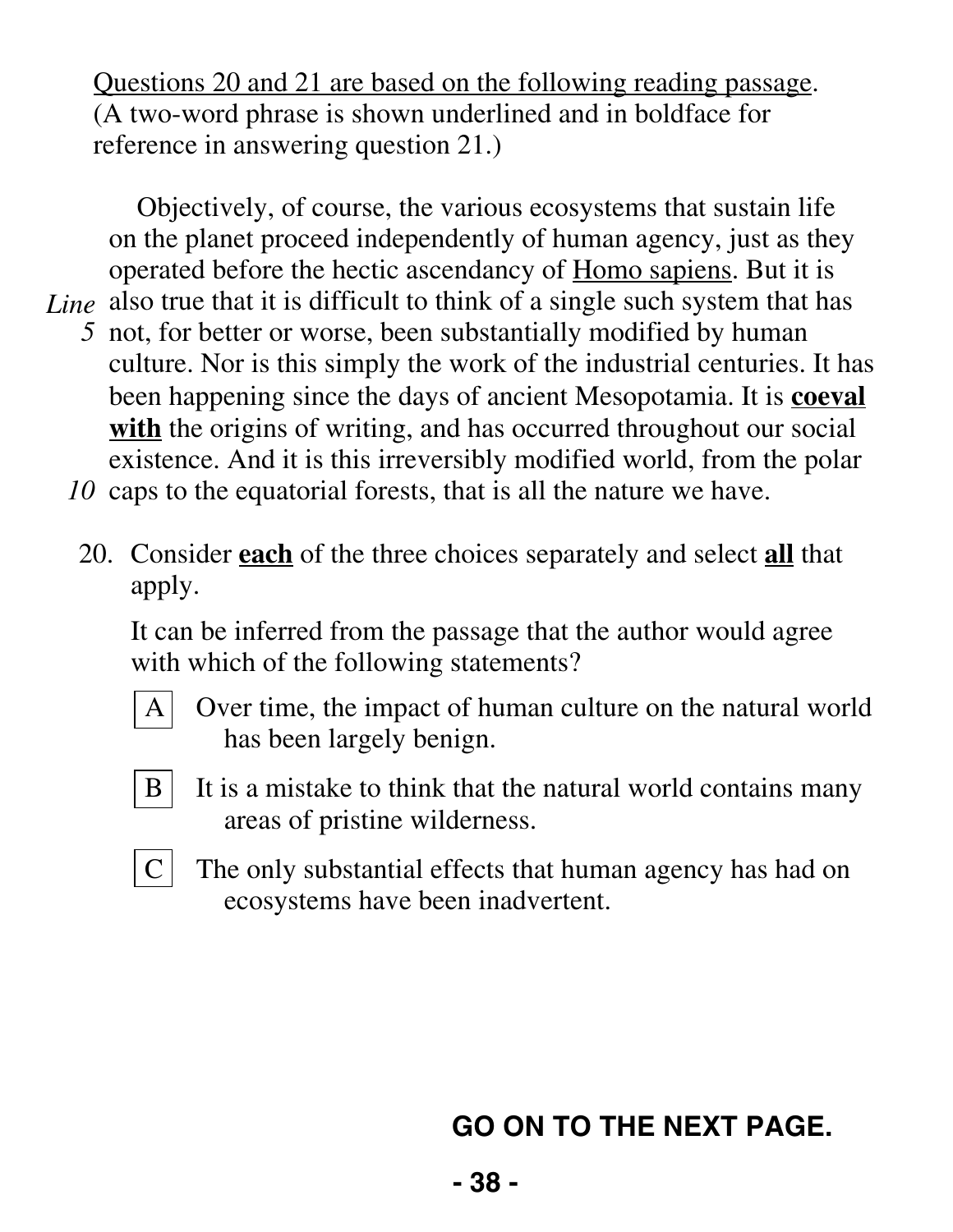The phrase "coeval with" appears underlined and in boldface in lines 7-8 of the passage. In the context in which it appears, "coeval with" most nearly means

- $(A)$  influenced by
- B older than
- $\left(\widehat{C}\right)$  coincident with
- $\overline{D}$  unimpeded by
- $\mathcal{E}$  similar to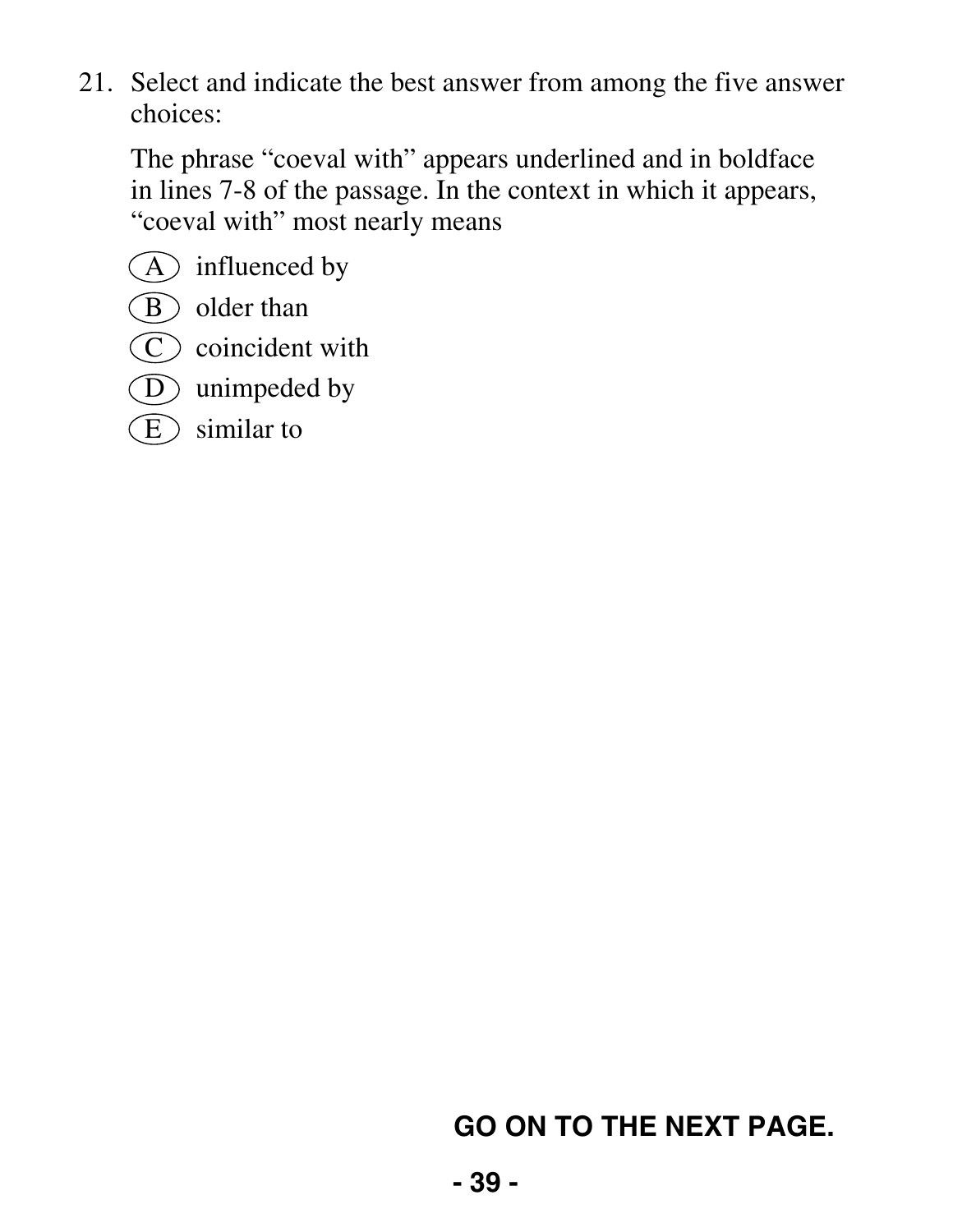#### Directions for questions 22 through 25:

**Each of the following questions includes a sentence with a blank indicating that something has been omitted. Following the sentence will be a list of six words or phrases, each of which could be used to complete the sentence. Select the two answer choices that, when substituted for the blank, fit the context and produce the two sentences most nearly alike in meaning.** 

22. Dreams are \_\_\_\_\_\_\_\_\_\_ in and of themselves, but, when combined with other data, they can tell us much about the dreamer.



 $F$  uninformative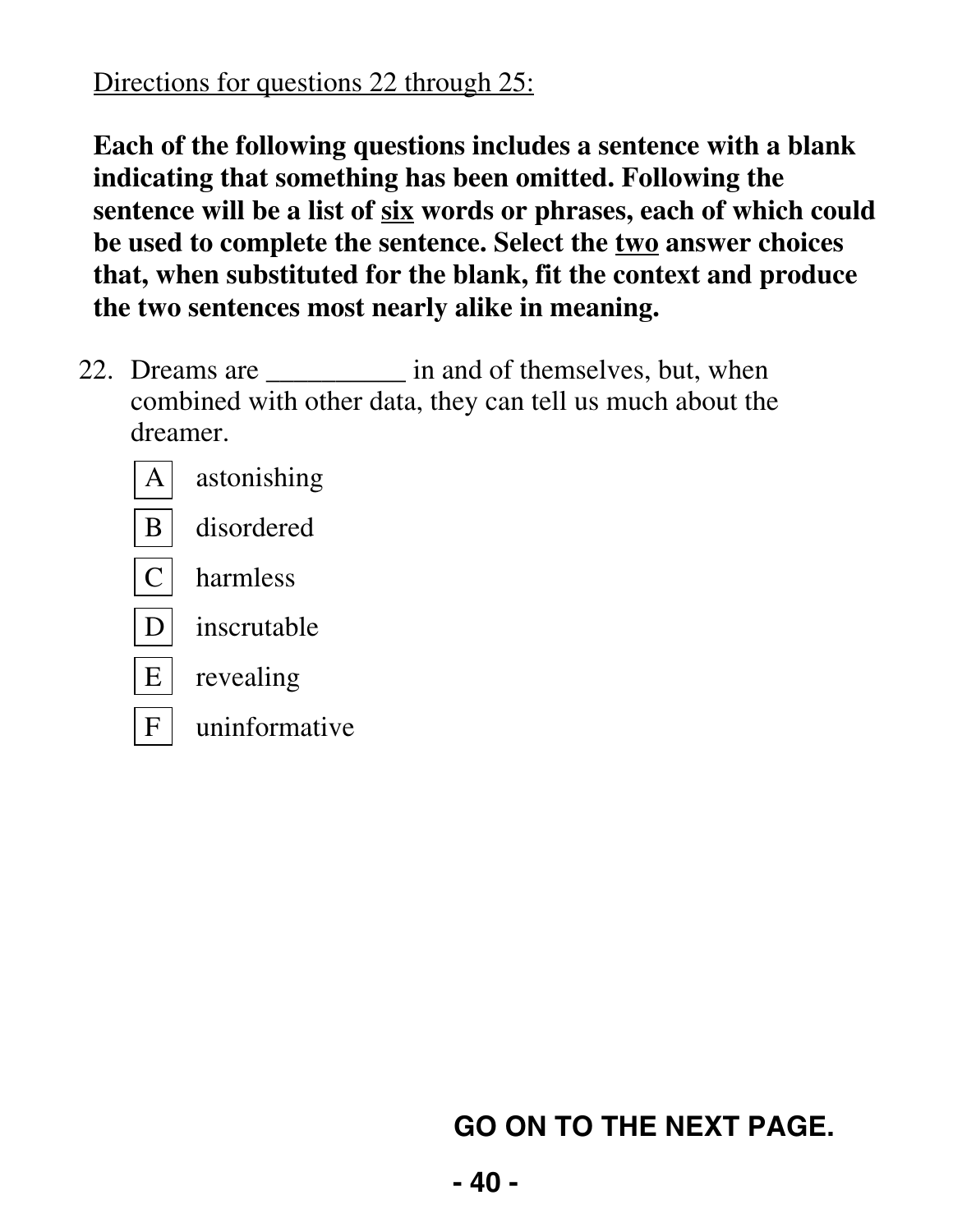23. Linguistic science confirms what experienced users of ASL— American Sign Language—have always implicitly known: ASL is a grammatically \_\_\_\_\_\_\_\_\_\_ language, as capable of expressing a full range of syntactic relations as any natural spoken language.

|   | complete   |
|---|------------|
|   | economical |
|   | redundant  |
|   | spare      |
| E | unique     |
|   | unlimited  |

 24. The macromolecule RNA is common to all living beings, and DNA, which is found in all organisms except some bacteria, is almost as  $\qquad \qquad$ 

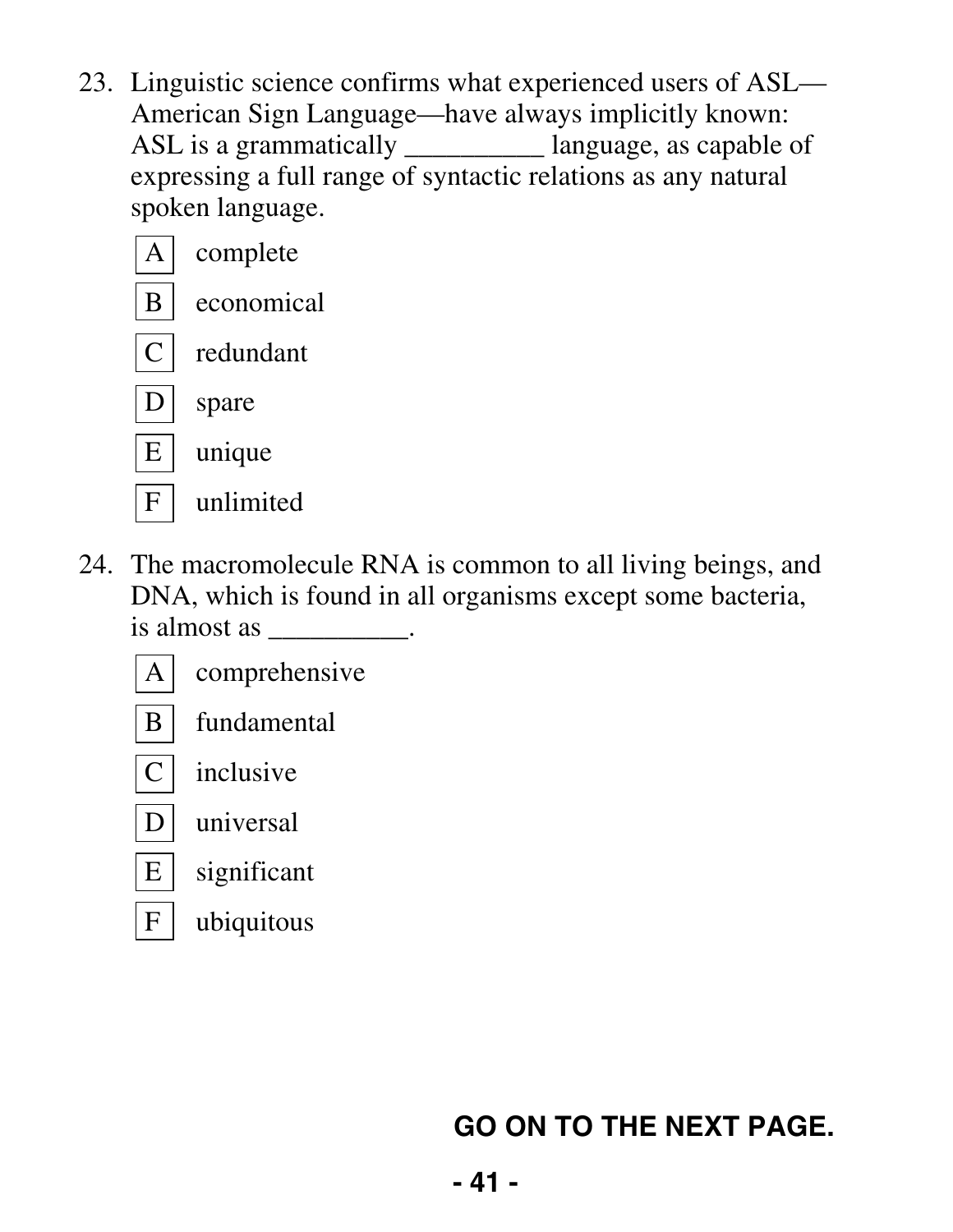25. Early critics of Emily Dickinson's poetry mistook for simplemindedness the surface of artlessness that in fact she constructed with such \_\_\_\_\_\_\_\_\_.



#### **STOP**

**In an actual test, once you complete a section you may not return to it. The answer key for this section is in the separate book titled "Practice General Test # 1: Answer Key for Sections 1-4."**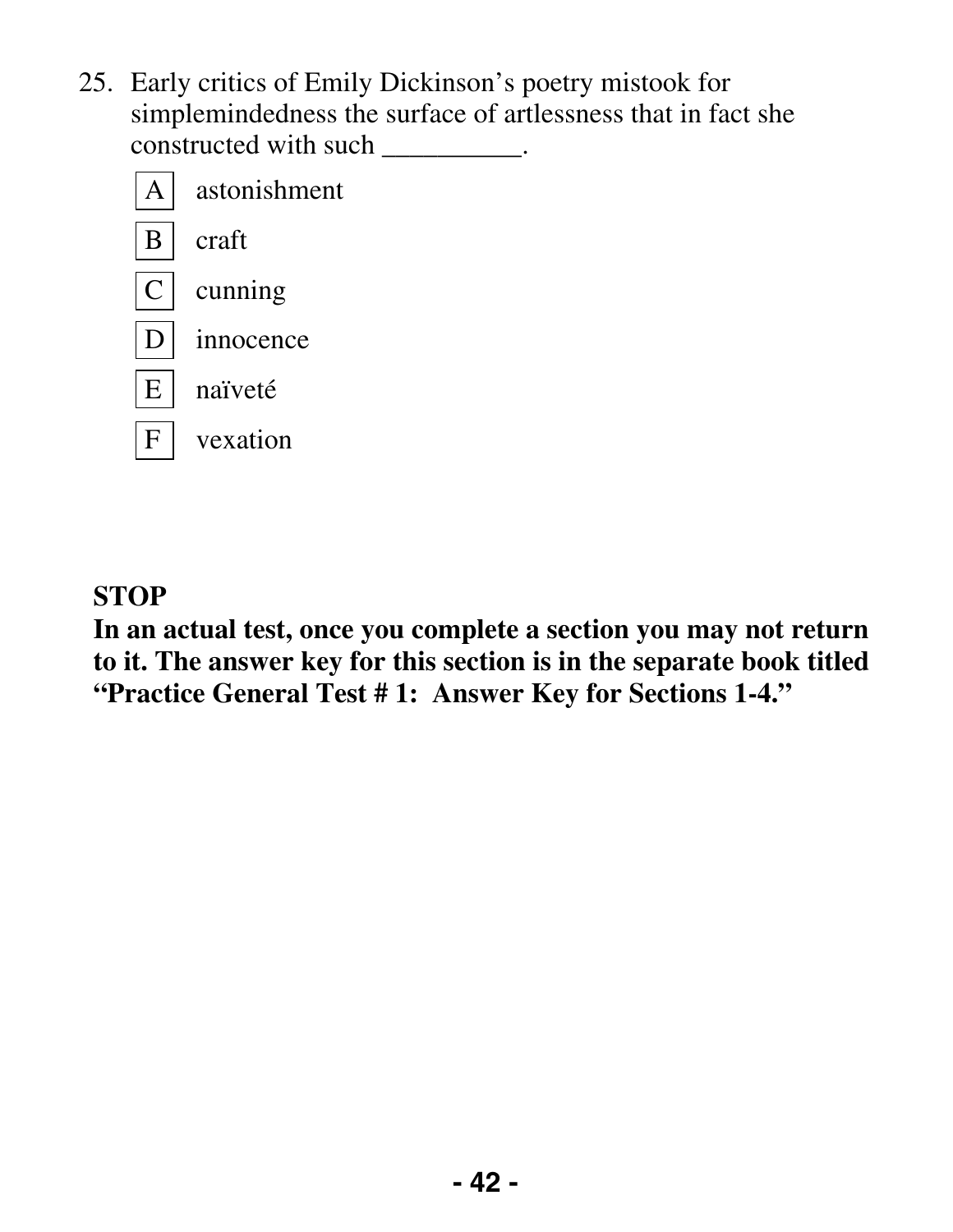**Section 2 starts on page 44.**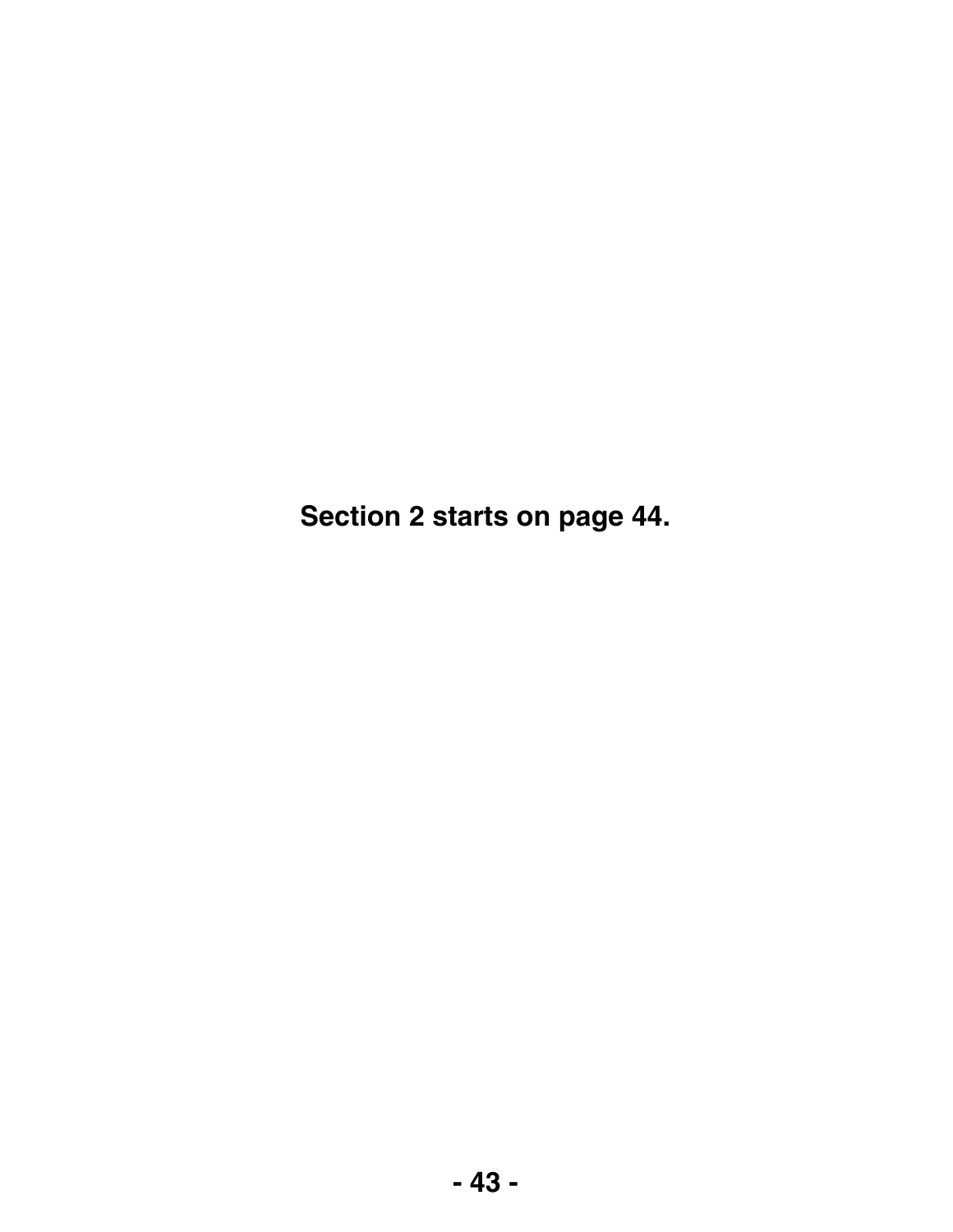## **Section 2 Verbal Reasoning 25 Questions**

#### Directions for questions 1 through 5:

**Each of the following questions includes a sentence with a blank indicating that something has been omitted. Following the sentence will be a list of six words or phrases, each of which could be used to complete the sentence. Select the two answer choices that, when substituted for the blank, fit the context and produce the two sentences most nearly alike in meaning.** 

- 1. In the long run, high-technology communications cannot \_\_\_\_\_\_\_\_\_\_ more traditional face-to-face family togetherness, in Ms. Aspinall's view.
	- A ameliorate B compromise  $C$  supersede  $D$  approximate  $E$  enervate
	- $F$  supplant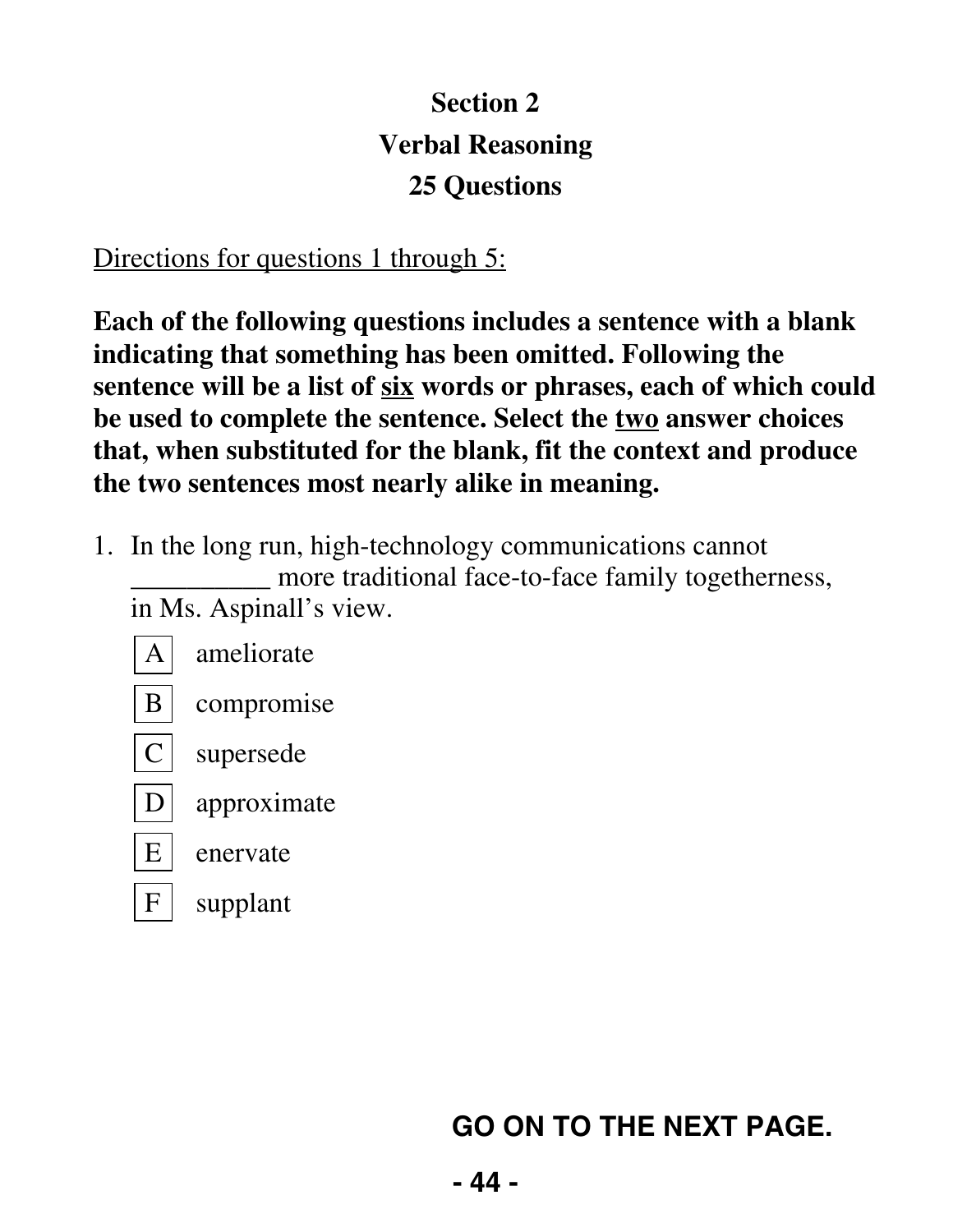2. Even in this business, where \_\_\_\_\_\_\_\_ is part of everyday life, a talent for lying is not something usually found on one's resume.



 3. A restaurant's menu is generally reflected in its decor; however, despite this restaurant's \_\_\_\_\_\_\_\_\_\_\_\_ appearance it is pedestrian in the menu it offers.



 $E$  conventional

 $F |$  chic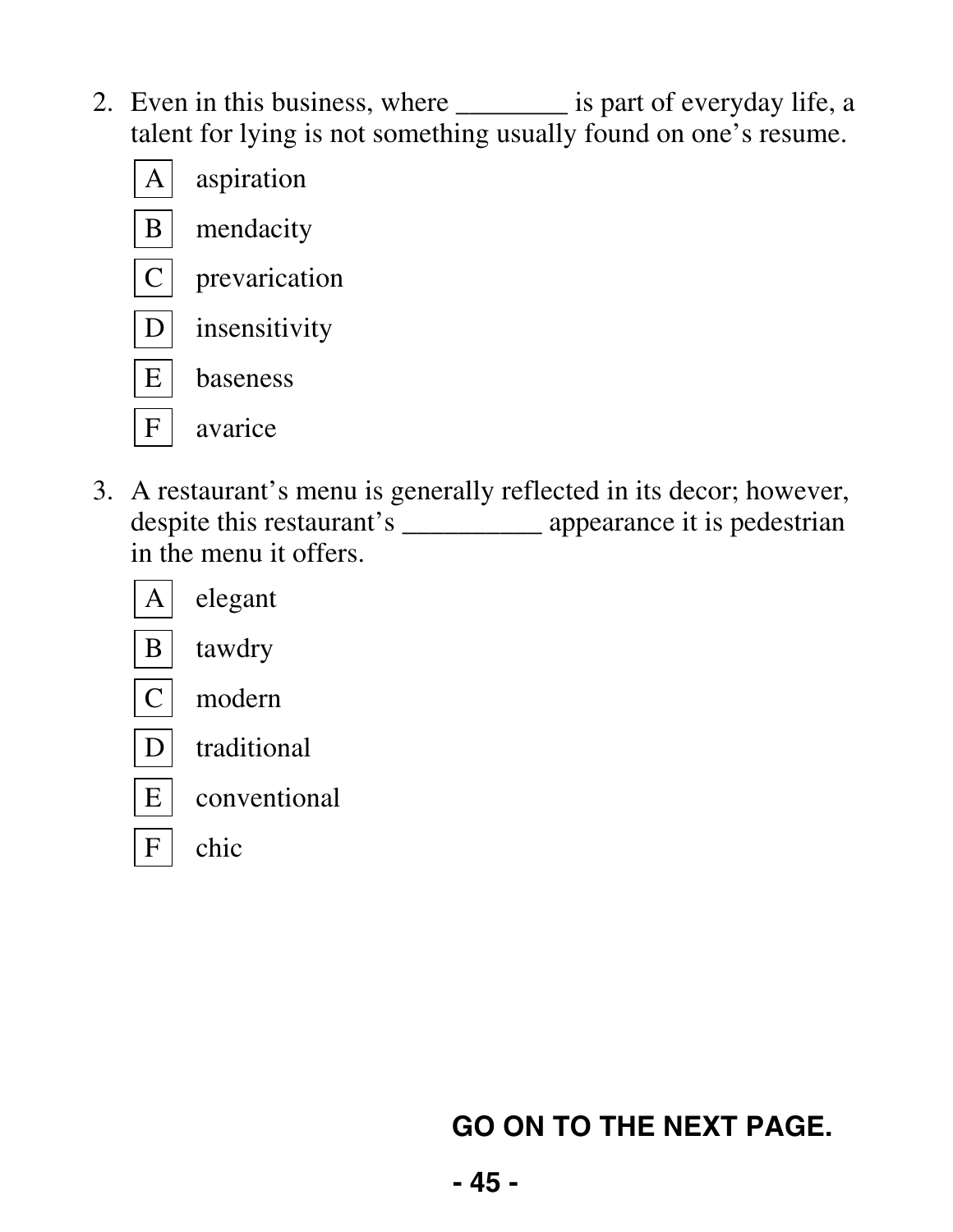4. International financial issues are typically \_\_\_\_\_\_\_\_\_\_ by the United States media because they are too technical to make snappy headlines and too inaccessible to people who lack a background in economics.

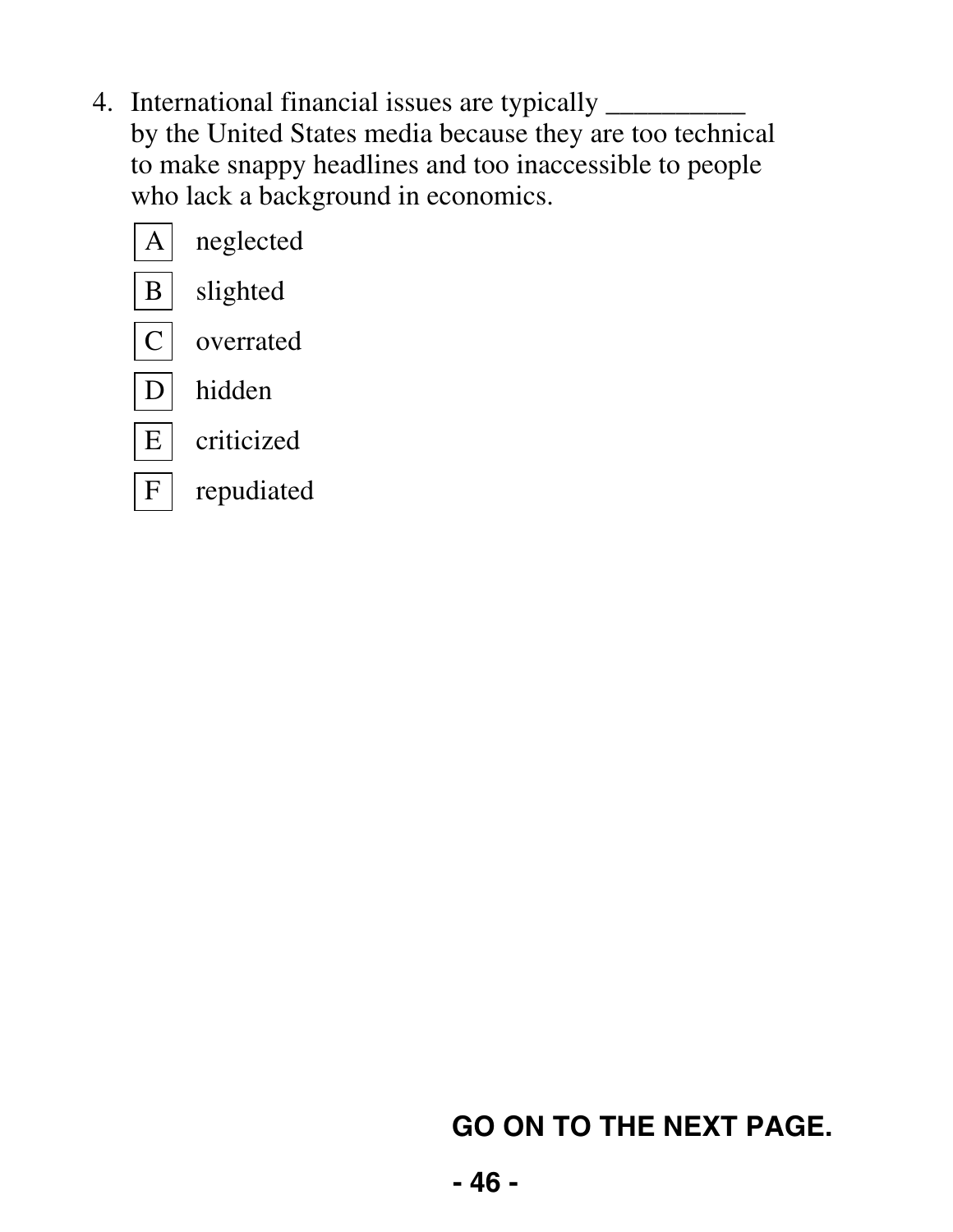5. While in many ways their personalities could not have been more different—she was ebullient where he was glum, relaxed where he was awkward, garrulous where he was \_\_\_\_\_\_\_\_ they were surprisingly well suited.

|                 | solicitous |
|-----------------|------------|
| B               | munificent |
| Ċ               | irresolute |
|                 | laconic    |
| $E_{\parallel}$ | fastidious |
| F               | taciturn   |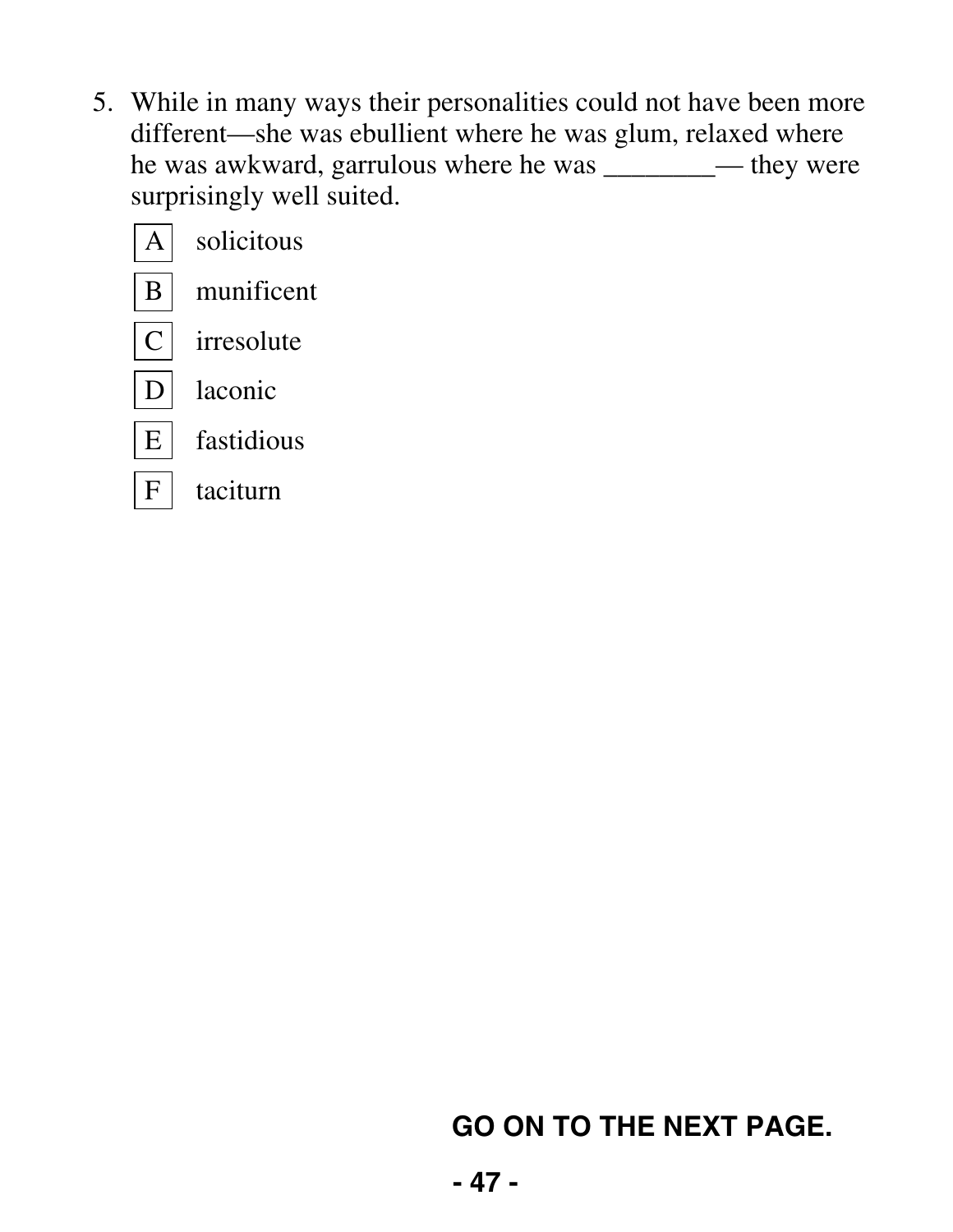#### Questions 6 through 8 are based on the following reading passage.

Music critics have consistently defined James P. Johnson as a great early jazz pianist, originator of the 1920s Harlem "stride" style, and an important blues and jazz composer. In addition, Line however, Johnson was an innovator in classical music, composing

*5* symphonic music that incorporated American, and especially African American, traditions.

Such a blend of musical elements was not entirely new: by 1924 both Milhaud and Gershwin had composed classical works that incorporated elements of jazz. Johnson, a serious musician

- *10* more experienced than most classical composers with jazz, blues, spirituals, and popular music, was particularly suited to expand Milhaud's and Gershwin's experiments. In 1927 he completed his first large-scale work, the blues- and jazz-inspired Yamekraw, which included borrowings from spirituals and Johnson's own
- *15* popular songs. Yamekraw, premiered successfully in Carnegie Hall, was a major achievement for Johnson, becoming his most frequently performed extended work. It demonstrated vividly the possibility of assimilating contemporary popular music into the symphonic tradition.
	- 6. Select and indicate the best answer from among the five answer choices:

 The passage states that Johnson composed all of the following EXCEPT

- $(A)$  jazz works
- $(B)$  popular songs
- $\widehat{C}$  symphonic music
- D spirituals
- $\binom{E}{k}$  blues pieces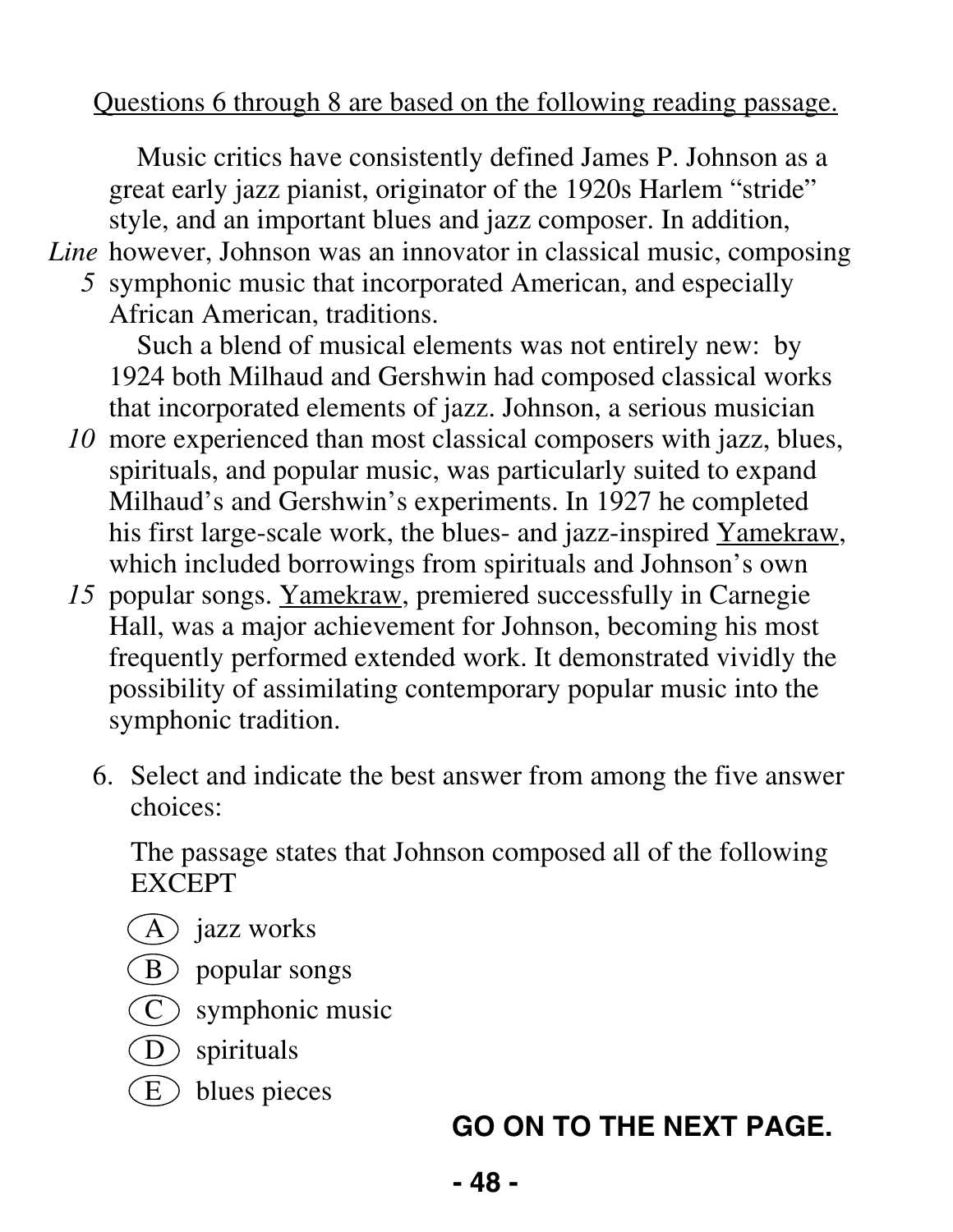7. Consider **each** of the three choices separately and select **all** that apply.

 The author suggests which of the following about most classical composers of the early 1920s?

- 
- A They were strongly influenced by the musical experiments of Milhaud and Gershwin.



B | They had little working familiarity with such forms of American music as jazz, blues, and popular songs.



- $C$  They made few attempts to introduce innovations into the classical symphonic tradition.
- 8. Select and indicate the best answer from among the five answer choices:

The author suggests that most critics have

- $(A)$  underrated the popularity of Yamekraw
- $\hat{B}$  undervalued Johnson's musical abilities
- $(C)$  had little interest in Johnson's influence on jazz
- $(D)$  had little regard for classical works that incorporate popular music
- $\binom{E}{k}$  neglected Johnson's contribution to classical symphonic music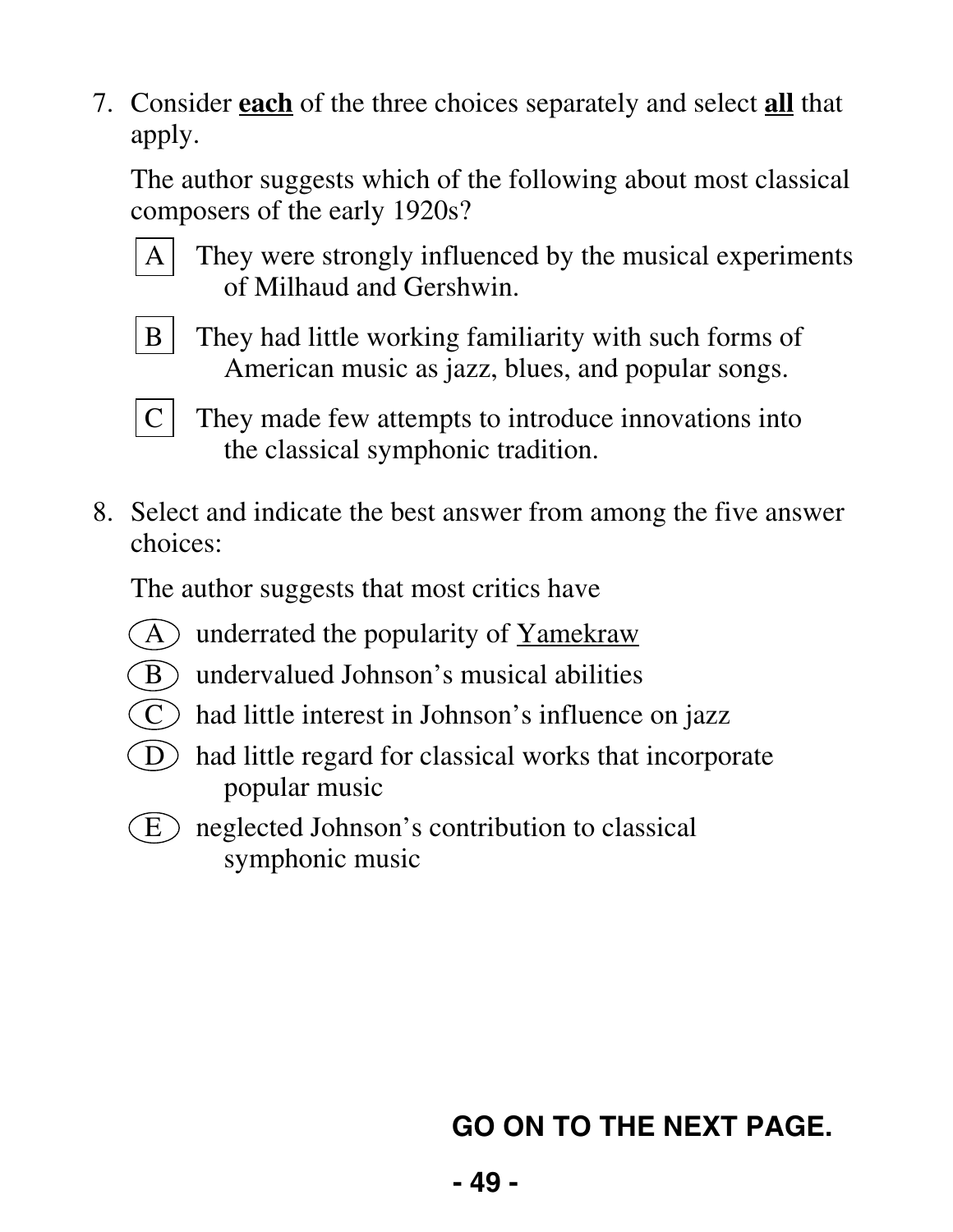Questions 9 and 10 are based on the following reading passage. (A word is boldfaced and underlined for reference in answering question 10.)

Scholarship on political newspapers and their editors is dominated by the view that as the United States grew, the increasing influence of the press led, ultimately, to the neutral reporting from Line which we benefit today. Pasley considers this view oversimplified,

- *5* because neutrality was not a goal of early national newspaper editing, even when editors **disingenuously** stated that they aimed to tell all sides of a story. Rather, the intensely partisan ideologies represented in newspapers of the early republic led to a clear demarcation between traditional and republican values. The editors
- *10* responsible for the papers' content—especially those with republican agendas—began to see themselves as central figures in the development of political consciousness in the United States.
	- 9. Consider **each** of the three choices separately and select **all** that apply.

 The passage suggests that Pasley would agree with which of the following statements about the political role of newspapers?

- A Newspapers today are in many cases much less neutral in their political reporting than is commonly held by scholars.
- 
- B | Newspapers in the early United States normally declared quite openly their refusal to tell all sides of most political stories.
- 
- $C$  The editorial policies of some early United States newspapers became a counterweight to proponents of traditional values.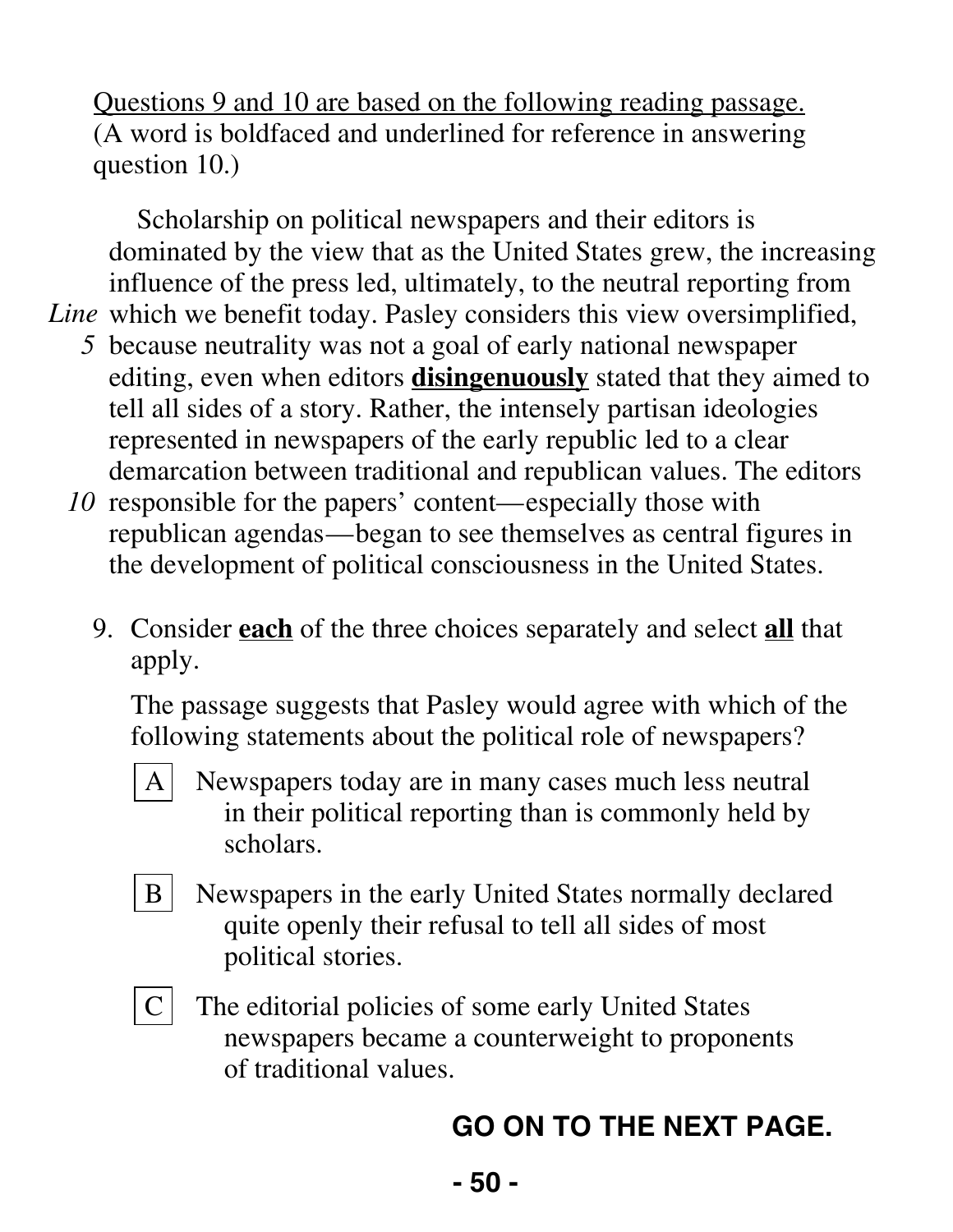The word "disingenuously" appears underlined and in boldface in line 6 of the passage. In the context in which it appears, "disingenuously" most nearly means

- $\left(\overline{A}\right)$  insincerely
- (B) guilelessly
- C obliquely
- D resolutely
- $\circled{E}$  pertinaciously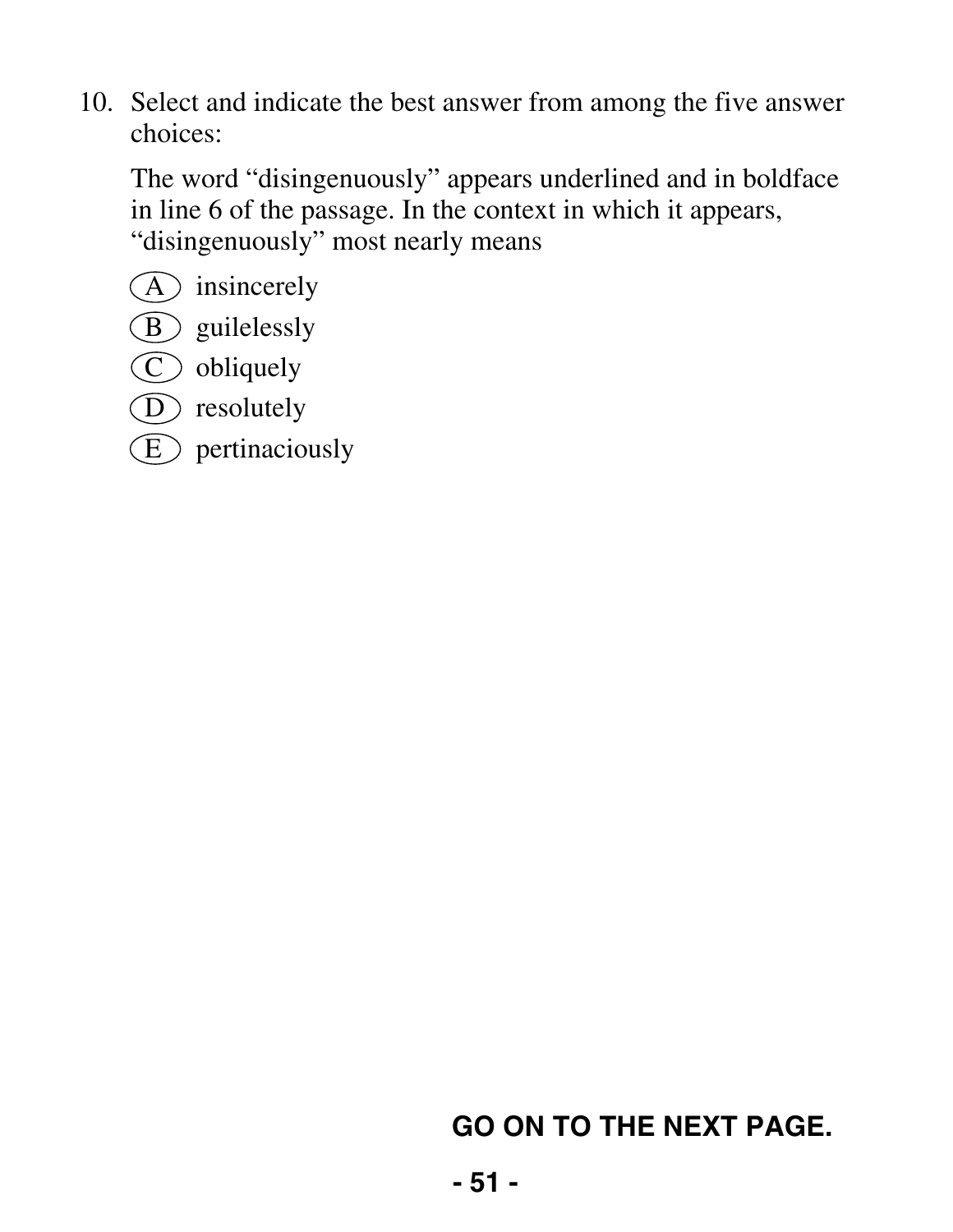#### Directions for questions 11 and 12:

**Each of the following questions includes a short text with two or three blanks, each blank indicating that something has been omitted. Select one entry for each blank from the corresponding column of choices. Fill all blanks in the way that best completes the text.** 

11. The (i) \_\_\_\_\_\_\_\_\_ nature of classical tragedy in Athens belies the modern image of tragedy: in the modern view tragedy is austere and stripped down, its representations of ideological and emotional conflicts so superbly compressed that there's nothing (ii)\_\_\_\_\_\_\_\_\_\_ for time to erode.

| Blank (i)                       | Blank (ii)                          |
|---------------------------------|-------------------------------------|
| A) unadorned                    | (D) inalienable                     |
|                                 | harmonious $\mathcal{E}(E)$ exigent |
| C multifaceted $(F)$ extraneous |                                     |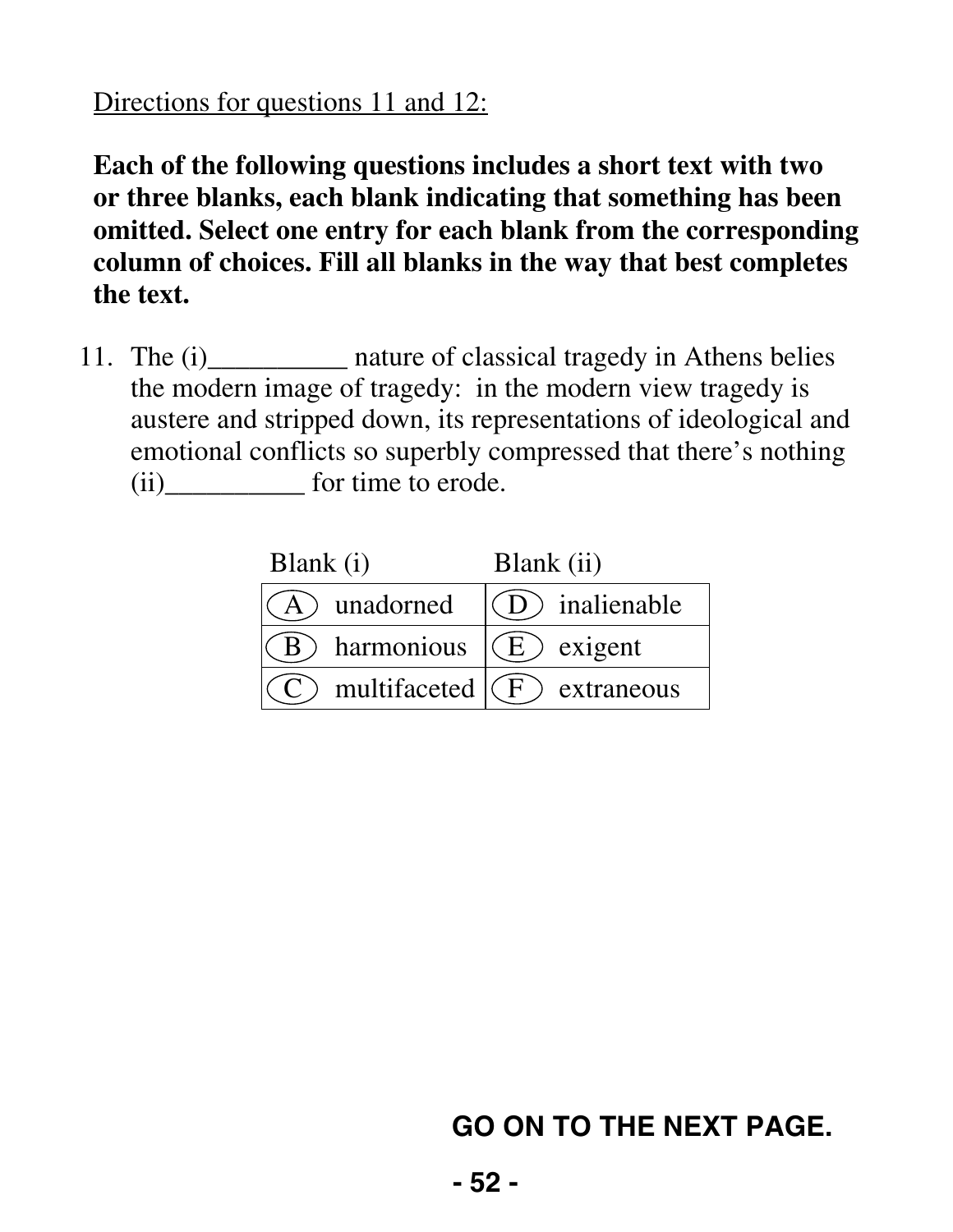12. Murray, whose show of recent paintings and drawings is her best in many years, has been eminent hereabouts for a quarter century, although often regarded with (i)\_\_\_\_\_\_\_\_\_\_, but the most  $(ii)$  of these paintings  $(iii)$  all doubts.

| Blank (i)                          | Blank (ii)                        | Blank (iii)   |
|------------------------------------|-----------------------------------|---------------|
| $(A)$ partiality                   | $(D)$ problematic $(G)$ exculpate |               |
| $(B)$ credulity                    | $(E)$ successful                  | $(H)$ assuage |
| $(C)$ ambivalence $(C)$ disparaged |                                   | $(1)$ whet    |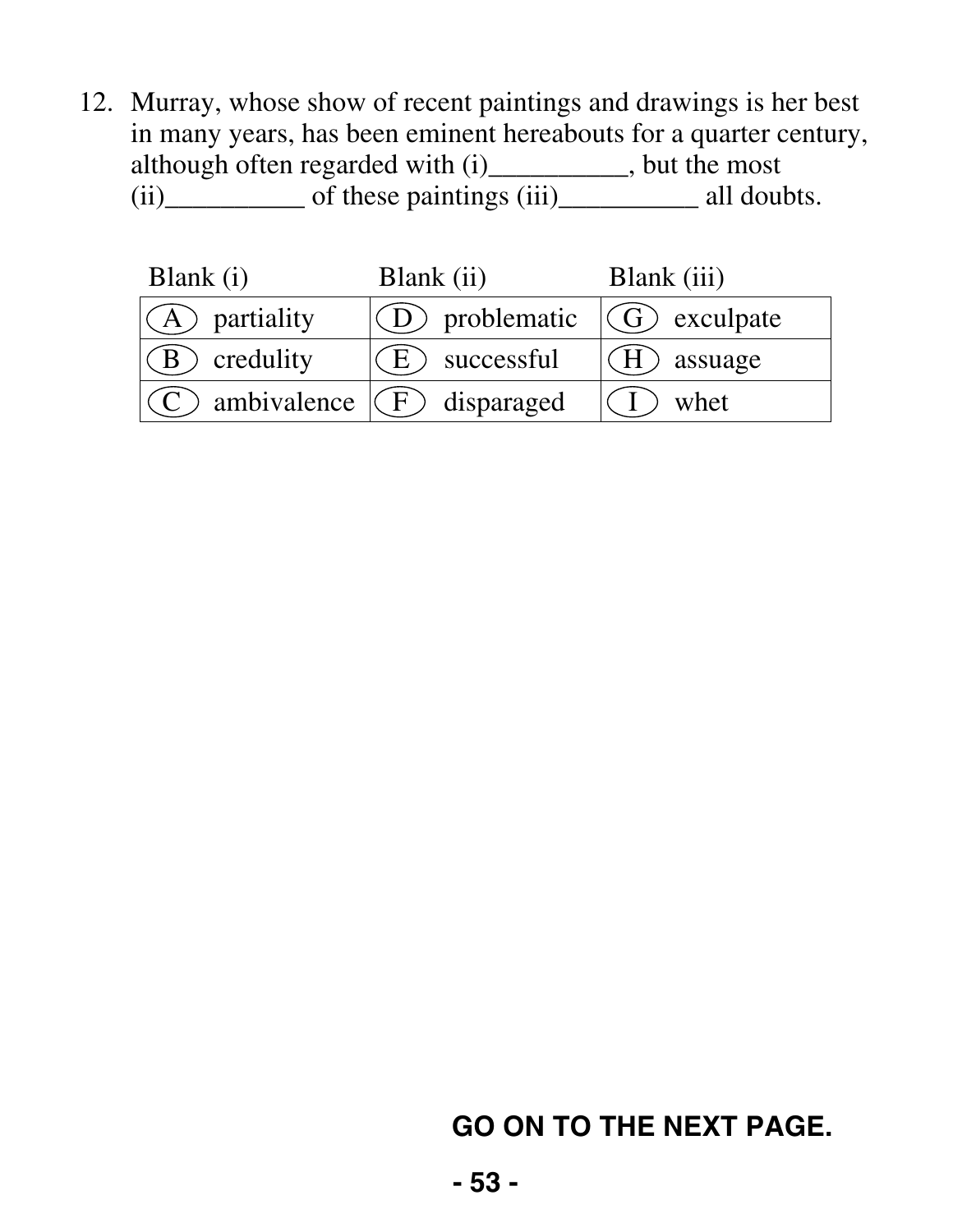Directions for questions 13 and 14:

#### **Each of the following questions includes a short text with a blank, indicating that something has been omitted. Select the entry that best completes the text.**

- 13. Far from viewing Jefferson as a skeptical but enlightened intellectual, historians of the 1960s portrayed him as  $\frac{ }{ }$ thinker, eager to fill the young with his political orthodoxy while censoring ideas he did not like.
	- $(A)$  an adventurous
	- $(B)$  a doctrinaire
	- $(C)$  an eclectic
	- $(D)$  a judicious
	- $\left( E\right)$  a cynical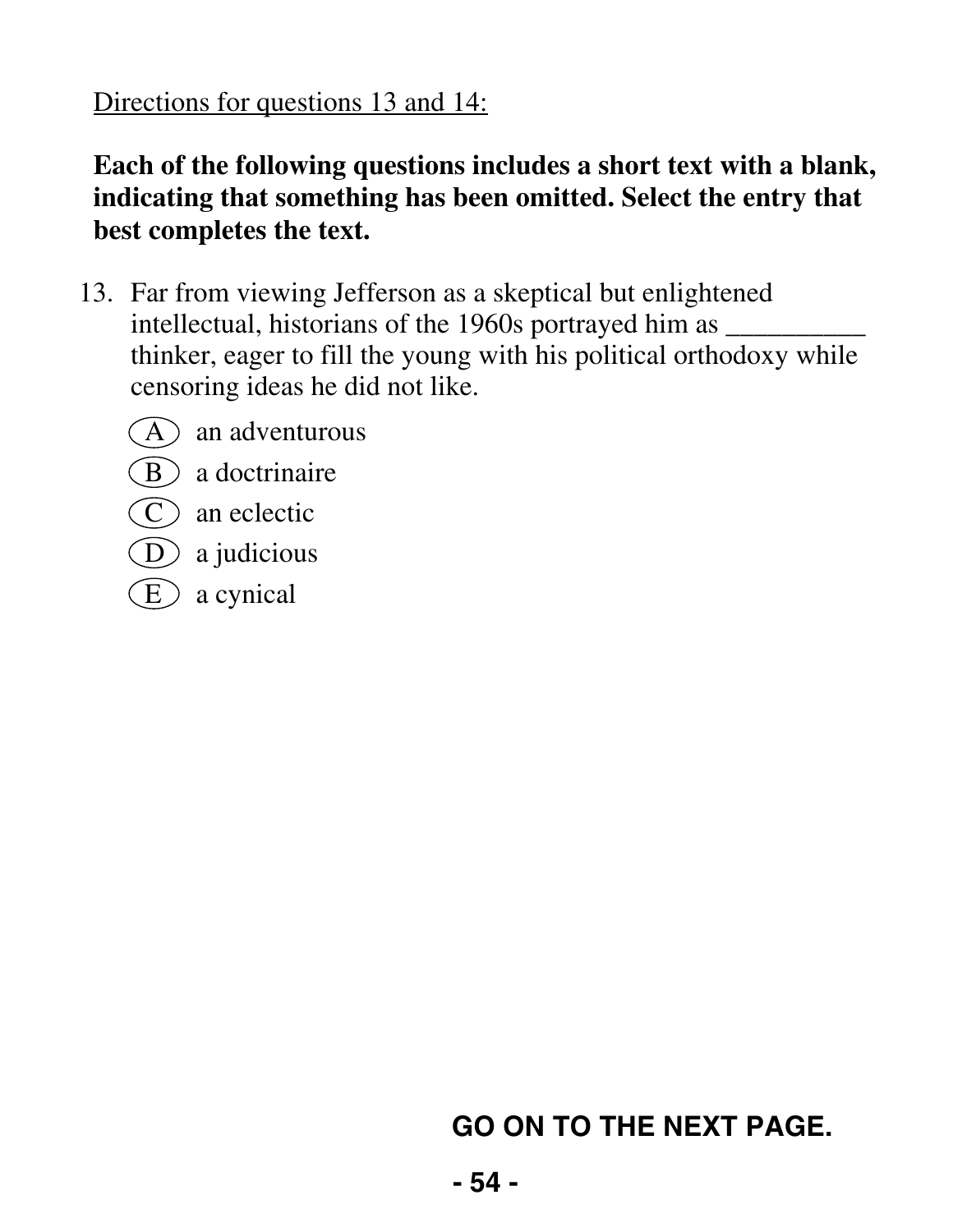- 14. Dramatic literature often \_\_\_\_\_\_\_\_\_\_ the history of a culture in that it takes as its subject matter the important events that have shaped and guided the culture.
	- A confounds
	- B repudiates
	- C recapitulates
	- D anticipates
	- $\circled{E}$  polarizes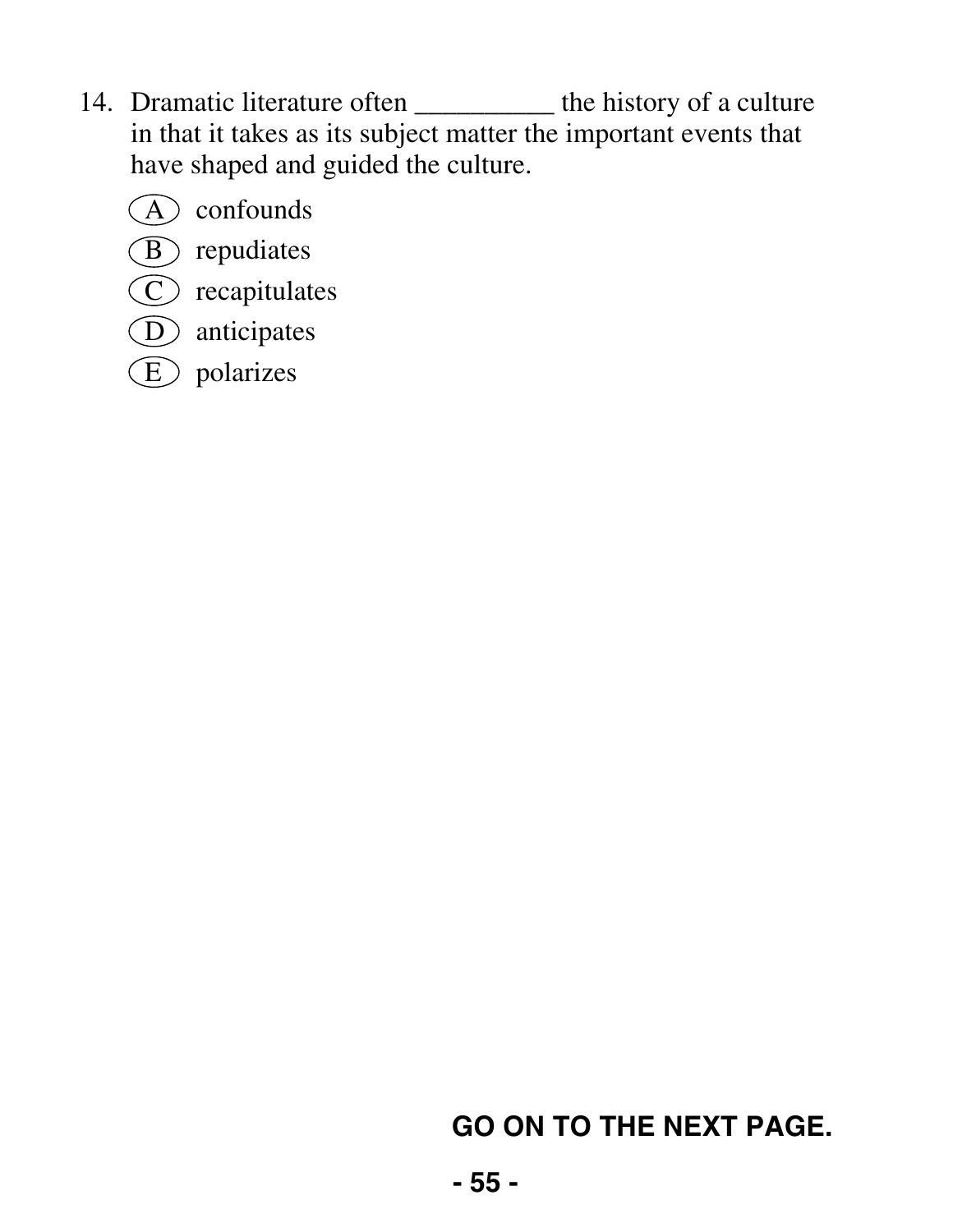Questions 15 through 17 are based on the following reading passage. (A sentence is boldfaced and underlined for reference in answering question 16.)

In Raisin in the Sun, Lorraine Hansberry does not reject integration or the economic and moral promise of the American dream; rather, she remains loyal to this dream while looking,

Line realistically, at its incomplete realization. Once we recognize this

- *5* dual vision, we can accept the play's ironic nuances as deliberate social commentaries by Hansberry rather than as the "unintentional" irony that Bigsby attributes to the work. **Indeed, a curiously persistent refusal to credit Hansberry with a capacity for intentional irony has led some critics to interpret the play's**
- *10* **thematic conflicts as mere confusion, contradiction, or eclecticism**. Isaacs, for example, cannot easily reconcile Hansberry's intense concern for her race with her ideal of human reconciliation. But the play's complex view of Black self-esteem and human solidarity as compatible is no more "contradictory" than
- *15* Du Bois's famous, well-considered ideal of ethnic self-awareness coexisting with human unity, or Fanon's emphasis on an ideal internationalism that also accommodates national identities and roles.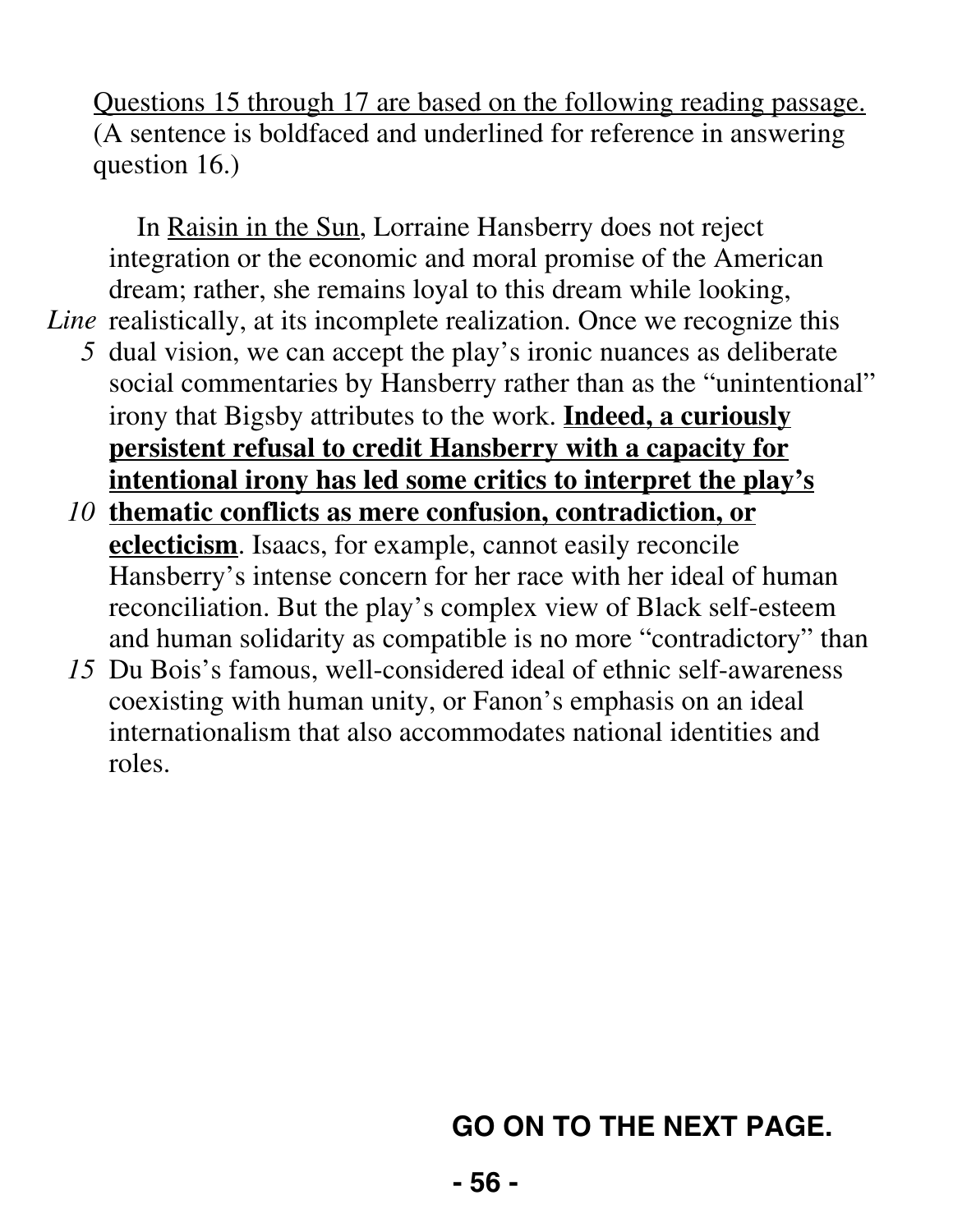The author's primary purpose in the passage is to

- $(A)$  explain some critics' refusal to consider Raisin in the Sun a deliberately ironic play
- $(B)$  suggest that ironic nuances ally Raisin in the Sun with Du Bois's and Fanon's writings
- $(C)$  analyze the fundamental dramatic conflicts in Raisin in the Sun
- $\overline{D}$  emphasize the inclusion of contradictory elements in Raisin in the Sun
- $\binom{E}{k}$  affirm the thematic coherence underlying Raisin in the Sun
- 16. Select and indicate the best answer from among the five answer choices:

 The author of the passage would probably consider which of the following judgments to be most similar to the reasoning of the critics described in the underlined and boldfaced sentence (lines 7-11)?

- $(A)$  The world is certainly flat; therefore, the person proposing to sail around it is unquestionably foolhardy.
- $(B)$  Radioactivity cannot be directly perceived; therefore, a scientist could not possibly control it in a laboratory.
- $(C)$  The painter of this picture could not intend it to be funny; therefore, its humor must result from a lack of skill.
- $\overline{D}$  Traditional social mores are beneficial to culture; therefore, anyone who deviates from them acts destructively.
- $(E)$  Filmmakers who produce documentaries deal exclusively with facts; therefore, a filmmaker who reinterprets particular events is misleading us.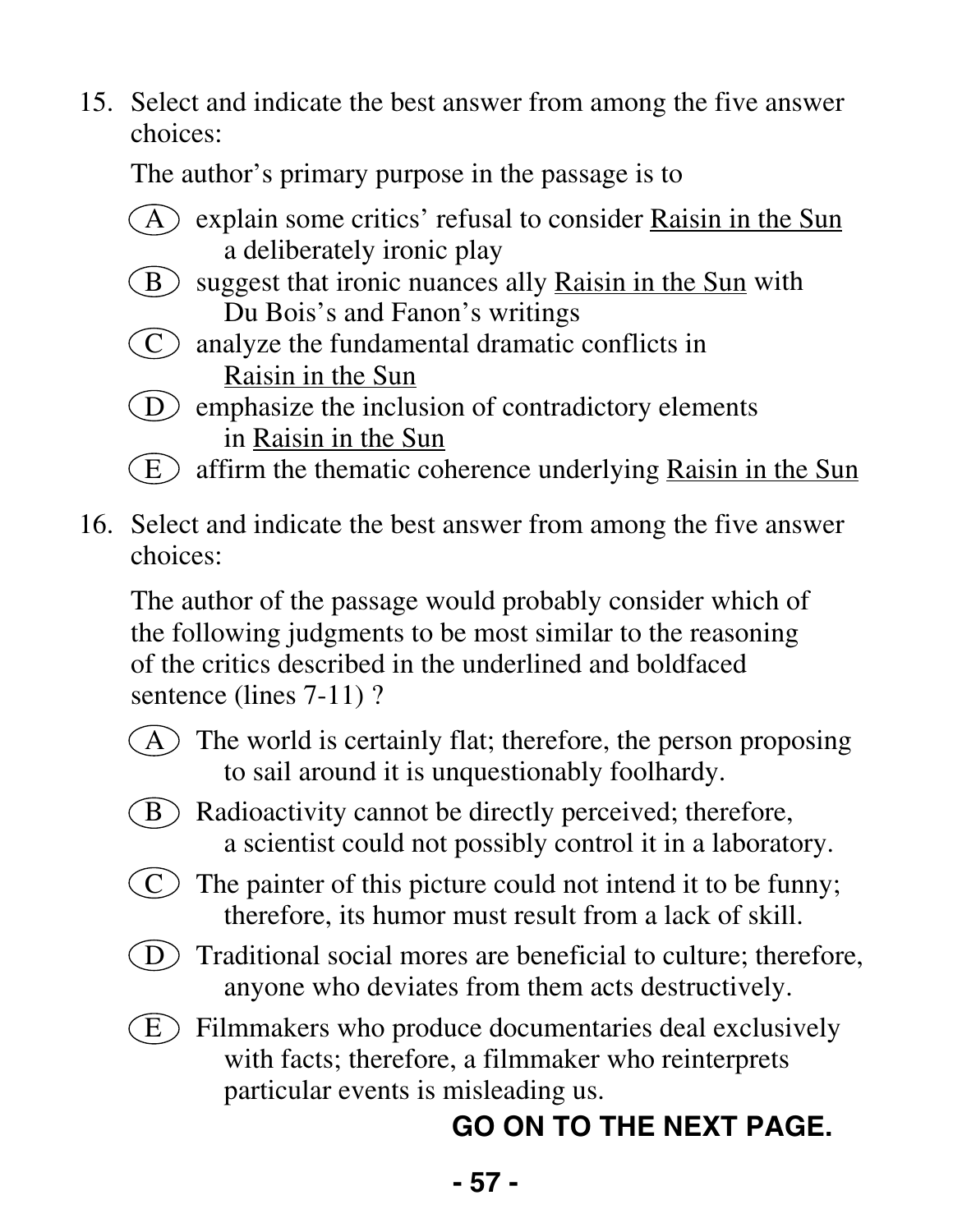- 17. The five sentences in the passage are repeated below, in their original order, with each one assigned a letter. Select and indicate a sentence in the passage in which the author provides examples that reinforce an argument against a critical response cited earlier in the passage.
	- $(A)$  In Raisin in the Sun, Lorraine Hansberry does not reject integration or the economic and moral promise of the American dream; rather, she remains loyal to this dream while looking, realistically, at its incomplete realization.
	- $(B)$  Once we recognize this dual vision, we can accept the play's ironic nuances as deliberate social commentaries by Hansberry rather than as the "unintentional" irony that Bigsby attributes to the work.
	- $(C)$  Indeed, a curiously persistent refusal to credit Hansberry with a capacity for intentional irony has led some critics to interpret the play's thematic conflicts as mere confusion, contradiction, or eclecticism.
	- D Isaacs, for example, cannot easily reconcile Hansberry's intense concern for her race with her ideal of human reconciliation.
	- $(E)$  But the play's complex view of Black self-esteem and human solidarity as compatible is no more "contradictory" than Du Bois's famous, well-considered ideal of ethnic self-awareness coexisting with human unity, or Fanon's emphasis on an ideal internationalism that also accommodates national identities and roles.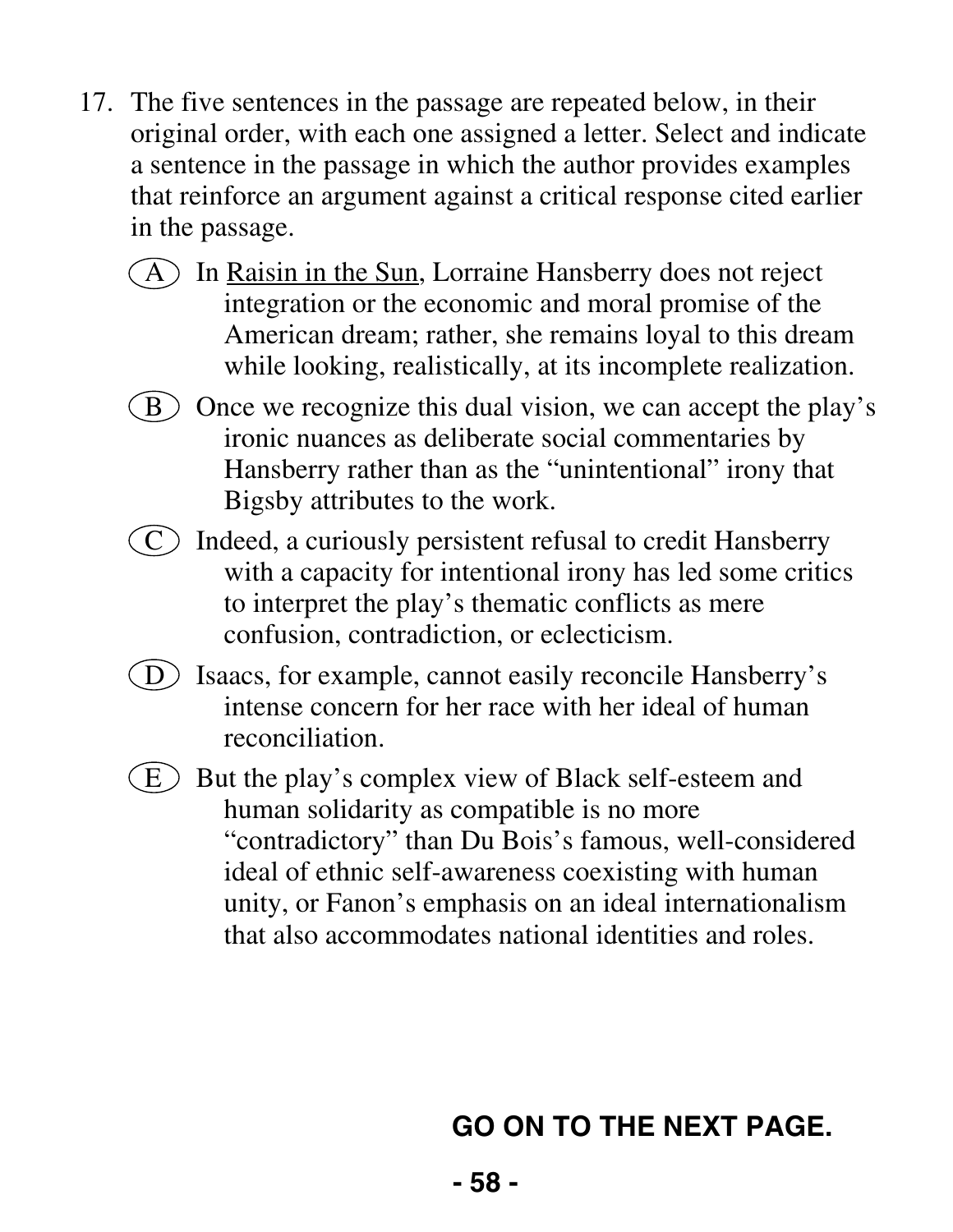#### Question 18 is based on the following text.

As an example of the devastation wrought on music publishers by the photocopier, one executive noted that for a recent choral festival with 1,200 singers, the festival's organizing committee purchased Line only 12 copies of the music published by her company that was *5* performed as part of the festival.

 18. Select and indicate the best answer from among the five answer choices:

 Which of the following, if true, most seriously weakens the support the example lends to the executive's contention that music publishers have been devastated by the photocopier?

- $(A)$  Only a third of the 1,200 singers were involved in performing the music published by the executive's company.
- $(B)$  Half of the singers at the festival had already heard the music they were to perform before they began to practice for the festival.
- $\overline{C}$  Because of shortages in funding, the organizing committee of the choral festival required singers to purchase their own copies of the music performed at the festival.
- $\overline{D}$  Each copy of music that was performed at the festival was shared by two singers.
- $(E)$  As a result of publicity generated by its performance at the festival, the type of music performed at the festival became more widely known.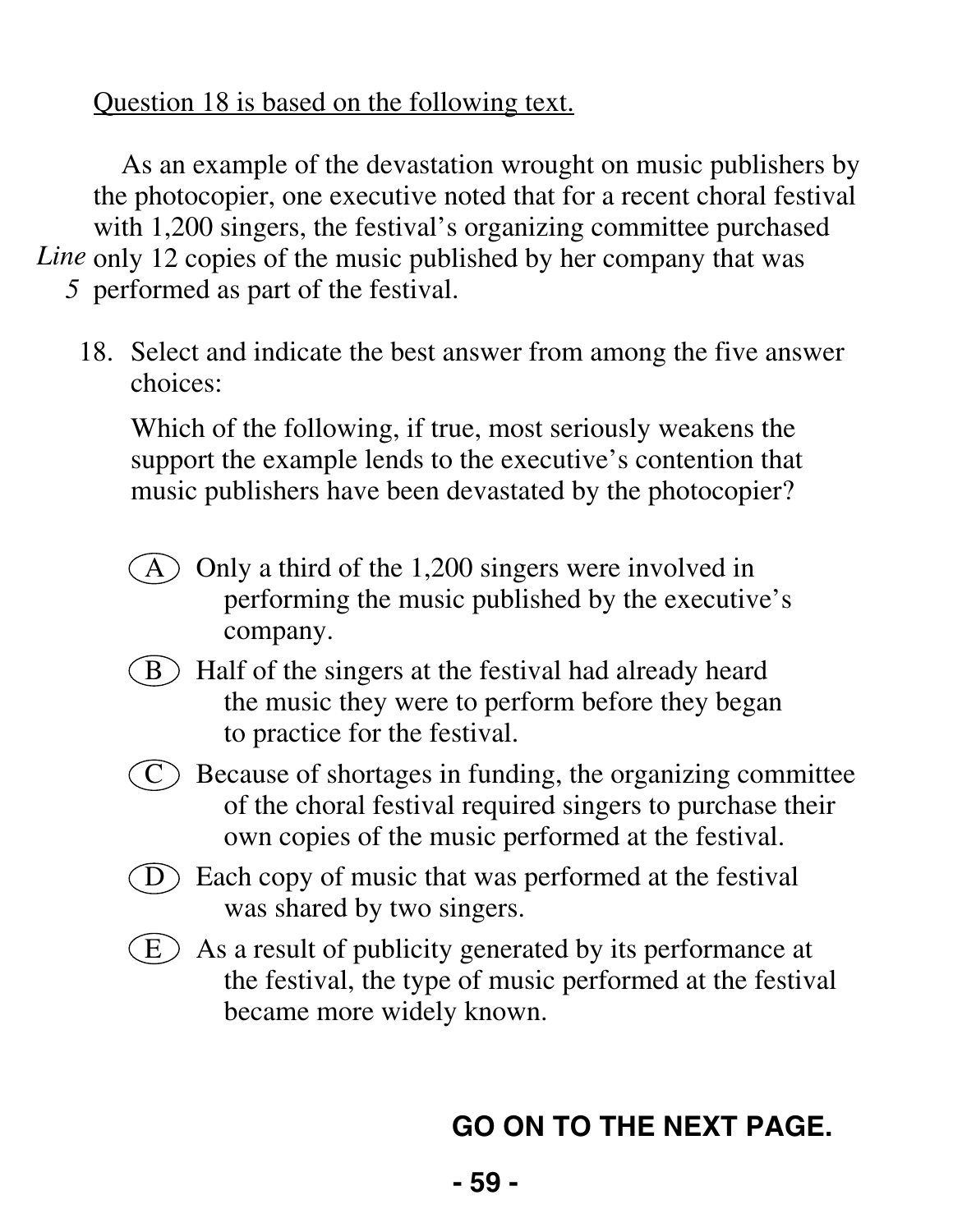#### Directions for questions 19 through 21:

**Each of the following questions includes a short text with two or three blanks, each blank indicating that something has been omitted. Select one entry for each blank from the corresponding column of choices. Fill all blanks in the way that best completes the text.** 

 19. New technologies often begin by (i)\_\_\_\_\_\_\_\_\_\_ what has gone before, and they change the world later. Think how long it took power-using companies to recognize that with electricity they did not need to cluster their machinery around the power source, as in the days of steam. Instead, power could be (ii) their processes. In that sense, many of today's computer networks are still in the steam age. Their full potential remains unrealized.

| Blank (i)               | Blank (ii)              |
|-------------------------|-------------------------|
| $\mathcal{A}$ uprooting | (D) transmitted to      |
| $\angle$ B dismissing   | (E) consolidated around |
| $(C)$ mimicking         | $(F)$ incorporated into |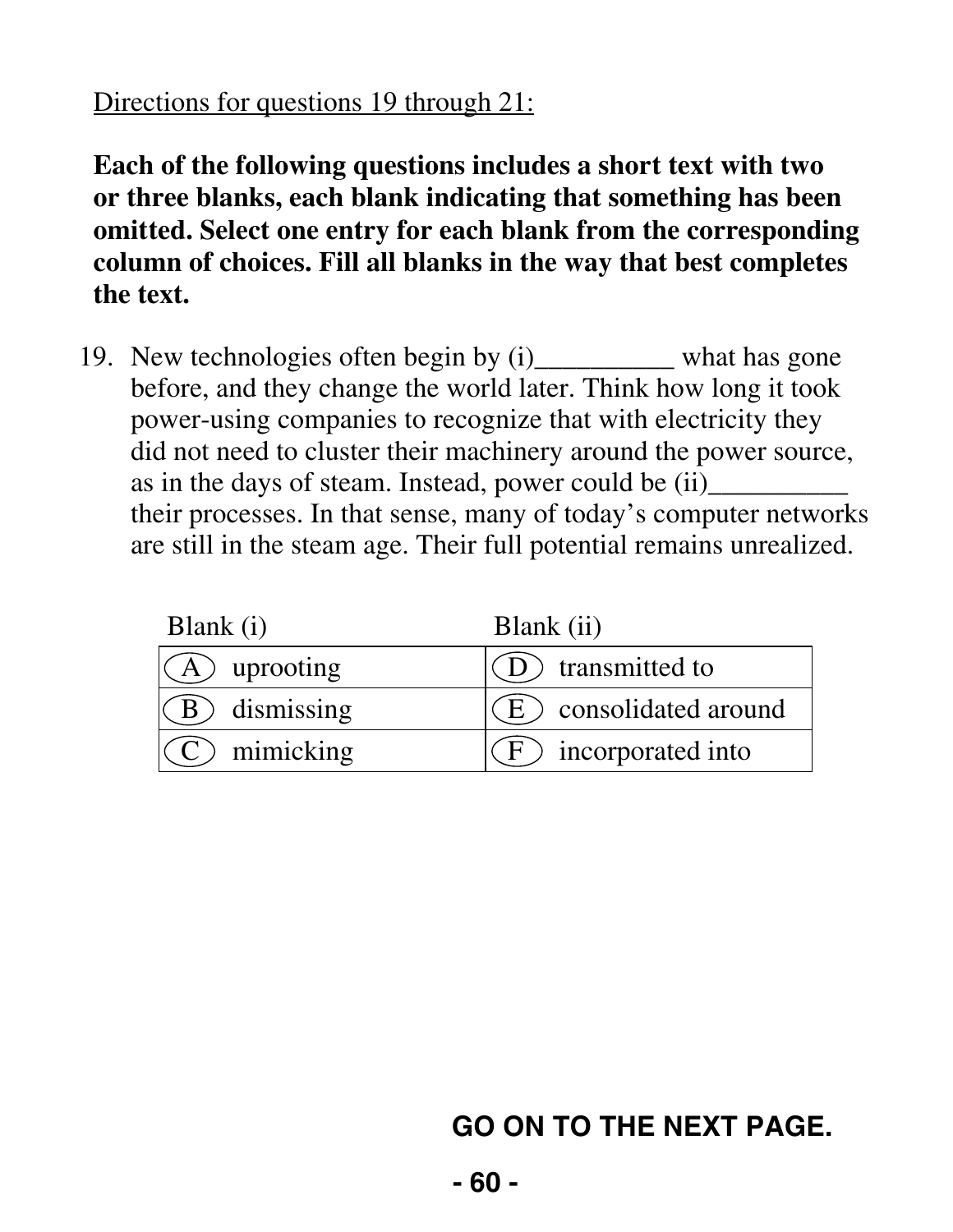20. There has been much hand-wringing about how unprepared American students are for college. Graff reverses this perspective, suggesting that colleges are unprepared for students. In his analysis, the university culture is largely (i)\_\_\_\_\_\_\_\_\_ entering students because academic culture fails to make connections to the kinds of arguments and cultural references that students grasp. Understandably, many students view academic life as  $(ii)$  ritual.

| Blank $(i)$      | Blank (ii)       |
|------------------|------------------|
| $(A)$ primed for | an arcane        |
| opaque to        | $E$ ) a laudable |
| essential for    | a painstaking    |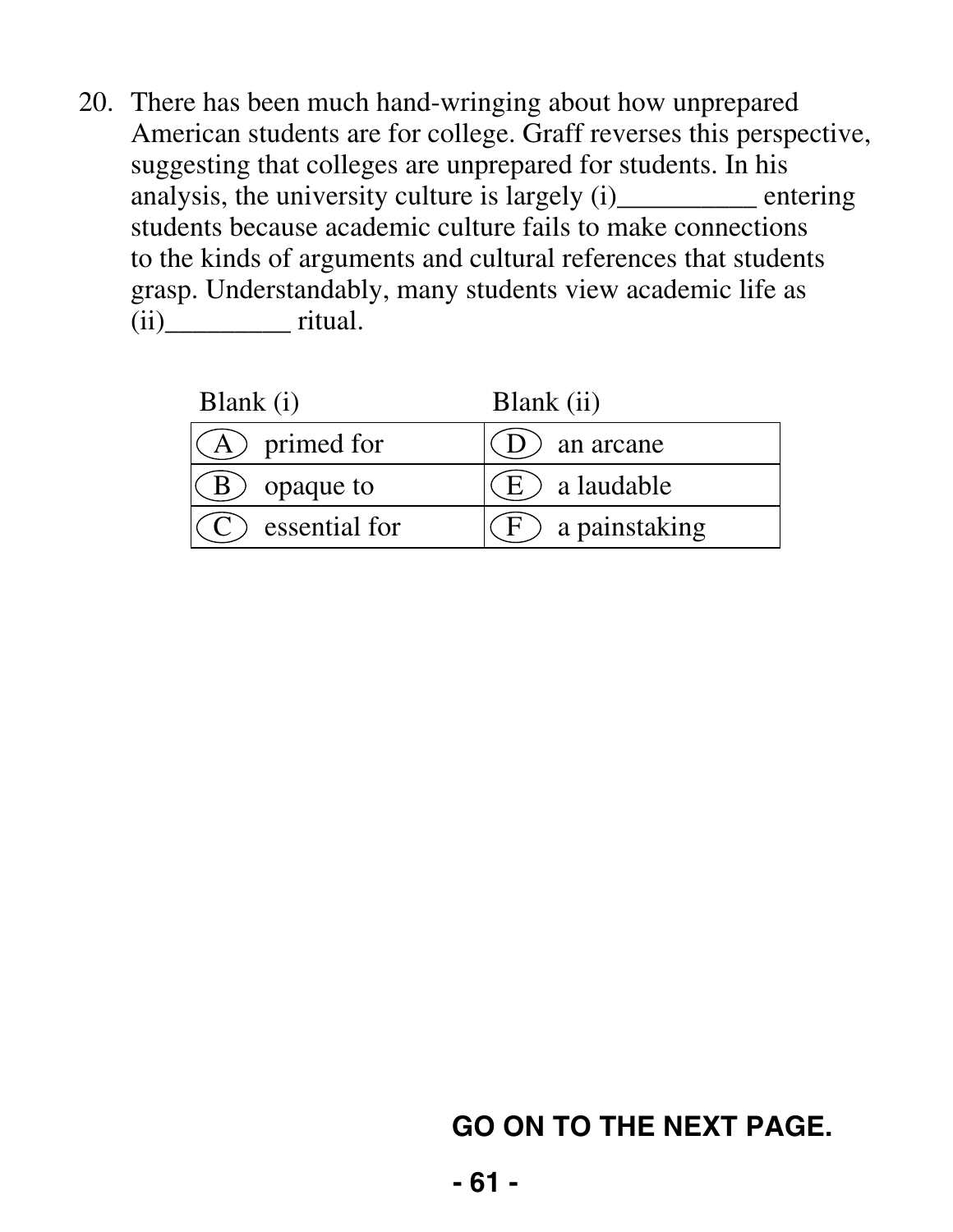21. Of course anyone who has ever perused an unmodernized text of Captain Clark's journals knows that the Captain was one of the most (i)\_\_\_\_\_\_\_\_\_\_ spellers ever to write in English, but despite this (ii)\_\_\_\_\_\_\_\_\_\_ orthographical rules, Clark is never unclear.

| Blank (i)           | Blank (ii)                          |
|---------------------|-------------------------------------|
| $(A)$ indefatigable | $(O)$ disregard for                 |
| $(B)$ fastidious    | $\left( E\right)$ partiality toward |
| $(C)$ defiant       | $(F)$ unpretentiousness about       |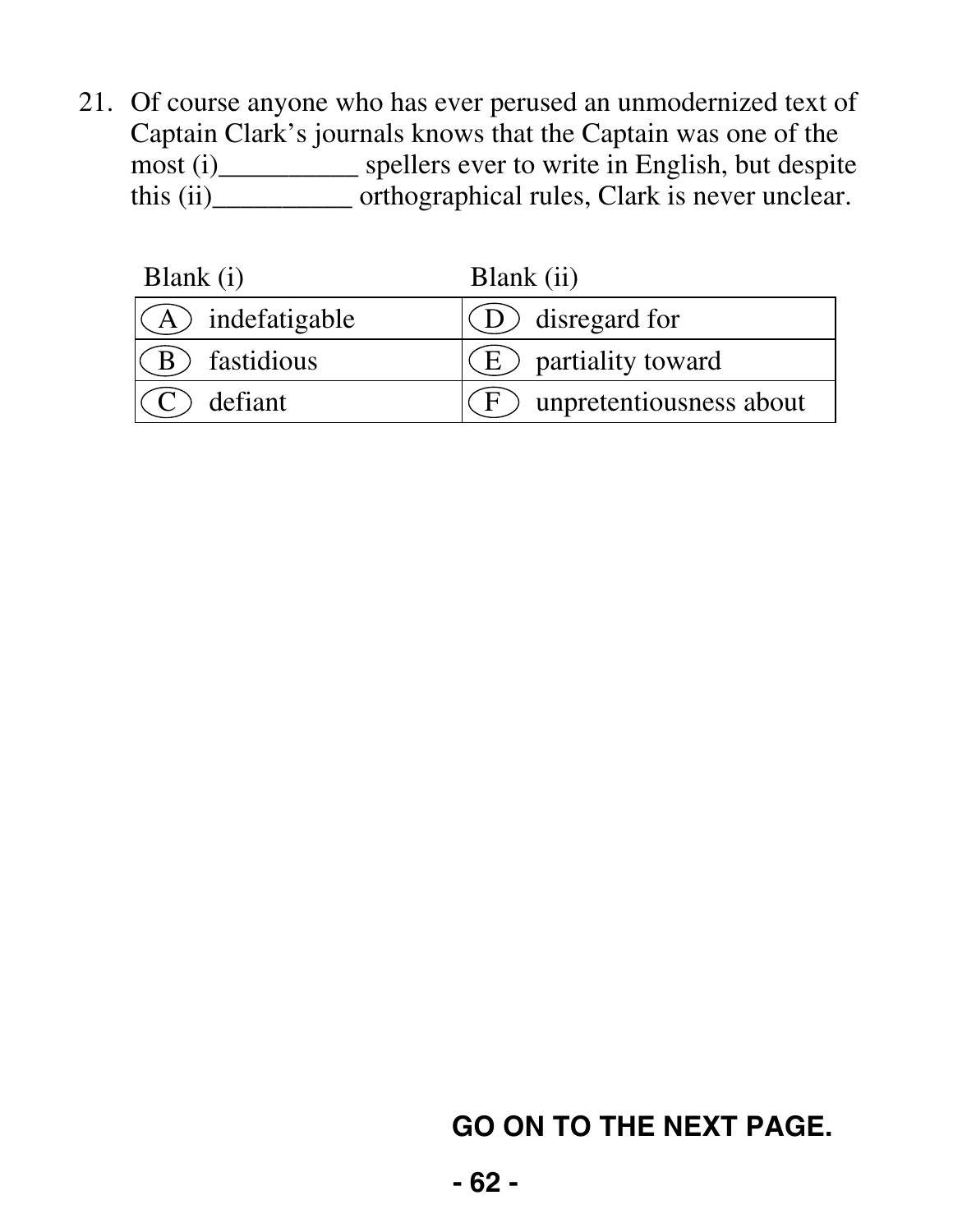#### Question 22 is based on the following reading passage.

For the past two years at FasCorp, there has been a policy to advertise any job opening to current employees and to give no job to an applicant from outside the company if a FasCorp employee Line applies who is qualified for the job. This policy has been strictly *5* followed, yet even though numerous employees of FasCorp have been qualified for any given entry-level position, some entry-level jobs have been filled with people from outside the company.

 22. Select and indicate the best answer from among the five answer choices:

 If the information provided is true, which of the following must on the basis of it also be true about FasCorp during the past two years?

- $(A)$  There have been some open jobs for which no qualified FasCorp employee applied.
- **B** Some entry-level job openings have not been advertised to FasCorp employees.
- $(C)$  The total number of employees has increased.
- $\widehat{D}$  FasCorp has hired some people for jobs for which they were not qualified.
- $(E)$  All the job openings have been for entry-level jobs.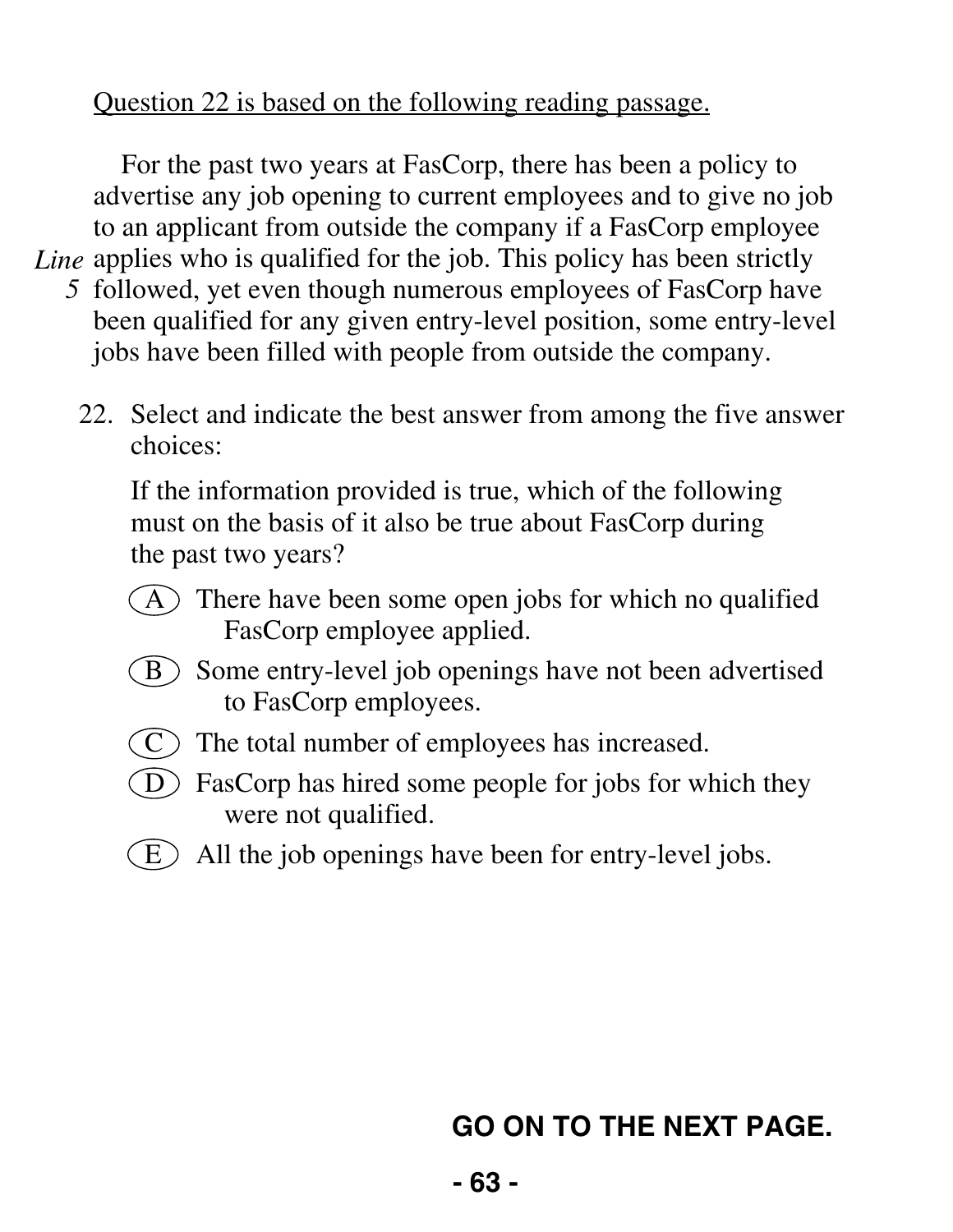#### Questions 23 through 25 are based on the following reading passage.

A tall tree can transport a hundred gallons of water a day from its roots deep underground to the treetop. Is this movement propelled by pulling the water from above or pushing it from below? The pull Line mechanism has long been favored by most scientists. First proposed

- *5* in the late 1800s, the theory relies on a property of water not commonly associated with fluids: its tensile strength. Instead of making a clean break, water evaporating from treetops tugs on the remaining water molecules, with that tug extending from molecule to molecule all the way down to the roots. The tree itself does not
- *10* actually push or pull; all the energy for lifting water comes from the sun's evaporative power.
	- 23. Select and indicate the best answer from among the five answer choices:

The passage is primarily concerned with

- $(A)$  refuting a hypothesis advanced by scientists
- $(B)$  discussing the importance of a phenomenon
- $(C)$  presenting a possible explanation of a phenomenon
- D contrasting two schools of thought
- $\left( E\right)$  discussing the origins of a theory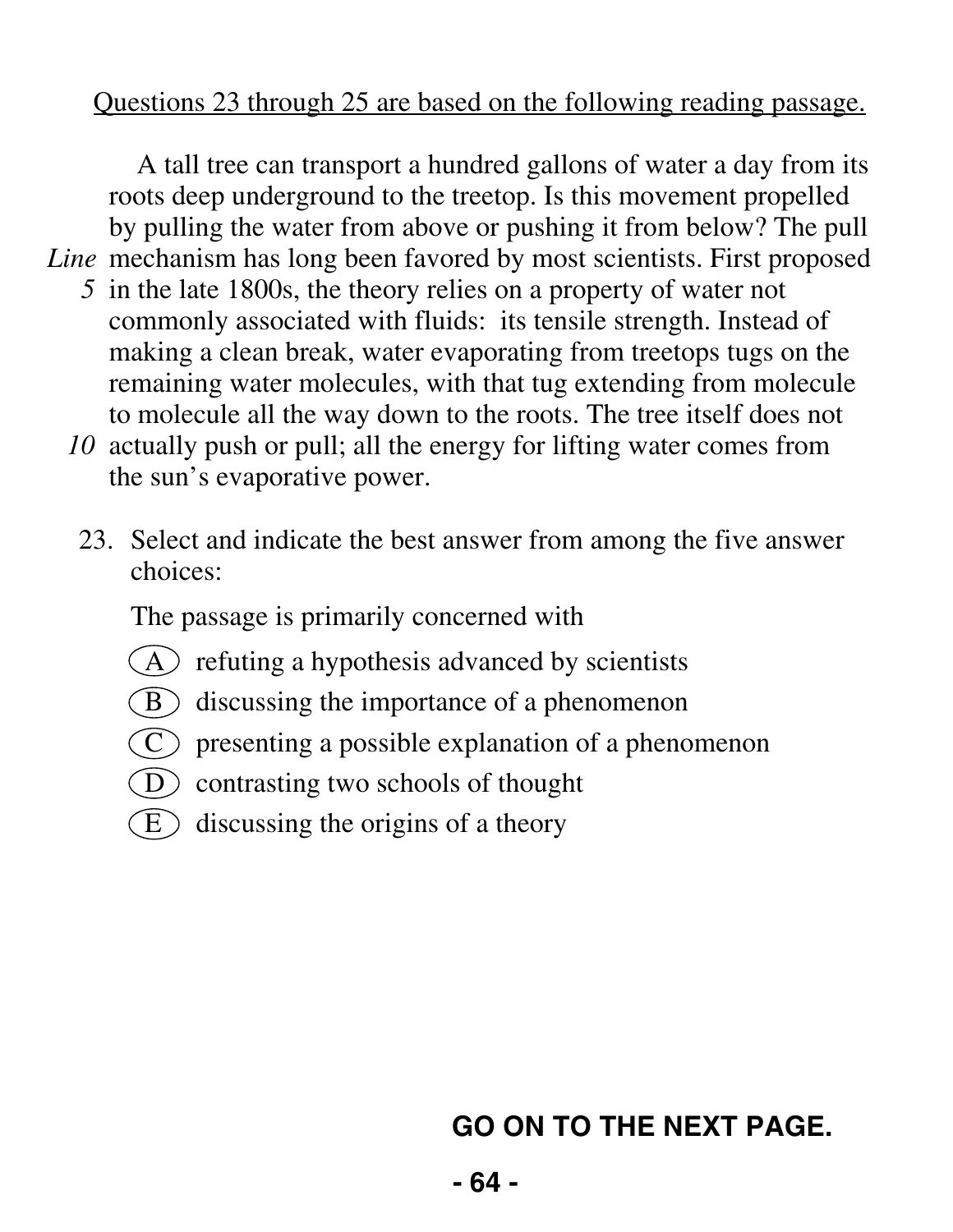24. Consider **each** of the three choices separately and select **all** that apply.

Which of the following statements is supported by the passage?



A The pull theory is not universally accepted by scientists.



B The pull theory depends on one of water's physical properties.



- $C$  The pull theory originated earlier than did the push theory.
- 25. Select and indicate the best answer from among the five answer choices:

 The passage provides information on each of the following EXCEPT

- $(A)$  when the pull theory originated
- $\bullet$  the amount of water a tall tree can transport
- $(C)$  the significance of water's tensile strength in the pull theory
- $(D)$  the role of the sun in the pull theory
- $(E)$  the mechanism underlying water's tensile strength

#### **STOP**

**In an actual test, once you complete a section you may not return to it. The answer key for this section is in the separate book titled "Practice General Test # 1: Answer Key for Sections 1-4."**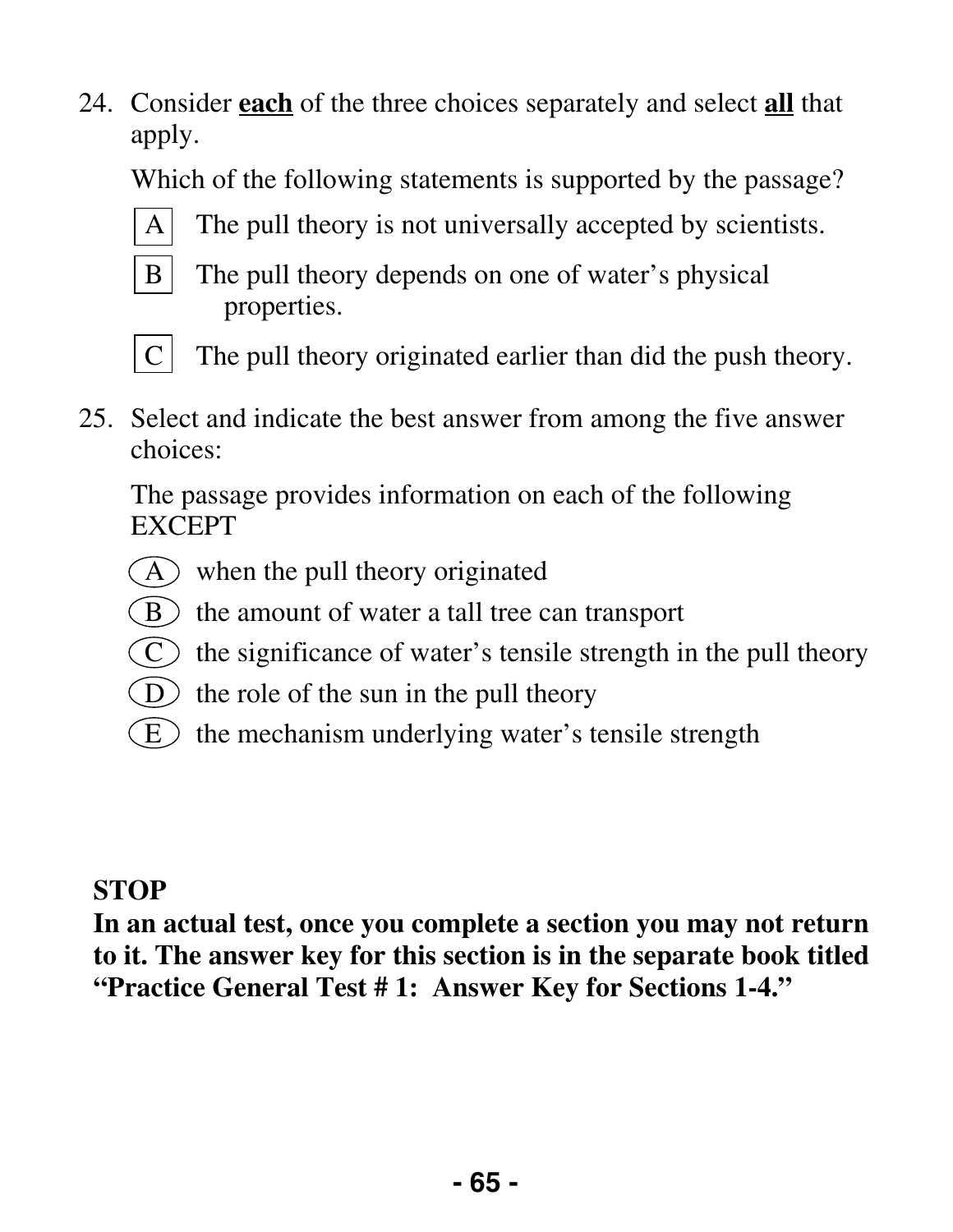## **NO TEST MATERIAL ON THIS PAGE**